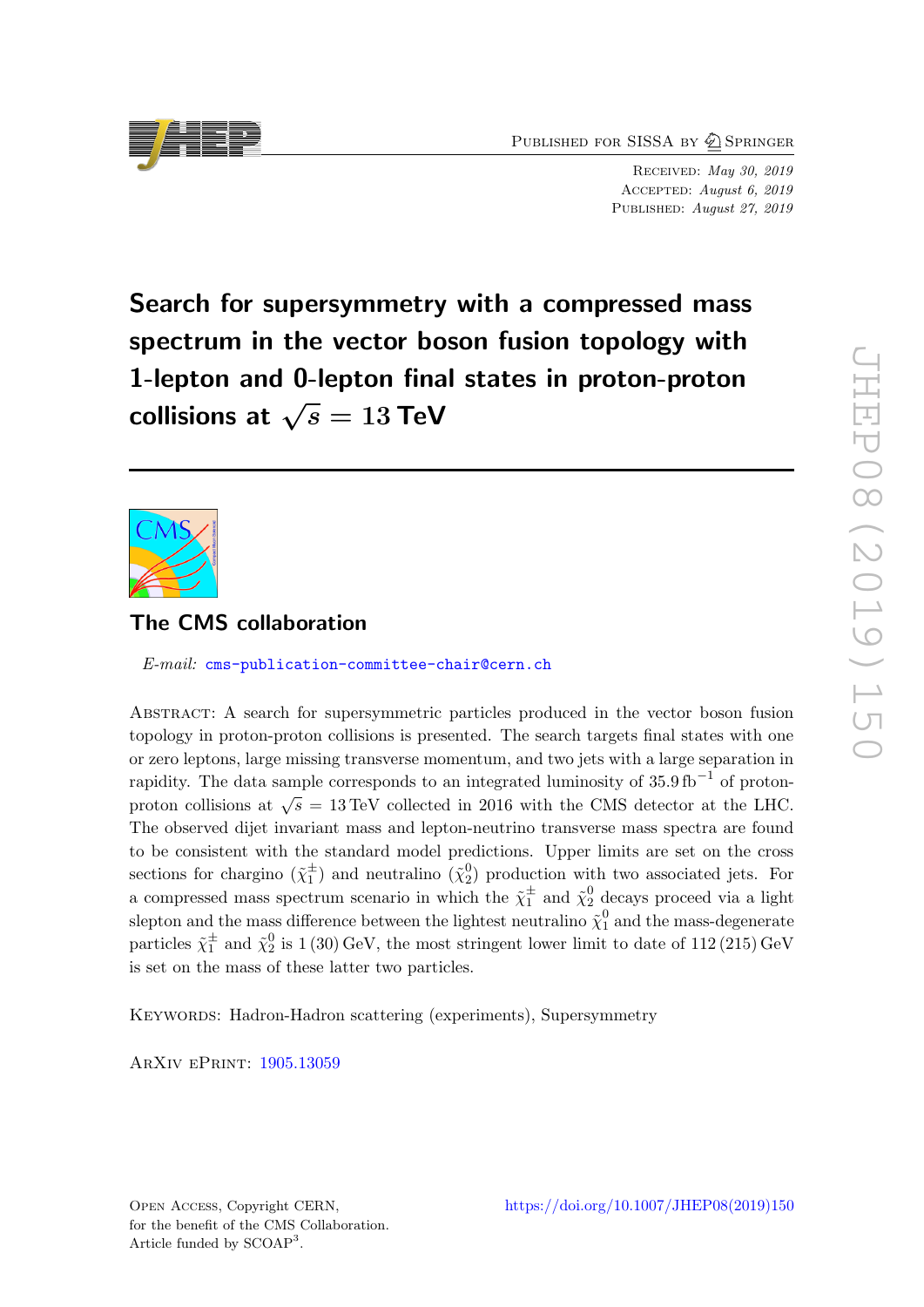## Contents

|                       | 1 Introduction                                     | $\mathbf{1}$            |
|-----------------------|----------------------------------------------------|-------------------------|
|                       | 2 The CMS detector                                 | $\overline{\mathbf{4}}$ |
|                       | 3 Event reconstruction and particle identification | $\overline{\mathbf{4}}$ |
|                       | 4 Signal and background samples                    | $\boldsymbol{6}$        |
|                       | 5 Event selection                                  | $\overline{7}$          |
|                       | 6 Background estimation                            | 9                       |
|                       | 7 Systematic uncertainties                         | 13                      |
|                       | 8 Results and interpretation                       | 15                      |
|                       | 9 Summary                                          | 18                      |
| The CMS collaboration |                                                    |                         |

# <span id="page-1-0"></span>1 Introduction

Supersymmetry (SUSY)  $[1-7]$  $[1-7]$  is a theory that can simultaneously describe the particle nature of dark matter (DM) and solve the gauge hierarchy problem of the standard model (SM). However, for all of its attractive features, there is as yet no direct evidence to support this theory. The masses of the strongly produced gluinos  $(\tilde{g})$  as well as the squarks  $(\tilde{q})$  of the first and second generations have been excluded below approximately 2 TeV in certain simplified model scenarios  $[8-13]$  $[8-13]$ . On the other hand, the values of the masses of the weakly produced charginos  $(\widetilde{\chi}^{\pm}_i)$  and neutralinos  $(\widetilde{\chi}^0_i)$  $_{i}^{0}$ ) are less constrained at the CERN LHC where these particles have much smaller production cross sections. The chargino-neutralino sector of SUSY plays an important role in establishing a connection between SUSY models and DM. The lightest neutralino  $\tilde{\chi}_1^0$ , as the lightest supersymmetric particle (LSP), is the canonical DM candidate in R-parity conserving SUSY extensions of the SM [\[14\]](#page-21-4).

A common strategy to search for charginos and neutralinos is through Drell-Yan (DY) production processes of order  $\alpha_{\rm EW}^2$  (electroweak coupling squared) involving virtual W and Z bosons  $(W^*/Z^*)$ ,  $q\overline{q}' \to W^* \to \tilde{\chi}_i^{\pm} \tilde{\chi}_j^0$  $_{j}^{0}$ , followed by their decay to final states with one or more charged leptons  $(\ell)$  and missing transverse momentum  $(p_T^{\text{miss}})$ . These processes can include, for example,  $\tilde{\chi}_1^{\pm} \tilde{\chi}_2^0$  pair production followed by  $\tilde{\chi}_1^{\pm} \to \ell^{\pm} \nu_{\ell} \tilde{\chi}_1^0$  and  $\tilde{\chi}_2^0 \to \ell^{\pm} \ell^{\mp} \tilde{\chi}_1^0$ via virtual SM bosons or a light slepton  $\tilde{\ell}$ , where  $\tilde{\chi}_1^{\pm}$   $(\tilde{\chi}_2^0)$  is the lightest (next-to-lightest) chargino (neutralino), and where the LSP  $\tilde{\chi}_1^0$  is presumed to escape without detection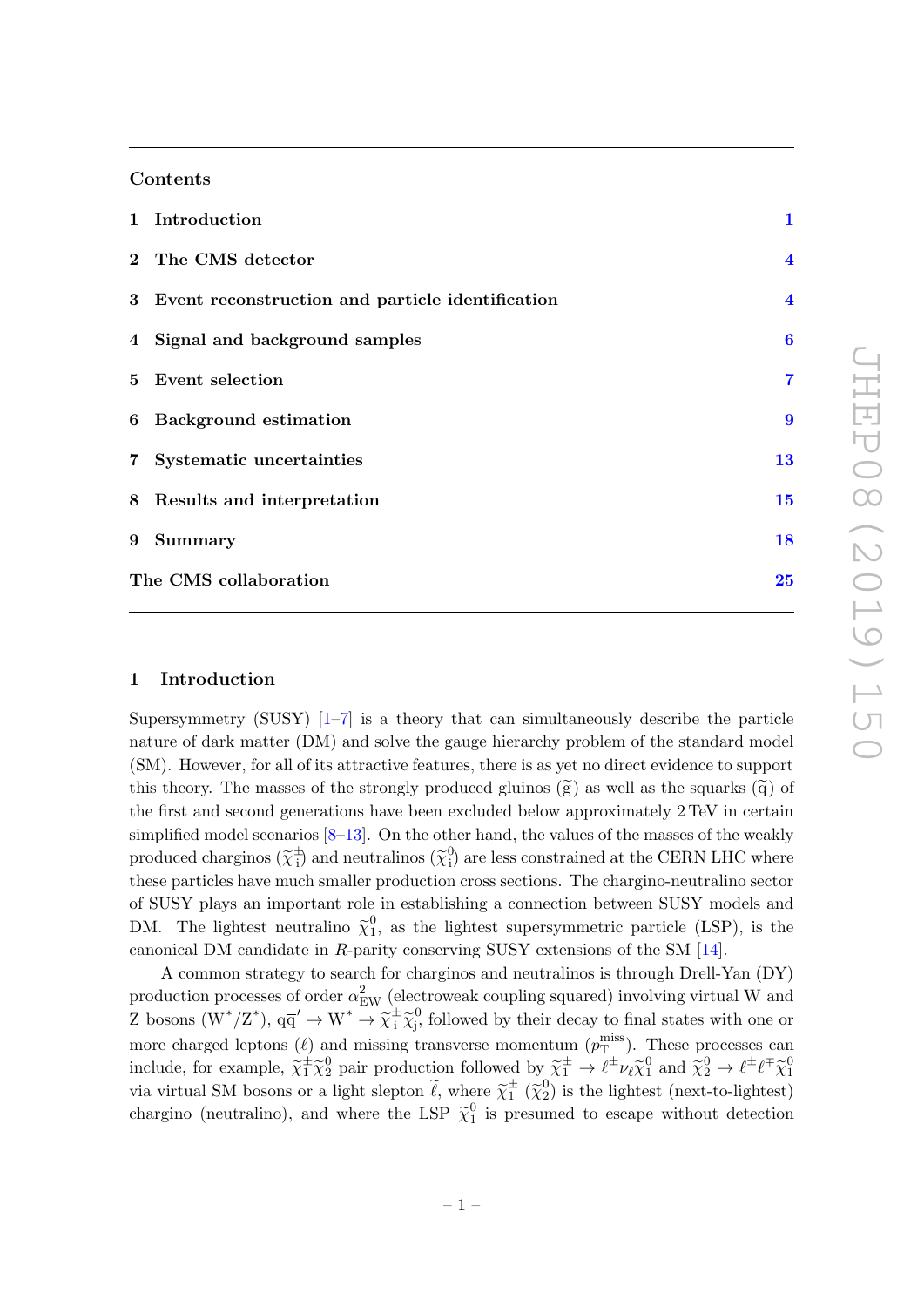leading to significant missing momentum. However, these searches are experimentally difficult in cases where the mass of the LSP is only slightly less than the masses of other charginos and neutralinos, making these so-called compressed spectrum scenarios important search targets using new techniques. While the exclusion limits in refs. [\[15](#page-21-5)[–17\]](#page-22-0) can be as stringent as  $m_{\tilde{\chi}^{\pm}_1} < 650 \,\text{GeV}$  for a massless  $\tilde{\chi}^0_1$ , they weaken to only approximately 1 100 GeV for  $\Delta m \equiv m_{\tilde{\chi}^{\pm}_1}$  $-$  m  $\tilde{\chi}_1^0 = 2 \,\text{GeV}$ , assuming decays of the  $\tilde{\chi}_1^{\pm}$  and  $\tilde{\chi}_2^0$  to leptonic final states proceed through the mediation of virtual W and Z bosons  $[18, 19]$  $[18, 19]$  $[18, 19]$ . As the mass difference between SUSY particles decreases, the momenta available to the co-produced SM particles are small, resulting in "soft" decay products having low transverse momentum  $(p_T)$ . Therefore, the traditional searches using DY processes suffer in the compressed spectrum scenarios since the SM particles used for discrimination become more difficult to reconstruct as their momenta decrease. In contrast, chargino and neutralino production via vector boson fusion (VBF) processes of order  $\alpha_{\rm EW}^4$  are very useful in tackling these interesting compressed SUSY scenarios [\[20\]](#page-22-3). In VBF processes, electroweak SUSY particles are pair-produced in association with two high- $p<sub>T</sub>$  oppositely-directed jets close to the beam axis (forward), resulting in a large dijet invariant mass  $(m_{ii})$ . The use of two high- $p_T$  VBF jets in the event topology effectively suppresses the SM background while, simultaneously, creating a recoil effect that facilitates both the detection of  $p_T^{\text{miss}}$  in the event and the identification of the soft decay products in compressed-spectrum scenarios because of their natural kinematic boost [\[21,](#page-22-4) [22\]](#page-22-5). Figure [1](#page-3-0) shows the Feynman diagrams for two of the possible VBF production processes: chargino-neutralino and chargino-chargino production.

The CMS collaboration reported the first results of a SUSY search using the VBF dijet topology for charginos and neutralinos in the minimal supersymmetric standard model (MSSM), using a data sample corresponding to an integrated luminosity of  $19.7 \text{ fb}^{-1}$  of proton-proton collision data at  $\sqrt{s} = 8 \text{ TeV}$  [\[23\]](#page-22-6). That analysis considered SUSY models with light staus  $(\tilde{\tau})$  leading to leptonic decay modes of the charginos and neutralinos (e.g.,  $\tilde{\chi}_2^0 \rightarrow \tau^{\pm} \tilde{\tau}^{\mp} \rightarrow \tau^- \tau^+ \tilde{\chi}_1^0$ . In the presence of a light slepton, it is likely that  $\tilde{\chi}_1^{\pm}$  decays to  $\ell^{\pm} \nu_{\ell} \tilde{\chi}_{1}^{0}$  and  $\tilde{\chi}_{2}^{0}$  decays to  $\ell^{+} \ell^{-} \tilde{\chi}_{1}^{0}$ . Thus, charginos and neutralinos were probed using final states with two leptons and two additional jets consistent with the VBF topology. In the compressed mass spectrum scenario, where the mass difference between the  $\tilde{\chi}_1^0$  and  $\tilde{\chi}_2^0/\tilde{\chi}_1^{\pm}$ particles was taken to be 50 GeV,  $\tilde{\chi}_2^0$  and  $\tilde{\chi}_1^{\pm}$  masses below 170 GeV were excluded.

In this paper, a search is presented for the electroweak production of SUSY particles in the VBF topology using data collected in 2016 with the CMS detector and corresponding to an integrated luminosity of  $35.9 \text{ fb}^{-1}$  of proton-proton collisions at a center-of-mass energy of  $\sqrt{s} = 13$  TeV. Besides the two oppositely directed forward jets (j) that define the VBF configuration, the search requires the presence of zero or one soft lepton and large  $p_T^{\text{miss}}$ . The events are classified into two categories based on the lepton content,  $0\ell$ jj and  $1\ell$ jj, with the latter having three different final states: ejj,  $\mu$ jj, and  $\tau_h$ jj, where  $\tau_h$  denotes a hadronically decaying  $\tau$  lepton. The  $\theta\ell$  final state (also referred to as the "invisible" channel) provides the best sensitivity to the  $\Delta m < 10 \,\text{GeV}$  scenarios, where the leptons from the  $\tilde{\chi}_2^0/\tilde{\chi}_1^{\pm}$ decays are "lost", either because their momenta are too low to reconstruct or because they fail to satisfy the identification requirements. The soft single-lepton channels were not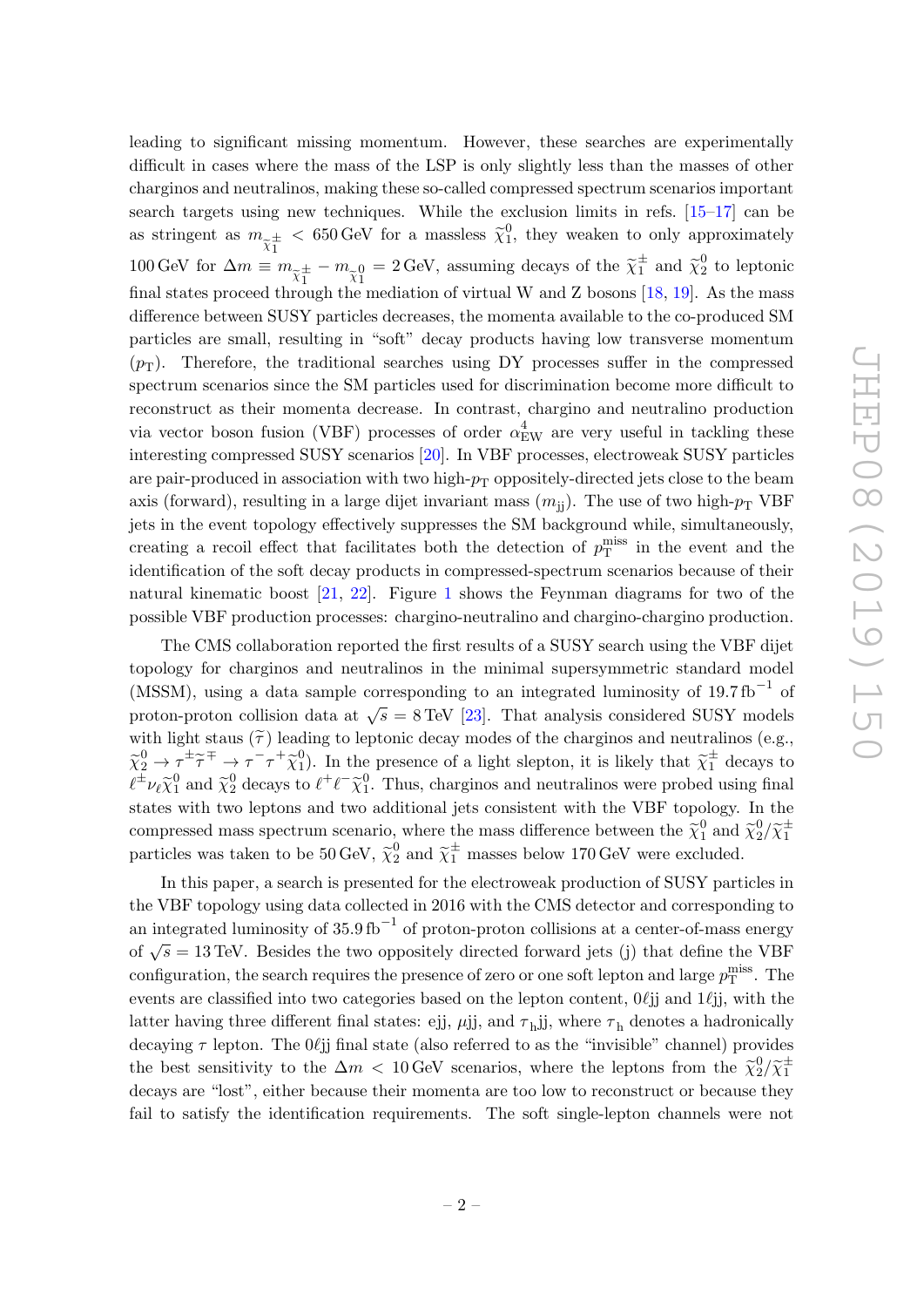

<span id="page-3-0"></span>Figure 1. Representative Feynman diagrams of (left) chargino-neutralino and (right) charginochargino pair production through vector boson fusion, followed by their decays to leptons and the LSP  $\tilde{\chi}_1^0$  via a light slepton (top row) or a  $W^*/Z^*$  (bottom row). Although these representative diagrams show multiple leptons in the final state, the compressed mass spectra scenarios of interest result in low- $p_T$  leptons, making it unlikely to reconstruct and identify more than one lepton.

utilized in the 8 TeV search and thus this analysis extends the previous search performed only in the two-lepton final state. The dijet invariant mass distribution  $m_{ij}$  is the sensitive variable used to discriminate possible SUSY signal from background in the  $0\ell$ jj channel, while the transverse mass  $m<sub>T</sub>$  between the lepton and  $p_T^{\text{miss}}$  is used in the 1 $\ell$ jj channels.

The backgrounds are evaluated using data wherever possible. The general strategy is to define control regions, each dominated by a different background process and with negligible contamination from signal events, through modification of the nominal selection requirements. These control regions are used to measure the  $m_{ii}$  and  $m_{\rm T}$  shapes and probabilities for background events to satisfy the VBF selection requirements. If the background contribution from a particular process is expected to be small or if the above approach is not feasible, the  $m_{ii}$  and  $m_{\overline{T}}$  shapes are taken from simulation. In these cases, scale factors, defined as the ratio of efficiencies measured in data and simulation, are used to normalize the predicted rates to the data.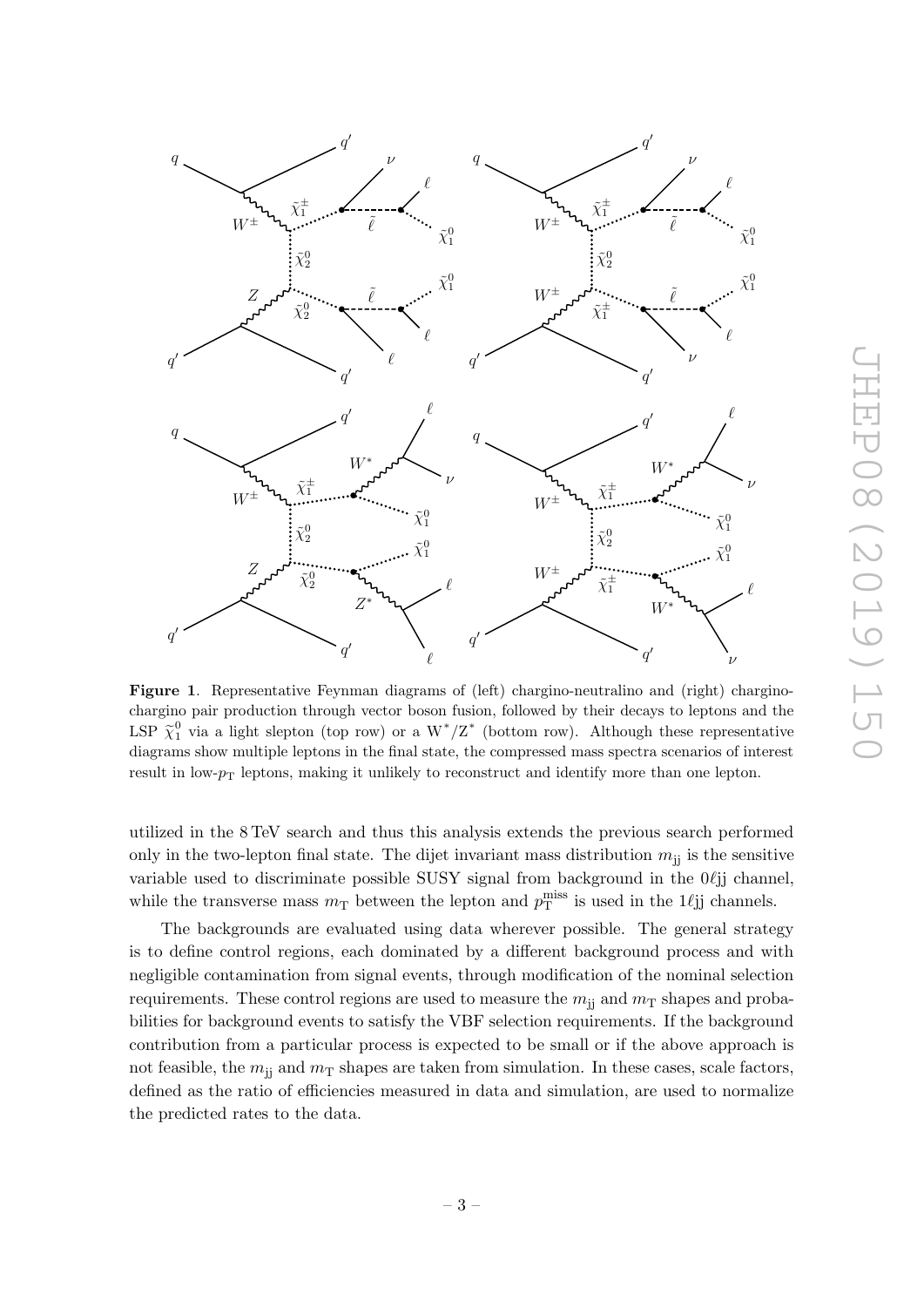The paper is organized as follows. The CMS detector is described in section [2.](#page-4-0) The reconstruction of electrons, muons,  $\tau_h$  leptons, jets, and  $p_T^{\text{miss}}$  is presented in section [3.](#page-4-1) The simulated SUSY signal and background samples are discussed in section [4,](#page-6-0) followed by the description of the event selection in section [5](#page-7-0) and the background estimation in section [6.](#page-9-0) Systematic uncertainties are summarized in section [7,](#page-13-0) and the results are presented in section [8.](#page-15-0) Section [9](#page-18-0) contains a summary of the paper.

### <span id="page-4-0"></span>2 The CMS detector

The central feature of the CMS apparatus is a superconducting solenoid of 6 m internal diameter, providing a magnetic field of 3.8 T. Located within the solenoid volume are silicon pixel and strip detectors, a lead tungstate electromagnetic calorimeter (ECAL), and a brass and scintillator hadron calorimeter (HCAL). Muons are measured in gas-ionization detectors embedded in the steel flux-return yoke outside the solenoid. Extensive forward calorimetry complements the barrel and endcap detectors by covering the pseudorapidity range  $3.0 < |\eta| < 5.2$ .

The inner silicon tracker measures charged tracks with  $|\eta| < 2.5$  and provides an impact parameter resolution of approximately  $15 \mu m$  and a transverse momentum resolution of about 1.5% for 100 GeV charged particles. Collision events of interest are selected using a two-tiered trigger system. The first level trigger (L1), composed of custom hardware processors, selects events at a rate of around 100 kHz. The second level trigger, based on an array of microprocessors running a version of the full event reconstruction software optimized for fast processing, reduces the event rate to around 1 kHz before data storage. A detailed description of the CMS detector, along with a definition of the coordinate system and relevant kinematic variables, can be found in ref. [\[24\]](#page-22-7).

## <span id="page-4-1"></span>3 Event reconstruction and particle identification

The particle-flow (PF) algorithm is used to reconstruct the jets and  $p_T^{\text{miss}}$  used in this analysis [\[25\]](#page-22-8). The PF technique combines information from different subdetectors to produce a mutually-exclusive collection of particles (namely muons, electrons, photons, charged hadrons, and neutral hadrons) that are used as input for the jet clustering algorithms. The missing transverse momentum vector  $\vec{p}_{\text{T}}^{\text{miss}}$  is defined as the negative vector sum of the momenta of all reconstructed PF candidates in an event, projected on the plane perpendicular to the beam axis. The magnitude of  $\bar{p}_{\rm T}^{\rm miss}$  is  $p_{\rm T}^{\rm miss}$  [\[26\]](#page-22-9). The production of undetected particles such as SM neutrinos and the SUSY  $\tilde{\chi}_1^0$  is inferred by the measured  $p_T^{\text{miss}}$ . The reconstructed vertex with the largest value of summed physics-object  $p_T^2$  is taken to be the primary pp interaction vertex. The physics objects are the jets, clustered using the jet finding algorithm [\[27,](#page-22-10) [28\]](#page-22-11) with the tracks assigned to the vertex as inputs, and the associated missing transverse momentum, taken as the negative vector sum of the  $p<sub>T</sub>$  of those jets.

Jets are clustered using the FASTJET anti- $k_T$  algorithm [\[27,](#page-22-10) [28\]](#page-22-11), with a distance parameter of 0.4. Only jets that satisfy the identification criteria designed to reject particles from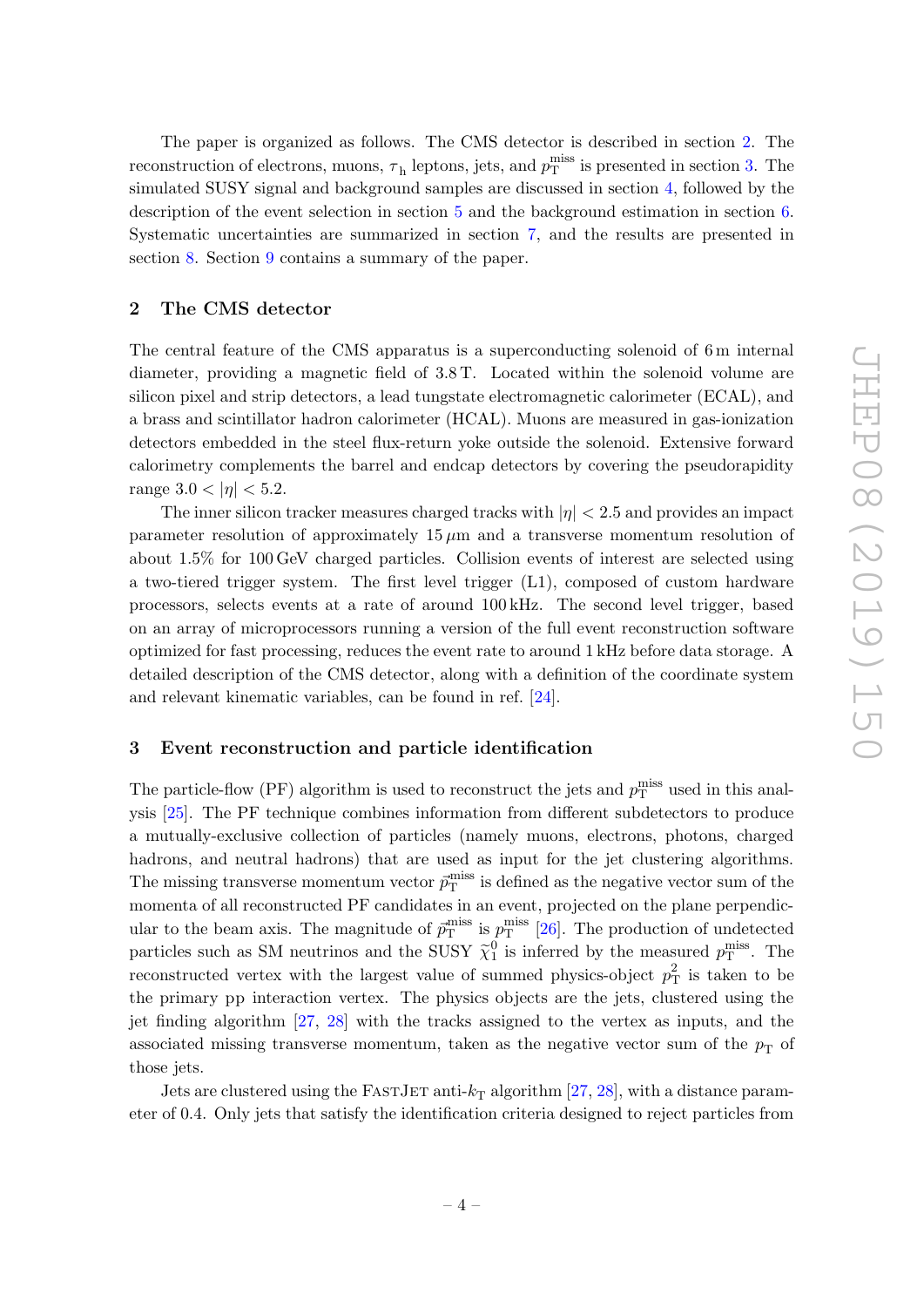multiple proton-proton interactions (pileup) and anomalous behavior in the calorimeters are considered in this analysis [\[29\]](#page-22-12). The jet energy scale and resolution are calibrated through correction factors that depend on the  $p_T$  and  $\eta$  of the jet [\[30\]](#page-22-13). Jets with  $p_T > 60$  GeV have a reconstruction-plus-identification efficiency of approximately 99%, while 90–95% of pileup jets are rejected [\[31\]](#page-22-14). Jets originating from the hadronization of bottom quarks (b quark jets) are identified using the combined secondary vertex (CSV) algorithm [\[32\]](#page-22-15), which exploits observables related to the long lifetime of B hadrons. For jets with  $p_T > 20 \text{ GeV}$ and  $|\eta| < 2.4$ , the b tagging algorithm is operated at a working point such that the probability of correctly identifying a b quark jet is approximately 60%, while the probability of misidentifying a jet generated from a light-flavor quark or gluon as a b quark jet is approximately 1% [\[32\]](#page-22-15).

Muons are reconstructed using the inner silicon tracker and muon detectors [\[33\]](#page-22-16). Quality requirements based on the minimum number of measurements in the silicon tracker, pixel detector, and muon detectors are applied to suppress backgrounds from decays-inflight and hadron shower remnants that reach the muon system. Electrons are reconstructed by combining tracks produced by the Gaussian-sum filter algorithm with ECAL clusters [\[34\]](#page-22-17). Requirements on the track quality, the shape of the energy deposits in the ECAL, and the compatibility of the measurements from the tracker and the ECAL are imposed to distinguish prompt electrons from charged pions and from electrons produced by photon conversions. The electron and muon reconstruction efficiencies are >99% for  $p_{\rm T} > 8$  GeV.

The electron and muon candidates are required to satisfy isolation criteria in order to reject non-prompt leptons from the hadronization of quarks and gluons. Relative isolation is defined as the scalar sum of the  $p_T$  values of reconstructed charged and neutral particles within a cone of radius  $\Delta R \equiv \sqrt{(\Delta \eta)^2 + (\Delta \phi)^2} = 0.4$  (where  $\phi$  is the azimuthal angle in radians) around the lepton-candidate track, divided by the  $p<sub>T</sub>$  of the lepton candidate. To suppress the effects of pileup, tracks from charged particles not associated with the primary vertex are excluded from the isolation sum, and the contribution to pileup from reconstructed neutral hadrons is subtracted [\[29\]](#page-22-12). The contribution from the electron or muon candidate is removed from the sum. The value of the isolation variable is required to be  $\leq 0.0821$  for electrons and  $\leq 0.25$  for muons [\[33,](#page-22-16) [34\]](#page-22-17).

The total efficiency for the muon identification and isolation requirements is 96% for muons with  $p_T > 10 \,\text{GeV}$  and  $|\eta| < 2.1$ . The rate at which pions undergoing  $\pi^{\pm} \to \mu^{\pm} \nu_{\mu}$ decay are misidentified as prompt muons is  $10^{-3}$  for pions with  $p_T > 10$  GeV and  $|\eta| < 2.1$ . The total efficiency for the electron identification and isolation requirements is 85 (80)% for electrons with  $p_T > 10$  GeV in the barrel (endcap) region [\[34\]](#page-22-17). The jet $\rightarrow$  e misidentification rate is  $5 \times 10^{-3}$  for jets with  $p_T > 10$  GeV and  $|\eta| < 2.1$  [\[34\]](#page-22-17).

Hadronic decays of  $\tau$  leptons are reconstructed and identified using the hadrons-plus-strips algorithm [\[35\]](#page-22-18), which is designed to optimize the performance of the  $\tau_{\rm h}$  reconstruction by considering specific  $\tau_h$  decay modes. To suppress backgrounds in which light-quark or gluon jets can mimic  $\tau$ <sub>h</sub> decays, a  $\tau$ <sub>h</sub> candidate is required to be spatially isolated from other energy deposits in the event. The isolation variable is calculated using a multivariate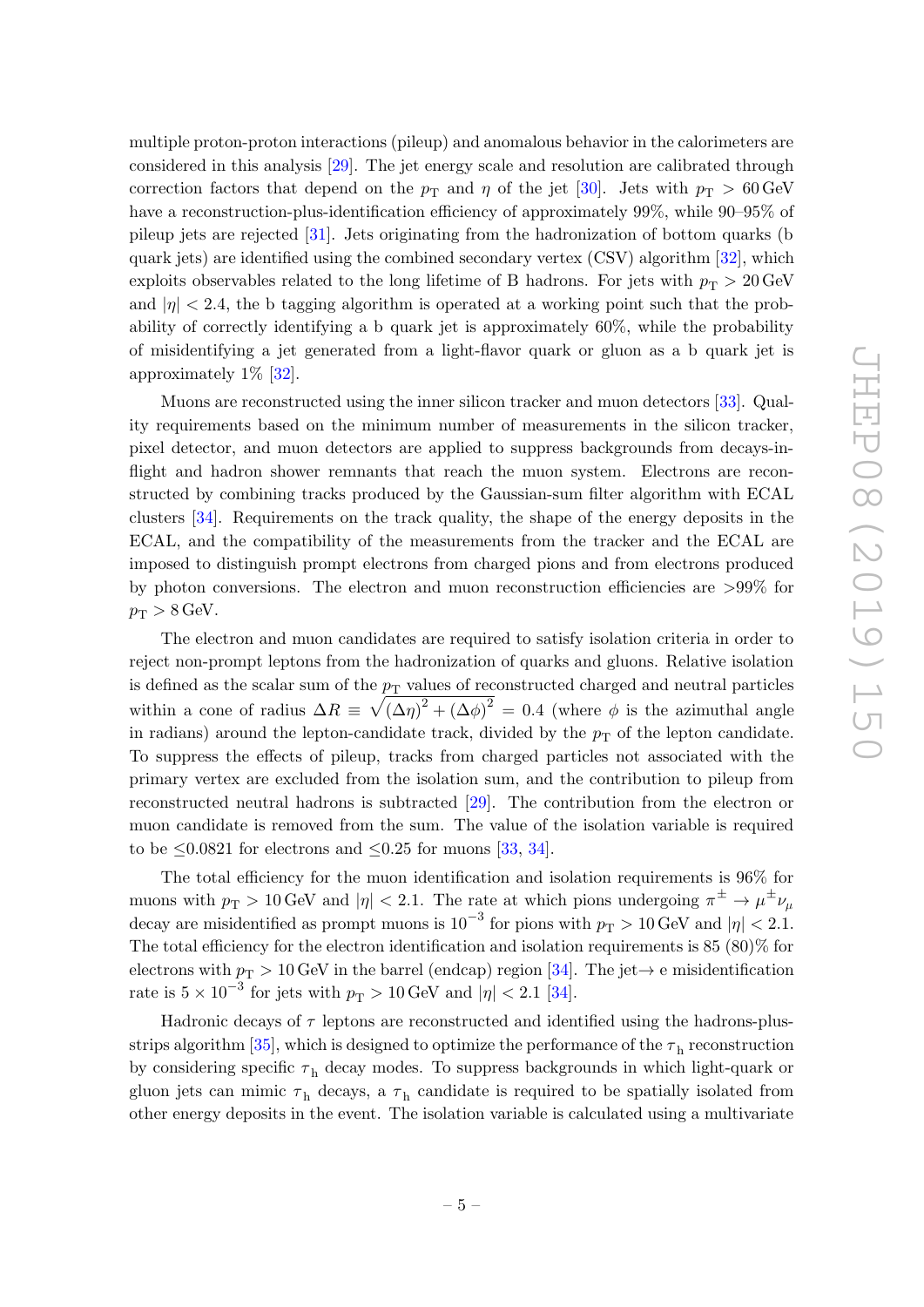boosted decision tree technique within a cone of radius  $\Delta R = 0.5$  around the direction of the  $\tau<sub>h</sub>$  candidate and considering the energy deposits of particles not included in the reconstruction of the  $\tau_h$  decay mode. Additionally,  $\tau_h$  candidates are required to be distinguishable from electrons and muons in the event by using dedicated criteria based on the consistency among the measurements in the tracker, calorimeters, and muon detectors. With these requirements, the contribution from electrons and muons being misidentified as genuine  $\tau$ <sub>h</sub> candidates is negligible ( $\ll 0.1\%$ ).

The identification and isolation efficiency at the tight working point used in this analysis is approximately 50% for a  $\tau_h$  lepton with  $p_T > 20 \,\text{GeV}$  and  $|\eta| < 2.1$ , while the probability for a jet to be misidentified as a  $\tau<sub>h</sub>$  is 1–5%, depending on the  $p<sub>T</sub>$  and  $\eta$  values of the  $\tau$ <sub>h</sub> candidate [\[35\]](#page-22-18). Although the tight working point is used to define the  $\tau$ <sub>h</sub>jj signal region, a loose working point is used to obtain multijet enriched control samples for estimation of the background rate in the signal region. The identification and isolation efficiency for a  $\tau_h$  lepton at the loose working point used in this analysis is approximately 60%, while the probability for a jet to be misidentified as a  $\tau<sub>h</sub>$  is about 10%.

The event selection criteria used in each search channel are summarized in section [5.](#page-7-0)

# <span id="page-6-0"></span>4 Signal and background samples

The SM background composition depends on the final state of each channel considered in the analysis. The main backgrounds in the four channels considered in the analysis are estimated using data-driven methods. Negligible or minor backgrounds are obtained directly from simulation. For the ejj and  $\mu$ jj channels, the main backgrounds are from  $t\bar{t}$  production and W boson production in association with jets (W+jets). Subdominant background sources come from single top quark, diboson (WW, WZ, and ZZ, collectively referred to as VV) and Z+jets production. For the  $\tau<sub>h</sub>$  j channel, the main source of background consists of SM events only containing jets produced via the strong interaction, referred to as quantum chromodynamics (QCD) multijet events, followed by W+jets and  $t\bar{t}$  production. In the  $\theta\ell$  channel, the main backgrounds are W/Z+jets and QCD multijet events, with a minor contribution from  $t\bar{t}$  and diboson production.

The W+jets,  $t\bar{t}$ , and single top quark processes produce events with genuine leptons,  $p_T^{\text{miss}}$ , and jets. The Z+jets process contributes to the background composition when one of the leptons is lost as a result of detector acceptance or inefficiencies in the reconstruction and identification algorithms. Although jets in QCD events have a 1–5% probability of being misidentified as a  $\tau<sub>h</sub>$ , the large QCD multijet production cross section results in a substantial contribution of this background to the  $\tau<sub>h</sub>$ jj channel.

In the 0 $\ell$ jj channel, the Z+jets background produces genuine  $p_T^{\text{miss}}$  when the Z boson decays into neutrinos. The W+jets process also has real  $p_T^{\text{miss}}$  when the W boson decays leptonically, but it results in a similar  $0\ell$  final state when the lepton is not observed as a consequence of the detector acceptance or is not properly reconstructed or identified because of inefficiencies in the corresponding algorithms. The QCD multijet events can also have significant  $p_T^{\text{miss}}$  from mismeasurement of jet energies.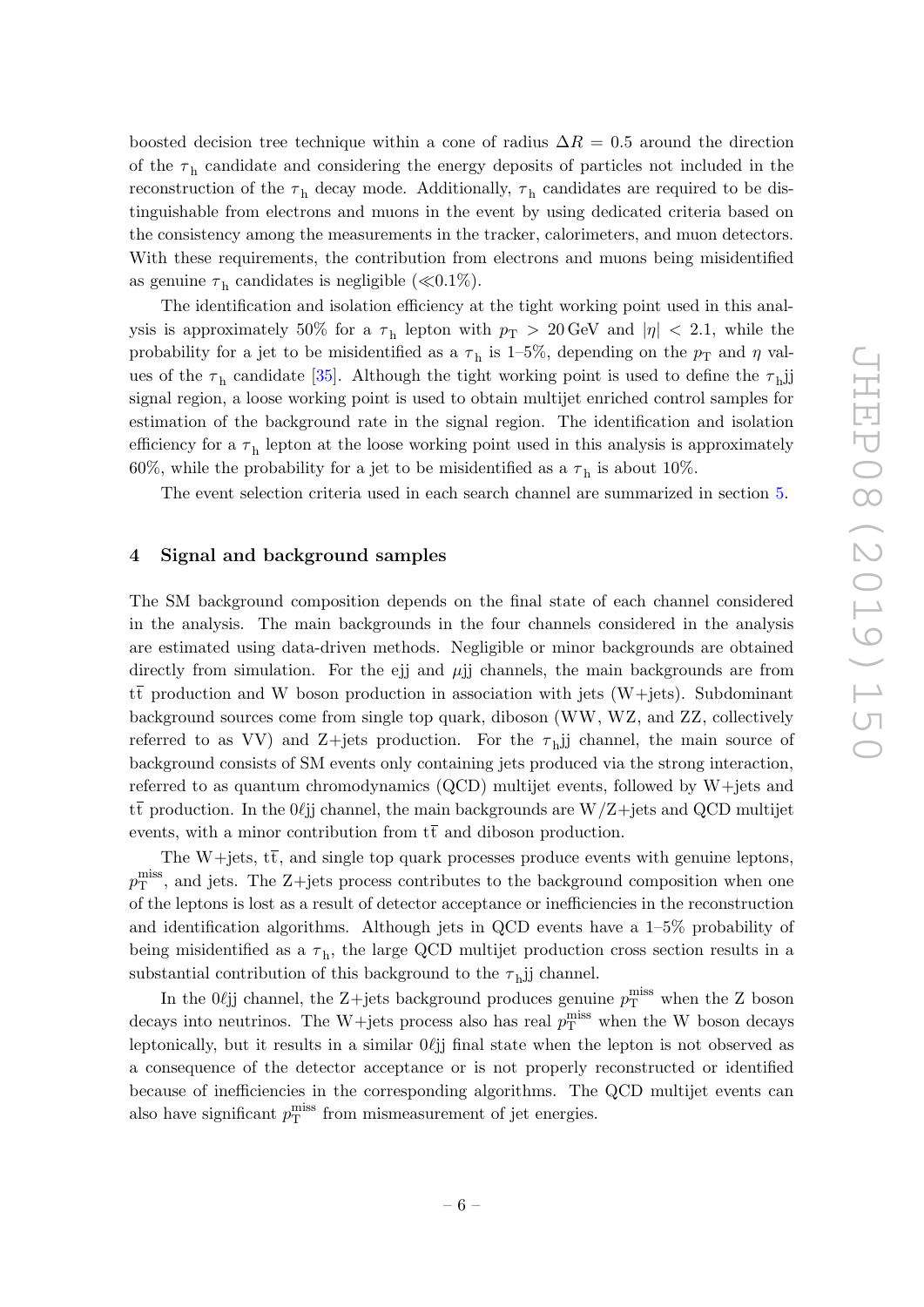Simulated samples of signal and background events are generated using Monte Carlo (MC) event generators. The signal event samples are generated with the MAD-GRAPH5 aMC@NLO v2.3.3 generator [\[36\]](#page-23-0) at leading order (LO) precision, considering pure electroweak pair production of  $\tilde{\chi}_1^{\pm}$  and  $\tilde{\chi}_2^0$  gauginos  $(\tilde{\chi}_1^{\pm} \tilde{\chi}_1^{\pm}, \tilde{\chi}_1^{\pm} \tilde{\chi}_1^{\mp}, \tilde{\chi}_1^{\pm} \tilde{\chi}_2^0)$  and  $\tilde{\chi}_2^0 \tilde{\chi}_2^0$  with two associated partons. Models with a bino-like  $\tilde{\chi}_1^0$  and wino-like  $\tilde{\chi}_2^0$  and  $\tilde{\chi}_1^{\pm}$  are considered. The signal events are generated requiring a pseudorapidity gap  $|\Delta \eta| > 3.5$  between the two partons, with  $p_T > 30$  GeV for each parton. This parton level  $|\Delta \eta|$  requirement is verified to provide no bias with respect to the final requirement on the reconstructed dijet pseudorapidity gap. The LO cross sections in this paper are obtained with these partonlevel requirements. Note that VBF  $\tilde{\chi}_1^{\pm} \tilde{\chi}_2^0$  production is the dominant process in the models considered, composing about 60% of the total signal cross section, while the VBF  $\tilde{\chi}_1^{\pm} \tilde{\chi}_1^{\pm}$ process is the second-largest contribution, composing about 30% of the total signal cross section. The VBF  $\tilde{\chi}_1^{\pm} \tilde{\chi}_1^{\pm}$  and  $\tilde{\chi}_2^0 \tilde{\chi}_2^0$  processes compose about 10% of the total signal cross section. The  $Z/\gamma^*(\to \ell^+\ell^-)$ +jets,  $Z(\to \nu_\ell\overline{\nu}_\ell)$ +jets, and  $W(\to \ell\nu_\ell)$ +jets backgrounds are also simulated at LO precision using MADGRAPH5 aMC@NLO, where up to four partons in the final state are included in the matrix element calculation. The background processes involving the production of a single vector boson in association with two jets exclusively through pure electroweak interactions are simulated at LO via MADGRAPH5 aMC@NLO. The interference effect between pure electroweak and mixed electroweak-QCD production of V+jets events has been studied and found to be small [\[37\]](#page-23-1). The effect is neglected in our analysis and the sum of these two samples is henceforth referred to as  $Z + jets$ . The QCD multijet background is also simulated at LO using MADGRAPH5 aMC@NLO. Single top quark and  $t\bar{t}$  processes are generated at next-to-leading order (NLO) using the POWHEG v2.0 generator [\[38](#page-23-2)[–42\]](#page-23-3). The leading order pythia v8.212 generator is used to model the diboson processes. The powheg and MadGraph generators are interfaced with the pythia v8.212 [\[43\]](#page-23-4) program, which is used to describe the parton shower and the hadronization and fragmentation processes with the CUETP8M1 tune [\[44\]](#page-23-5). The NNPDF3.0 LO and NLO [\[45\]](#page-23-6) parton distribution functions (PDFs) are used in the event generation. Double counting of the partons generated with MadGraph5 amc@nlo and powheg interfaced with PYTHIA is removed using the MLM  $[46]$  matching scheme. The LO cross sections are used to normalize simulated signal events, while NLO cross sections are used for simulated backgrounds [\[36,](#page-23-0) [42,](#page-23-3) [47,](#page-23-8) [48\]](#page-23-9).

For both signal and background simulated events, additional pileup interactions are generated with pythia and superimposed on the primary collision process. The simulated events are reweighted to match the pileup distribution observed in data. The background samples are processed with a detailed simulation of the CMS apparatus using the GEANT4 package [\[49\]](#page-23-10), while the CMS fast simulation package [\[50\]](#page-23-11) is used to simulate the CMS detector for the signal samples.

### <span id="page-7-0"></span>5 Event selection

Events are selected using a trigger with a threshold of 120 GeV on both  $p_{\text{T,trig}}^{\text{miss}}$  and  $H_{\text{T,trig}}^{\text{miss}}$ . The variable  $p_{\text{T,trig}}^{\text{miss}}$  corresponds to the magnitude of the vector  $\vec{p}_{\text{T}}$  sum of all the PF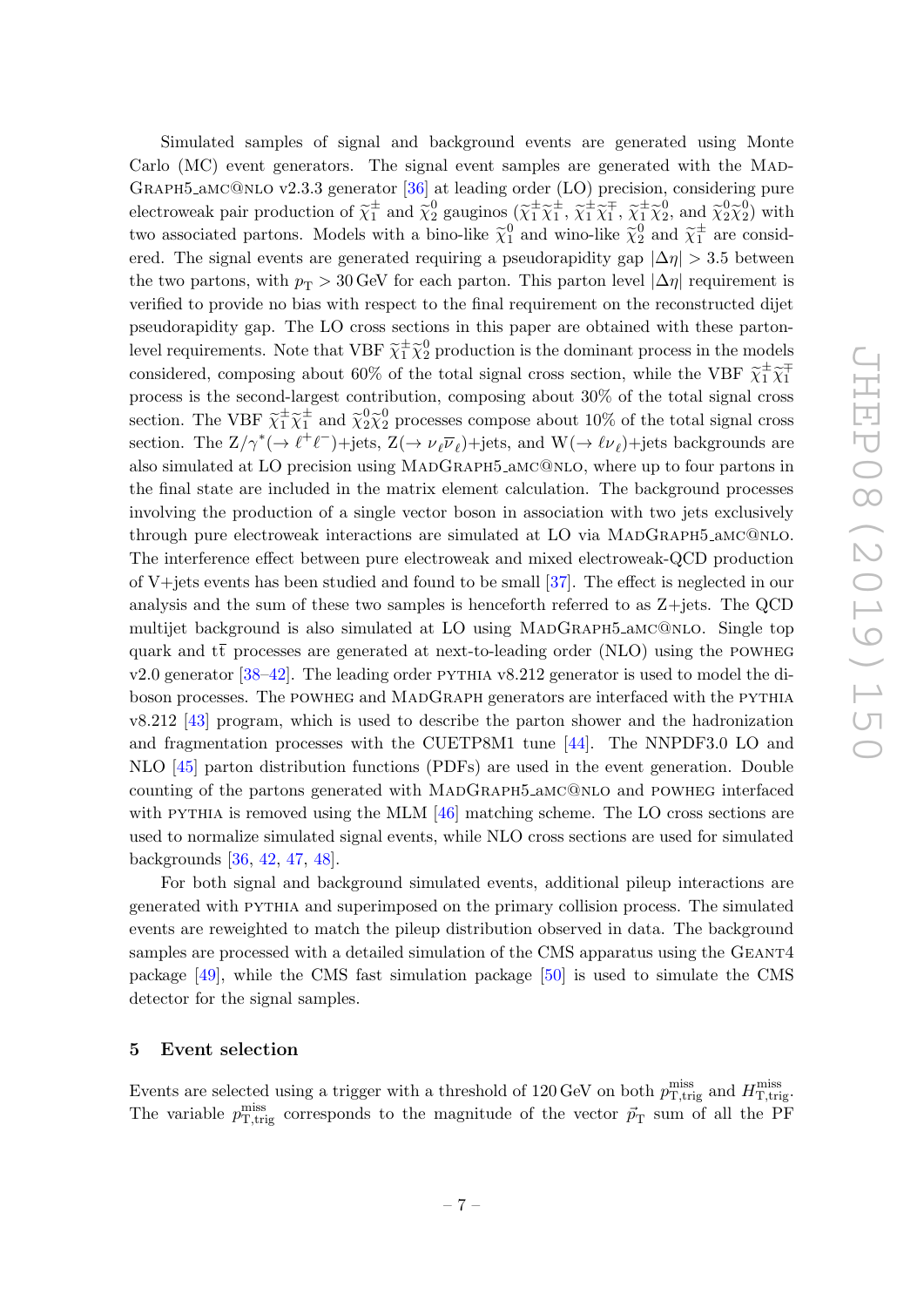candidates reconstructed at the trigger level, while  $H_{\text{T,trig}}^{\text{miss}}$  is computed as the magnitude of the vector  $\vec{p}_{\rm T}$  sum of all jets with  $p_{\rm T} > 20$  GeV and  $|\eta| < 5.0$  reconstructed at the trigger level. The energy fraction attributed to neutral hadrons in these jets is required to be smaller than 0.9. This requirement suppresses anomalous events with jets originating from detector noise. To be able to use the same trigger for selecting events in the muon control samples used for background prediction, muon candidates are not included in the  $p_{\rm T,trig}^{\rm miss}$  nor  $H_{\rm T,trig}^{\rm miss}$  computation. The  $p_{\rm T}^{\rm miss}$  threshold defining the search regions is chosen to achieve a trigger efficiency greater than 95%.

While the compressed mass spectrum SUSY models considered in this analysis result in final states with multiple leptons [\[20,](#page-22-3) [22\]](#page-22-5), the compressed mass spectra scenarios of interest also result in low- $p_T$  visible decay products, making it difficult to reconstruct and identify multiple leptons. For this reason, events are required to have zero or exactly one well-identified soft lepton. In the  $\mu$ j channel, an additional lepton veto is applied by rejecting events containing a second muon ( $p_T > 8 \text{ GeV}$ ), an electron ( $p_T > 10 \text{ GeV}$ ), or a  $\tau$ <sub>h</sub> candidate ( $p_T > 20 \text{ GeV}$ ). Similarly, ejj and  $\tau$ <sub>h</sub>jj channel events are required not to contain another electron, muon, or  $\tau_h$  candidate. The  $0\ell$ jj channel selects events without a well-identified electron, muon, or  $\tau_h$  candidate. The veto on additional leptons maintains high efficiency for compressed mass spectra scenarios and simultaneously reduces the SM backgrounds. To further suppress QCD multijet background events containing large  $p_{\textrm{T}}^{\textrm{miss}}$  from jet mismeasurements, the minimum azimuthal separation between any jet with  $p_T > 30$  GeV and the direction of the missing transverse momentum vector is required to be greater than 0.5 ( $|\Delta \phi_{\rm min}(\vec{p}_{\rm T}^{\rm miss},j)| > 0.5$ ). Muon, electron, and  $\tau_{\rm h}$  candidates must have  $8 < p_T < 40$  GeV,  $10 < p_T < 40$  GeV, and  $20 < p_T < 40$  GeV, respectively. The upper bound on lepton  $p_T$  suppresses the  $Z \to \ell \ell$  and  $W \to \ell \nu_\ell$  backgrounds where the average  $p_T(\ell)$  is about  $m_Z/2$  and  $m_W/2$ , respectively. The lower bound on  $\tau$ <sub>h</sub>  $p_T$  is larger because of known difficulties reconstructing lower- $p_T \tau$ <sub>h</sub> candidates, namely that they do not produce a narrow jet in the detector, which makes them difficult to distinguish from quark or gluon jets. All leptons are required to have  $|\eta| < 2.1$  in order to select high quality and well-isolated leptons within the tracker acceptance. This requirement is 99% efficient for signal events. Lepton candidates are also required to pass the reconstruction, identification, and isolation criteria described in section [3.](#page-4-1)

In addition to the  $0\ell$  or  $1\ell$  selection, the following requirements are imposed. The event is required to have  $p_T^{\text{miss}} > 250 \,\text{GeV}$ , which largely suppresses the  $\text{Z} \to \ell \ell$  and QCD multijet backgrounds. In order to reduce top quark pair contamination, the event is required not to have any jet identified as a b quark jet, following the description in section 3; only jets with  $p_{\rm T} > 30$  GeV,  $|\eta| < 2.4$ , and separated from the leptons by  $\Delta R > 0.3$  are considered for b tags. In the  $1\ell$  channels, a minimum threshold on the transverse mass between the lepton and the  $p_T^{\text{miss}}$  is imposed to minimize backgrounds with W bosons. It is required that  $m_T(\ell, p_T^{\text{miss}}) > 110 \,\text{GeV}$ , i.e., beyond the Jacobian  $m_W$  peak. The lepton- and  $p_T^{\text{miss}}$ -based requirements described in this paragraph will be referred to as the "central selection."

The VBF signal topology is characterized by the presence of two jets in the forward direction, in opposite hemispheres, and with large dijet invariant mass [\[51](#page-23-12)[–58\]](#page-24-0). On the other hand, the jets in background events are mostly central and have small dijet invariant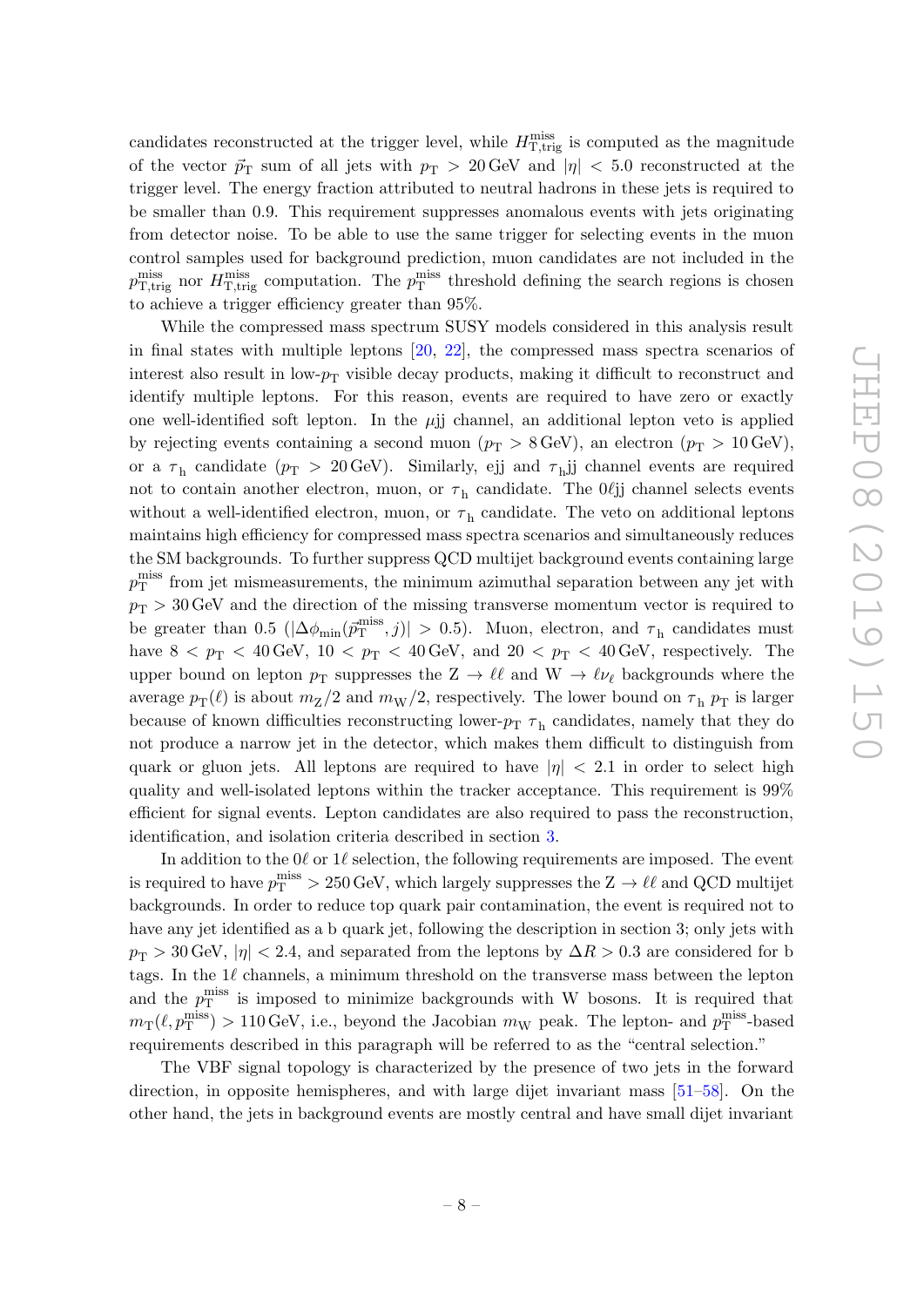masses. Additionally, the outgoing partons in VBF signal processes must carry relatively large  $p_T$  since they must have enough energy (and be within the detector acceptance) to produce a pair of heavy SUSY particles (as shown in figure [1\)](#page-3-0). Therefore, the "VBF selection" is imposed by requiring at least two jets with  $p_T > 60$  GeV and  $|\eta| < 5.0$ . In the  $1\ell$ jj channels, only jets separated from the leptons by  $\Delta R > 0.3$  are considered. All pairs of jet candidates passing the above requirements and having  $|\Delta \eta| > 3.8$  and  $\eta_1 \eta_2 < 0$  are combined to form VBF dijet candidates. In the rare cases  $(<1\%)$  where selected events contain more than one dijet candidate satisfying the VBF criteria, the VBF dijet candidate with the largest dijet mass is chosen since it is 97% likely to result in the correct VBF dijet pair for signal events. Selected dijet candidates are required to have  $m_{jj} > 1$  TeV.

The signal region (SR) is defined as the events that satisfy the central and VBF selection criteria.

### <span id="page-9-0"></span>6 Background estimation

The general methodology used for the estimation of background contributions in the SR is similar for all search channels and is based on both simulation and data. Backgroundenriched control regions (CR) are constructed by applying selections orthogonal to those for the SR. These CRs are used to measure the efficiencies of the VBF and central selections (the probability for a background component to satisfy the VBF and central selection criteria), determine the correction factors to account for these efficiencies, and derive the shapes of the  $m<sub>T</sub>$  and  $m<sub>ij</sub>$  background distributions in the SR. The correction factors are determined by assessing the level of agreement in the yields between data and simulation. The shapes of distributions are derived directly from the data in the CR, whenever possible, or from the MC simulated samples when correct modeling by simulation is validated in the dedicated CRs. For each final state, the same trigger is used for the CRs as for the corresponding SR.

The production of  $t\bar{t}$  events represents the largest background source in the ejj and  $\mu$ jj channels (approximately 57–64% of the total background), and the second largest background source for the  $\tau_{\text{h}}$ jj channel (approximately 29% of the total background). In the  $0\ell$ jj final state, since the combination of the lepton and b jet vetoes reduces this background to only approximately 5% of the total background rate, its contribution is determined entirely from simulation. The  $t\bar{t}$  background yields in the  $1\ell$  channels are evaluated using the following equation:

$$
N_{\rm t\bar t}^{\rm pred} = N_{\rm t\bar t}^{\rm MC} \, S F_{\rm t\bar t}^{\rm CR},\tag{6.1}
$$

where  $N_{\star\overline{\star}}^{\text{pred}}$  $t_t^{\text{pred}}$  is the predicted  $t\bar{t}$  background yield in the SR,  $N_{t\bar{t}}^{\text{MC}}$  $t_{\overline{t}}^{\text{MC}}$  is the  $t\overline{t}$  rate predicted by simulation for the SR selection, and  $SF_{t\bar{t}}^{CR}$  is the data-over-simulation correction factor, given by the ratio of observed data events to the  $t\bar{t}$  yield in simulation, measured in a  $t\bar{t}$ enriched CR. The numerator in the calculation of each correction factor is estimated by subtracting from data the contribution from other background events different from that under study, and the statistical uncertainty is propagated to the  $SF_{\text{t}}^{\text{CR}}$  uncertainty.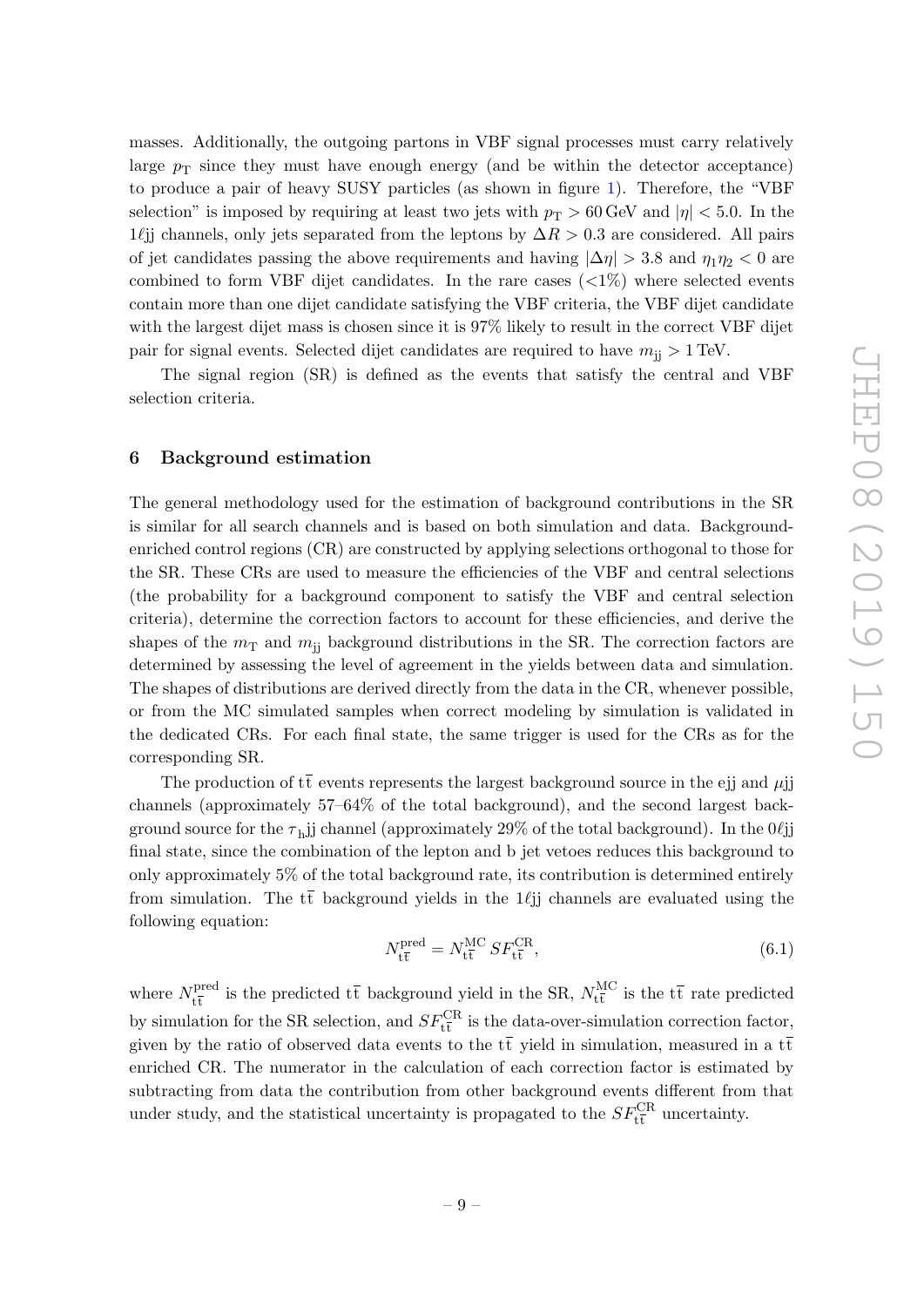The event selection criteria used to define the  $t\bar{t}$  CR must not bias the correction factor  $SF_{\text{t}\bar{\text{t}}}^{\text{CR}}$ . The simulated samples are used to check the closure of this method, ensuring that the lepton kinematics, the composition of the events, and the  $m_T$  and  $m_{ii}$  shapes are similar between the CRs and the SR. The closure tests demonstrate that the background determination techniques, described in detail below, reproduce the expected background distributions in both rate and shape to within the statistical uncertainties. Various control samples are also utilized to validate the correct determination of the correction factors with the data.

The  $t\bar{t}$  CR is obtained with similar selections to the SR, except requiring one jet tagged as a b quark jet. These control samples with 1 b-tagged jet are referred to as  $CR_e$ ,  $\text{CR}_{\mu}$ , and  $\text{CR}_{\tau_{\text{h}}}$ . The 1 b-tagged jet requirement significantly increases the  $\text{t}\bar{\text{t}}$  purity of the control samples while still ensuring that those control samples contain the same kinematics and composition of misidentified leptons as the SR. The  $t\bar{t}$  purity of the resulting data CR, determined from simulation, depends on the final state, ranging from 67 to 83%. The measured data-over-simulation correction factors  $SF_{\text{tf}}^{\text{CR}}$  are  $0.8 \pm 0.3$ ,  $0.8 \pm 0.2$ , and  $1.3 \pm 0.5$  for the ejj,  $\mu$ jj, and  $\tau_h$ jj channels, respectively. The quoted uncertainties are based on the statistics in data and the simulated samples. Systematic uncertainties are discussed in section [7.](#page-13-0) Figure [2](#page-11-0) contains the  $m<sub>T</sub>$  distributions for the  $t\bar{t}$  control regions: (upper left) CR<sub>e</sub>, (upper right) CR<sub> $\mu$ </sub>, and (lower left) CR<sub> $\tau_h$ </sub>. The correction factors  $SF_{\rm t\bar{t}}^{\rm CR}$ have been applied to the MC simulation distributions shown in figure [2.](#page-11-0) The  $m<sub>T</sub>$  shapes between data and simulation are consistent within statistical uncertainties (the bands in the data over background (BG) ratio distributions represent the statistical uncertainties of the data and simulated samples). Therefore, the  $t\bar{t}$   $m<sub>T</sub>$  shapes in the SR are taken directly from simulation.

In general, the W+jets and Z+jets backgrounds represent an important contribution in the  $0\ell$ jj and  $1\ell$ jj channels, and their contributions to the SR are evaluated using two control regions CR1 and CR2 (defined below for each BG component) and using the equation:

$$
N_{\rm BG}^{\rm pred} = N_{\rm BG}^{\rm MC} S F_{\rm BG}^{\rm CR1} \text{(central)} S F_{\rm BG}^{\rm CR2} \text{(VBF)},\tag{6.2}
$$

where  $N_{\text{BG}}^{\text{pred}}$  is the predicted BG yield in the SR,  $N_{\text{BG}}^{\text{MC}}$  is the rate predicted by simulation (with BG = W+jets and Z+jets) for the SR selection,  $SF_{BG}^{CR1}$  (central) is the data-oversimulation correction factor for the central selection, given by the ratio of data to the BG simulation in control region CR1, and  $SF_{BG}^{CR2}(VBF)$  the data-over-simulation correction factor for the efficiency of the VBF selections as determined in another background enriched control sample CR2.

The production of  $\mathbb{Z}(\rightarrow \nu\bar{\nu})$ +jets is the main SM background to the 0 $\ell$ jj SR, with a similar signal topology from the neutrino contributions to  $p_T^{\text{miss}}$ , and is therefore mostly irreducible. The strategy for the  $Z(\rightarrow \nu \bar{\nu})$ +jets background estimation is to use simulation to model the  $p_T^{\text{miss}}$  distribution, and jet and lepton vetoes. The background yields predicted by the MC simulated samples are corrected for observed differences with respect to the data in the CRs, and scaled to the fraction of events passing the VBF selection, derived from data. The modeling of the  $m_{ii}$  distribution is checked in the CRs. Two CRs are used to verify the MC simulation, estimate acceptance corrections used to scale the MC simulation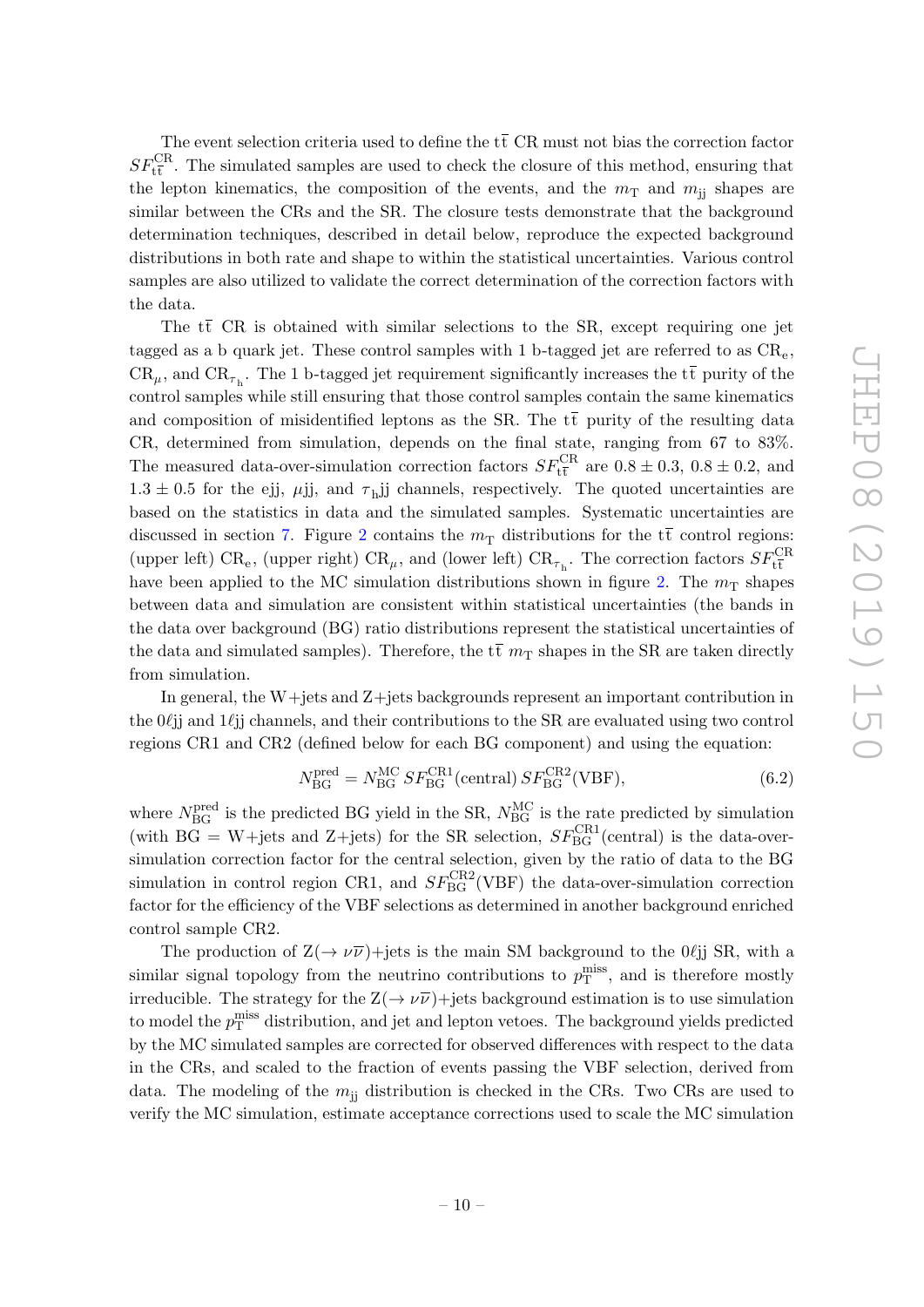

<span id="page-11-0"></span>**Figure 2**. The  $m<sub>T</sub>$  distributions in the  $t\bar{t}$  control regions: (upper left) CR1<sub>e</sub>, (upper right) CR1<sub>µ</sub>, and (lower left)  $\text{CR1}_{\tau_{\text{h}}}$ ; (lower right) the  $m_{jj}$  distribution for  $\text{Z}(\to\nu\overline{\nu}) + \text{jets CR2}$  of the 0 $\ell$ jj channel.

yields, and measure the fraction of events passing the VBF selection. The control regions are defined by treating muons as neutrinos in the  $Z \to \mu^+ \mu^-$  decay mode. The first control region  ${\rm (CR1_Z)}$  is a  ${\rm Z}(\to\mu^+\mu^-) +$ two jets sample used to validate modeling of geometric and kinematic acceptance of leptons. The invariant mass of the opposite-sign dimuon system must be consistent with the Z-boson mass (60-120 GeV). The two muons are treated as neutrinos, excluding the muon  $p_T$  vectors from  $\vec{p}_T^{\text{miss}}$ , and require  $p_T^{\text{miss}} > 250 \,\text{GeV}$  together with a veto on b-tagged jets and additional leptons, as in the SR. The measured dataover-simulation correction factor is  $0.95 \pm 0.02$  (stat). Adding the VBF selection defines  $CR2<sub>Z</sub>$ . The Z+jets prediction from simulation in  $CR2<sub>Z</sub>$  is corrected with the measured data-over-simulation correction factor from  $\text{CR1}_\text{Z}$  to ensure  $SF_{\text{BG}}^{\text{CR2}}$  represents a correction for the efficiency of the VBF selection (correlations between the uncertainties of  $CR2<sub>Z</sub>$  and  $CR1<sub>Z</sub>$  are also taken into account). The ratio of  $CR2<sub>Z</sub>$  to  $CR1<sub>Z</sub>$  events in the data gives the fraction of  $Z(\rightarrow \nu \bar{\nu})$ +jets events passing the VBF topology selection. The measured data-over-simulation correction factor in  $CR2<sub>Z</sub>$  $CR2<sub>Z</sub>$  $CR2<sub>Z</sub>$  is  $0.92 \pm 0.12$  (stat). Figure 2 (lower right) shows the  $m_{ij}$  distribution in  $Z(\rightarrow \nu \bar{\nu})$ +jets CR2<sub>Z</sub>, which shows agreement between the data and the corrected Z+jets prediction from simulation.

The production of W+jets events presents another important source of background for all the search channels. For the  $1\ell$ j channels, control samples enriched in W+jets events, with about 65% purity according to simulation, are obtained by requiring similar criteria to the SR, except with an inverted VBF selection (failing the VBF selection as defined in section 5). The inverted VBF selection enhances the W+jets background yield by two orders of magnitude, while suppressing the VBF signal contamination to negligible levels. This control region,  $CR1_W$ , is used to obtain a correction factor for the efficiency of the central selection,  $SF_{W+jets}^{CR1}$  (central). This correction factor is determined to be  $0.97 \pm 0.10$  and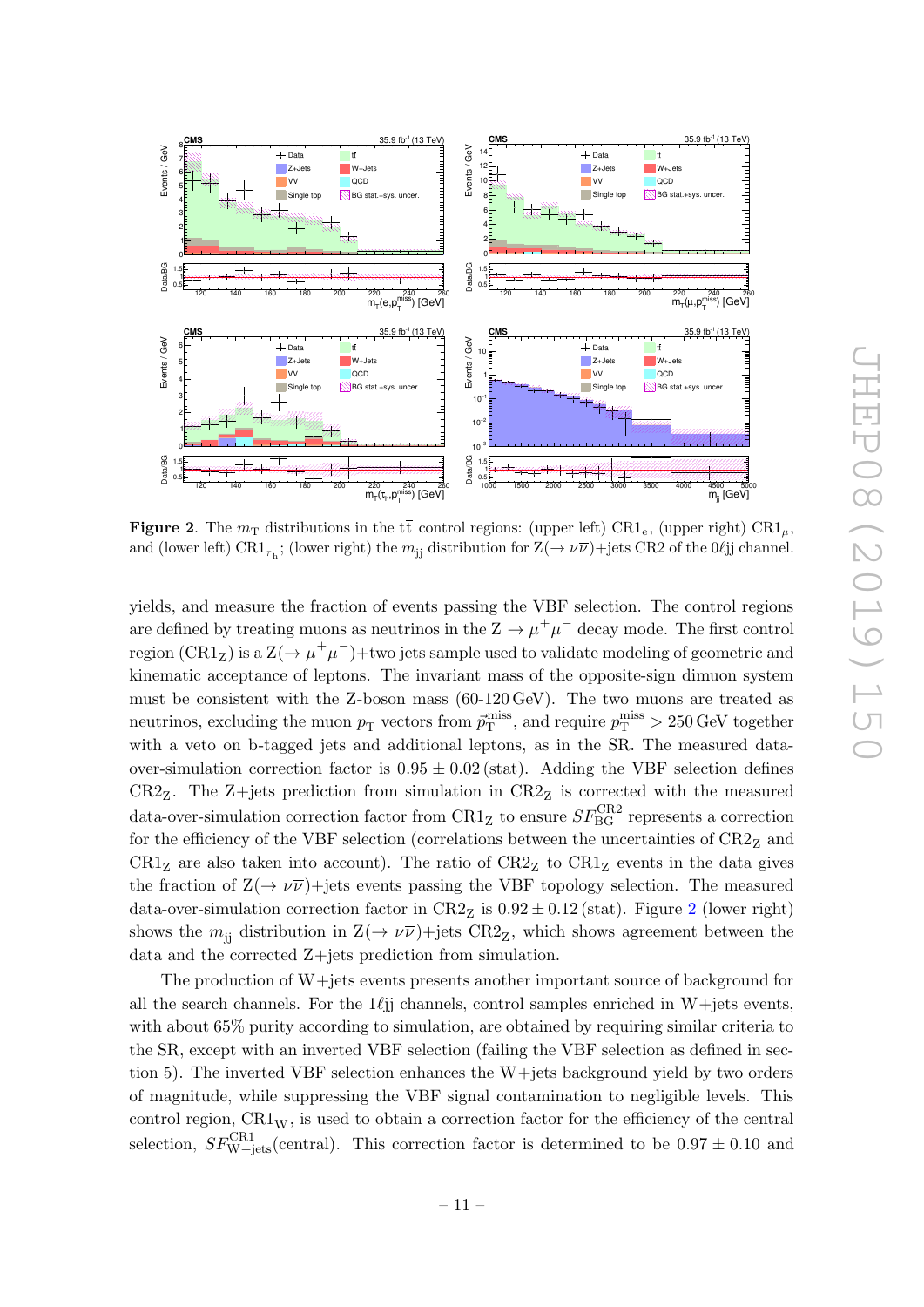$1.10\pm0.10$ , for the ejj and  $\mu$ jj channels, respectively. The quoted uncertainties are based on the statistics in data and the simulated samples. For the  $\tau<sub>h</sub>$ jj channel, it is difficult to obtain a control sample enriched in W+jets events because there is a significant contribution from QCD multijet events. Therefore, the average of the correction factors obtained for the ejj and  $\mu$ jj channels, 1.04 $\pm$ 0.13, is used to scale the W+jets prediction from simulation in the  $\tau_{h}$ jj channel. This approach is justified since the  $W(\rightarrow \tau \nu_{\tau})$ +jets prediction from simulation is corrected to account for slight differences in the  $\tau<sub>h</sub>$  identification efficiency observed in data. This is further supported by the fact that the modeling of the VBF efficiency at simulation level is uncorrelated with the decay of the W boson. The relatively small difference in mass between W and Z bosons (compared to the energy scale of the SR), which allows the use of a control sample  $(CR2_W)$  enriched with Z+jets events to measure the VBF selection efficiency for the W+jets background in the  $1\ell$ jj channels. This second control sample is obtained by selecting events containing two muons with  $p_T > 30$  GeV, treating only one muon as a neutrino to recalculate  $\vec{p}_{\rm T}^{\rm miss}$ , and otherwise similar selections to the SR. Since the efficiency and momentum scale of muons are known at the  $1-2\%$  level, any disagreement between data and simulation in this  $Z(\rightarrow \mu^+\mu^-)$ +jets control sample is used to measure the correction factor for the modeling of the VBF selection efficiency in W+jets events. The correction factor  $SF_{W+jets}^{CR2}(VBF)$  determined from the  $CR2_W$  control sample is measured to be  $1.18 \pm 0.09$  (correlations between the uncertainties of  $SF_{W+jets}^{CR2}$ and  $SF<sub>Z+jets</sub><sup>CR2</sup>$  are taken into account). To validate the correction factors, the W+jets rate in samples with  $m_T < 110$  GeV is scaled by  $SF_{W+jets}^{CR1}$  (central) and  $SF_{W+jets}^{CR2}(VBF)$ , and agreement between the data and the corrected W+jets prediction from simulation is observed.

In the  $0\ell$ jj channel, W $(\rightarrow \ell \nu_\ell)$ +jets events can enter the SR, because of the contribution to  $p_{\textrm{T}}^{\textrm{miss}}$  from the neutrino, if the accompanying charged lepton fails the lepton veto criteria. To determine the contribution of  $W(\to \ell \nu_\ell)$ +jets background to the 0 $\ell$ jj SR, a similar procedure to the  $Z(\rightarrow \nu \bar{\nu})$ +jets background estimation methodology is used. The muon veto is replaced with a one-muon requirement to obtain a  $W(\rightarrow \mu\nu_{\mu})$  plus two jets sample, requiring  $60 < m_T(\mu, p_T^{\text{miss}}) < 100 \,\text{GeV}$ , treating the muon as undetected, and requiring  $p_{\rm T}^{\rm miss} > 250\,\text{GeV}$  as in the SR selection. The simulated samples are used to demonstrate that substituting the muon veto for a one-muon requirement does not affect the shapes of the  $p_T^{\text{miss}}$  and VBF jet kinematic distributions. The measured data-over-simulation correction factor is  $0.90 \pm 0.02$  (stat). The control region is obtained by adding the VBF topology selection, and has a measured data-over-simulation correction factor of  $0.90 \pm 0.08$  (stat).

The QCD multijet background is only important in the  $0\ell$ jj and  $\tau_h$ jj channels. Among the main discriminating variables against QCD multijet events are the VBF selection criteria, the minimum separation between  $\vec{p}_{\rm T}^{\rm miss}$  and any jet  $|\Delta\phi_{\rm min}(\vec{p}_{\rm T}^{\rm miss},j)|$ , and  $\tau_{\rm h}$  isolation. Thus, the QCD multijet background estimation methodology utilizes CRs obtained by inverting these requirements. In the  $\tau<sub>h</sub>$ jj channel, the QCD multijet background is estimated using a completely data-driven approach which relies on the matrix ("ABCD") method. The regions are defined as follows:

- CRA: inverted VBF selection; pass the nominal (tight)  $\tau_h$  isolation;
- CRB: inverted VBF selection; fail the nominal  $\tau_h$  isolation but pass loose  $\tau_h$ isolation;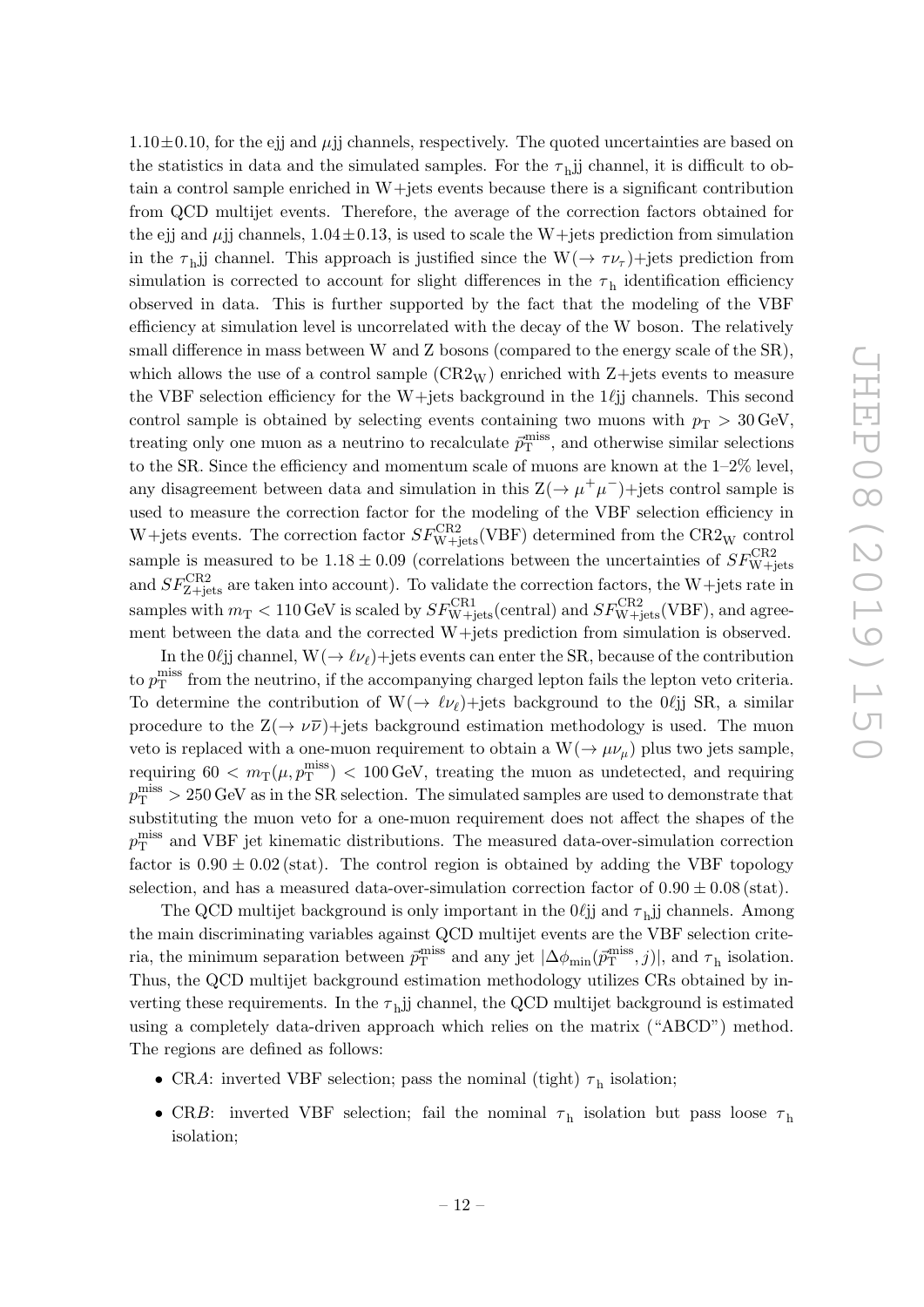- CRC: pass the VBF selection; fail the nominal  $\tau_h$  isolation but pass loose  $\tau_h$  isolation and;
- $\bullet$  CRD: pass the VBF selection; pass the nominal  $\tau_{\, \text{h}}$  isolation

The QCD multijet component  $N_{\text{QCD}}^i$  in regions  $i = \text{CRA}, \text{CRB}, \text{CRC}$  is estimated by subtracting non-QCD backgrounds (predicted using simulation) from data ( $N_{\rm QCD}^{\rm i}$  =  $N_{\text{Data}}^{\text{i}} - N_{\text{PQCD}}^{\text{i}}$ . The QCD multijet component in CRD (i.e., the SR) is then estimated to be  $N_{\text{QCD}}^{SR} = N_{\text{QCD}}^{\text{CRA}} N_{\text{QCD}}^{\text{CRC}} / N_{\text{QCD}}^{\text{CRB}}$ , where  $N_{\text{QCD}}^{\text{CRC}} / N_{\text{QCD}}^{\text{CRB}}$  is referred to as the "pass-to-fail VBF" transfer factor  $(TF_{VBF})$ . Said differently, the yield of QCD multijet events in data with an inverted VBF selection is extrapolated to the SR using the transfer factor  $TF_{\text{VBF}}$ , which is measured in data samples enriched with QCD multijet events that fail the nominal  $\tau_{\, \mathrm{h}}$  isolation criteria but satisfy the loose  $\tau_{\, \mathrm{h}}$  isolation working point (henceforth referred to as "inverted  $\tau_h$  isolation" or "nonisolated  $\tau_h$ "). The purity of the QCD multijet events is approximately 53–77% depending on the CR. The shape of the  $m_{\rm T}(\tau_{\rm h}, p_{\rm T}^{\rm miss})$  distribution is obtained from CRB (from the nonisolated  $\tau<sub>h</sub>$  plus inverted VBF control sample). This "ABCD" method relies on  $TF_{VBF}$  being unbiased by the  $\tau_h$  isolation requirement. A closure test of this assumption is provided using the simulated QCD multijet samples, resulting in agreement at a 5% level and within the statistical uncertainties.

In the  $0\ell$ jj channel, the contribution from QCD multijet production is estimated using the number of events passing the analysis selection except the  $|\Delta\phi_{\rm min}(\vec{p}_{\rm T}^{\rm miss},j)|$  requirement. The QCD multijet purity in this CR is about 74% according to simulation. The  $m_{ii}$ distribution of the non-QCD background is subtracted from the  $m_{ii}$  data distribution, and the resultant QCD multijet  $m_{ij}$  distribution from data is scaled by the efficiency to inefficiency ratio of the  $|\Delta\phi_{min}(\vec{p}_{\text{T}}^{\text{miss}},j)|$  requirement,  $TF_{\Delta\phi}$ . The transfer factor  $TF_{\Delta\phi}$  =  $0.06 \pm 0.01$  is determined using the simulated QCD multijet samples and validated using data control samples obtained by selecting events that fall in the dijet mass window 500 <  $m_{ii} < 1000 \,\text{GeV}.$ 

### <span id="page-13-0"></span>7 Systematic uncertainties

The main contributions to the total systematic uncertainty in the background predictions arise from the closure tests and from the statistical uncertainties associated with the data CRs used to determine the  $SF_{BG}^{CR1}$ (central),  $SF_{BG}^{CR2}$ (VBF),  $TF_{VBF}$ , and  $TF_{\Delta\phi}$  factors. The  ${\rm relative~ systematic~uncertainties~on~the~product}~SF_{\rm BG}^{\rm CR1}({\rm central})SF_{\rm BG}^{\rm CR2}({\rm VBF})$  related to the statistical precision in the CRs range between 8 and 42%, depending on the background component and search channel. For  $TF_{\text{VBF}}$  and  $TF_{\Delta\phi}$ , the statistical uncertainties lie between 13 and 22%. The systematic uncertainties in the  $SF_{BG}^{CR1}$  (central),  $SF_{BG}^{CR2}$  (VBF),  $TF_{\text{VBF}}$ , and  $TF_{\Delta\phi}$  factors, evaluated from the closure tests and cross-checks with data, range from 9 to 33%, depending on the channel. Additionally, although the background  $m<sub>T</sub>$ and  $m_{ii}$  shapes between data and simulation are consistent within statistical uncertainties, data/BG ratios of the  $m<sub>T</sub>$  and  $m<sub>ij</sub>$  distributions are fit with a first-order polynomial, and the deviation of the fit from unity, as a function of  $m<sub>T</sub>$  or  $m<sub>ii</sub>$ , is conservatively taken as the systematic uncertainty on the shape. This results in up to  $\approx 10\%$  systematic uncertainty in a given  $m<sub>T</sub>$  or  $m<sub>ij</sub>$  bin.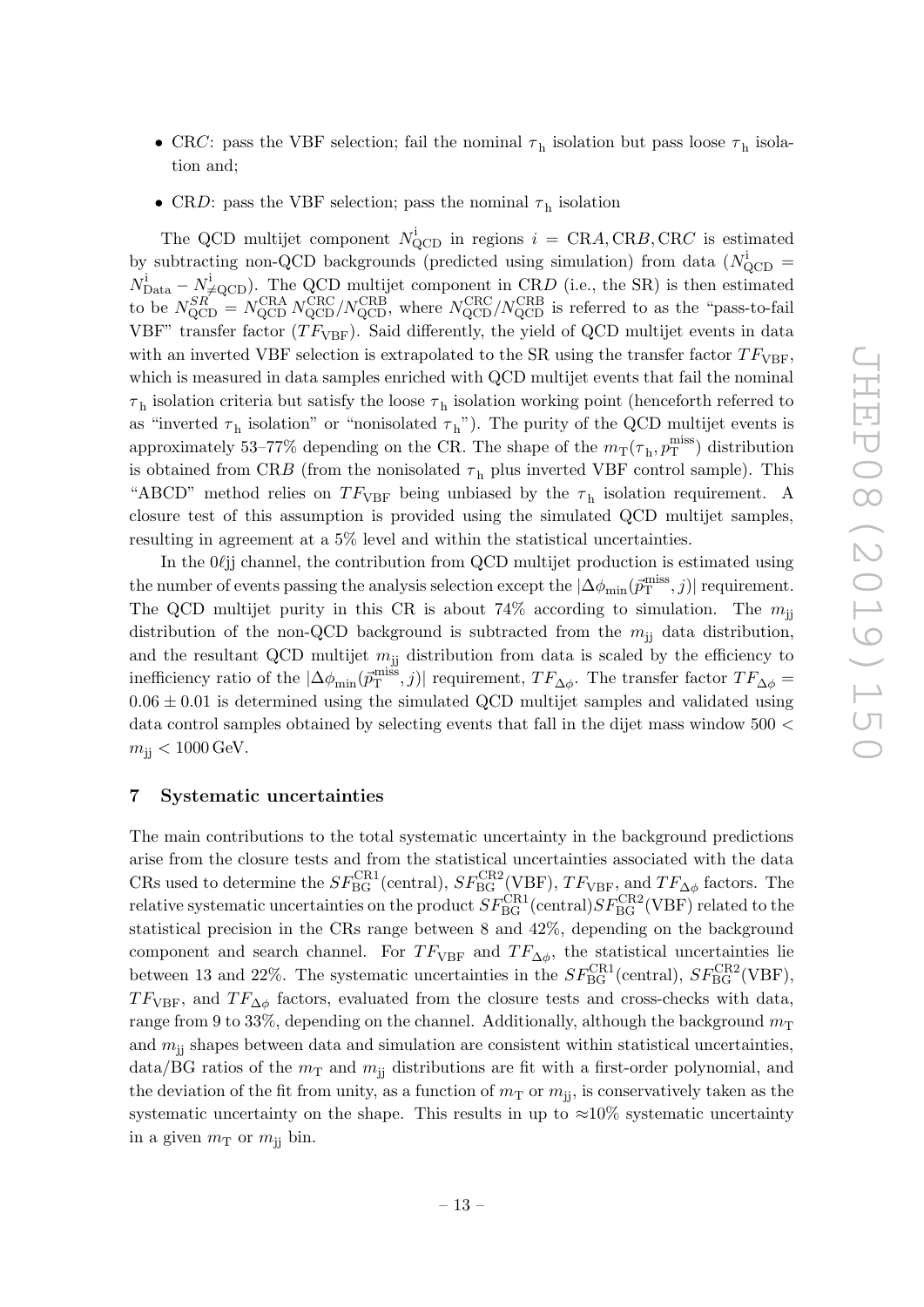Less significant contributions to the systematic uncertainties arise from contamination by non-targeted background sources to the CRs used to measure  $SF_{BG}^{\n  $\text{CR1}}$  (central) and$  $SF_{BG}^{CR2}$  (VBF), and from the uncertainties in these correction factors caused by uncertainties in the lepton identification efficiency, lepton energy and momentum scales,  $p_T^{\text{miss}}$  scale, and trigger efficiency.

The efficiencies for the electron and muon reconstruction, identification, and isolation requirements are measured with the "tag-and-probe" method [\[33,](#page-22-16) [34\]](#page-22-17) with a resulting uncertainty of  $\leq$ 2%, dependent on  $p_T$  and  $\eta$ . The total efficiency for the  $\tau$ <sub>h</sub> identification and isolation requirements is measured from a fit to the  $Z \to \tau\tau \to \mu\tau_h$  visible mass distribution in a sample selected with one isolated muon trigger candidate with  $p_T > 24$  GeV, leading to a relative uncertainty of 5% per  $\tau<sub>h</sub>$  candidate [\[35\]](#page-22-18). The  $p_T^{\text{miss}}$  scale uncertainties contribute via the jet energy scale  $(2-5\%$  depending on  $\eta$  and  $p_T$ ) and unclustered energy scale (10%) uncertainties, where "unclustered energy" refers to energy from a reconstructed object that is not assigned to a jet with  $p_T > 10 \,\text{GeV}$  or to a lepton with  $p_T > 10 \,\text{GeV}$ . A  $p_{\text{T}}^{\text{miss}}$ -dependent uncertainty in the measured trigger efficiency results in a 3% uncertainty in the signal and background predictions that rely on simulation. The trigger efficiency is measured by calculating the fraction of W+jets events (selected with the same single- $\mu$ trigger), that also pass the same trigger that is used to define the SR.

The signal and minor backgrounds, estimated solely from simulation, are affected by similar sources of systematic uncertainty. For example, the uncertainties in the lepton identification efficiency, lepton energy and momentum scale,  $p_T^{\text{miss}}$  scale, trigger efficiency, and integrated luminosity uncertainty of 2.5% [\[59\]](#page-24-1) also contribute to the systematic uncertainty in the signal.

The signal event acceptance for the VBF selection depends on the reconstruction and identification efficiency and jet energy scale of forward jets. The total efficiency for the jet reconstruction and identification requirements is  $>98\%$  for the entire  $\eta$  and  $p_T$  range, as validated through the agreement observed between data and simulation in the  $\eta$  distribution of jets, in particular at high  $\eta$ , in CRs enriched with  $t\bar{t}$  background events. Among the dominant uncertainties in the signal acceptance is the modeling of the kinematic properties of jets, and thus the efficiency to select VBF topologies for forward jets in the MADGRAPH simulation. This is investigated by comparing the predicted and measured  $m_{ii}$  spectra in the Z+jets CRs. The level of agreement between the predicted and observed  $m_{ii}$  spectra is better than 9%, which is assigned as a systematic uncertainty in the VBF efficiency for signal samples. The dominant uncertainty in the signal acceptance arises from the partial mistiming of signals in the forward region of the ECAL endcaps, which led to a reduction in the L1 trigger efficiency. A correction for this effect was determined using an unbiased data sample. This correction was found to be about 8% for  $m_{ii}$  of 1 TeV and increases to about 19% for  $m_{ii}$  greater than 3.5 TeV. The uncertainty in the signal acceptance from the PDF set used in simulation is evaluated in accordance with the PDF4LHC recommendations [\[60\]](#page-24-2) by comparing the results obtained using the CTEQ6.6L, MSTW08, and NNPDF10 PDF sets [\[61–](#page-24-3)[63\]](#page-24-4) with those from the default PDF set. It should be noted that the combined uncertainty on the signal yields and  $m_{ii}/m_{\rm T}$  shapes due to scale variations on renormalization, factorization, and jet matching is found to be about 2%, which is small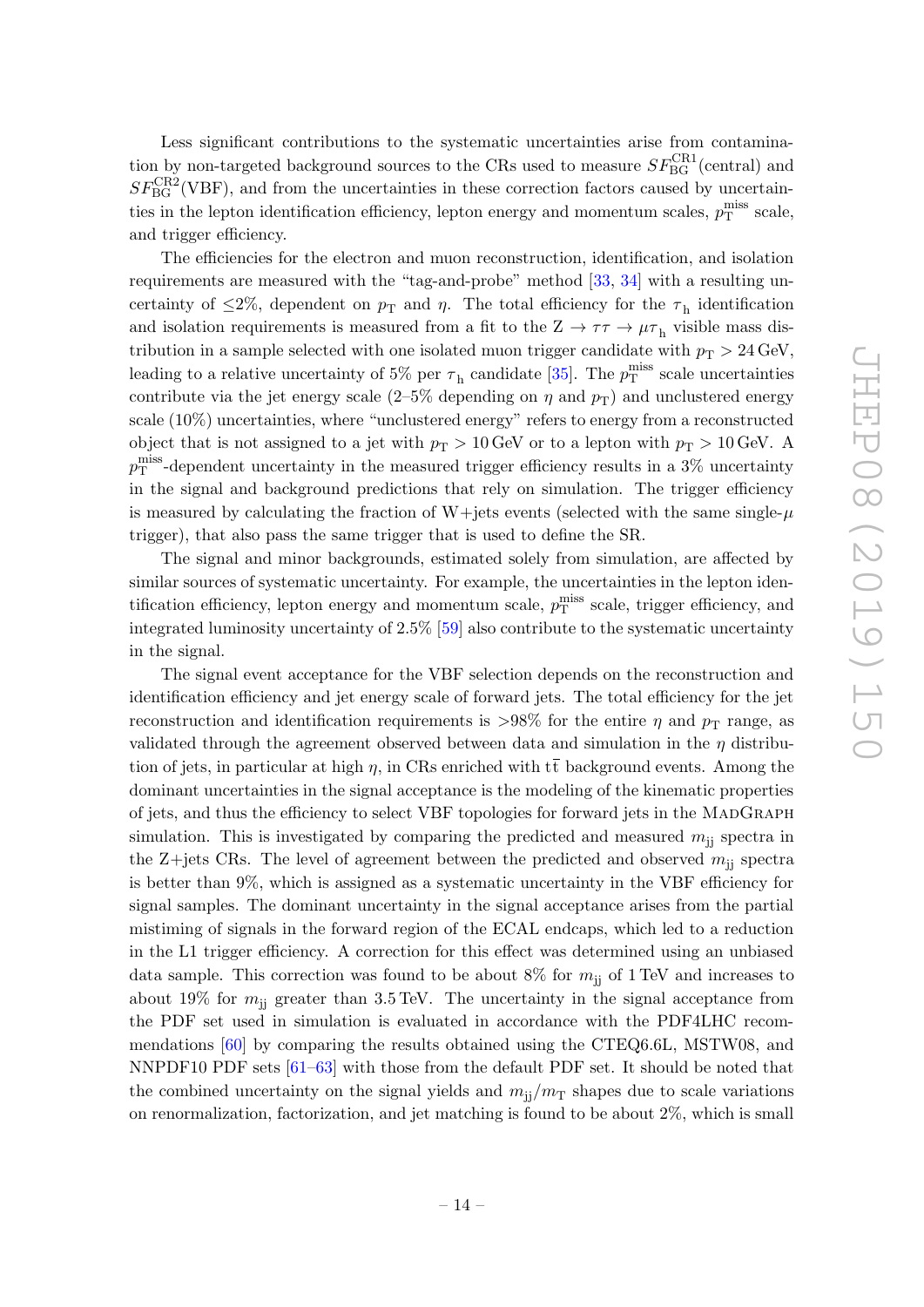| Process          | $\mu$ .]        | ejj             | $\tau_{\rm h}$ jj | $0 \ell$ jj    |
|------------------|-----------------|-----------------|-------------------|----------------|
| $DY+jets$        | $0.20 \pm 0.07$ | $0.10 \pm 0.04$ | $0.10 \pm 0.04$   | $3714 \pm 760$ |
| $W+jets$         | $13 \pm 3$      | $6 \pm 1$       | $7\pm 2$          | $2999 \pm 620$ |
| <b>VV</b>        | $1.7 \pm 0.7$   | $1.5 \pm 0.6$   | $0.9 \pm 0.9$     | $77 \pm 18$    |
| $t\overline{t}$  | $13 + 4$        | $11 + 4$        | $5 \pm 3$         | $577 \pm 128$  |
| Single top quark | $2.2 \pm 0.9$   | $0.2 \pm 0.1$   | $0.6 \pm 0.3$     | $104 \pm 10$   |
| QCD              | $0^{+0.2}_{-0}$ | $0^{+1.2}_{-0}$ | $23 \pm 5$        | $546 \pm 69$   |
| Total BG         | $31 \pm 5$      | $19 + 5$        | $37 \pm 6$        | $8017 \pm 992$ |
| Data.            | 36              | 29              | 38                | 8408           |

<span id="page-15-1"></span>Table 1. The number of observed events and corresponding pre-fit background predictions, where "pre-fit" refers to the predictions determined as described in the text, before constraints from the fitting procedure have been applied. The uncertainties include the statistical and systematic components.

compared to our estimate of 9% using the Z+jets CRs. Other dominant uncertainties that contribute to the  $m_{jj}$  and  $m_{\rm T}$  shape variations include the  $p_{\rm T}^{\rm miss}$  energy scale,  $\tau$ <sub>h</sub> energy scale, and jet energy scale uncertainties.

### <span id="page-15-0"></span>8 Results and interpretation

Table [1](#page-15-1) lists the number of observed events in data as well as the predicted background contributions in the SR for each channel, integrating over  $m_{ii}$  and  $m_{\overline{T}}$  bins. Figure [3](#page-16-0) shows the predicted SM background, expected signal, and observed data rates in bins of  $m<sub>T</sub>$  for the 1 $\ell$ jj channels and bins of  $m_{ij}$  in the 0 $\ell$ jj channel. The bin sizes in the distributions of figure [3](#page-16-0) are chosen to maximize the signal significance of the analysis. No significant excess of events is observed above the SM prediction in any of the search regions. Therefore the search does not reveal any evidence for new physics.

To illustrate the sensitivity of this search, the results are presented in the context of the R-parity conserving MSSM and considering cases such as those shown in figure [1](#page-3-0) for pure electroweak VBF production of charginos and neutralinos. As mentioned previously, models with a bino-like  $\tilde{\chi}_1^0$  and wino-like  $\tilde{\chi}_2^0$  and  $\tilde{\chi}_1^{\pm}$  are considered. Since in this case the  $\tilde{\chi}_2^0$  and  $\tilde{\chi}_1^{\pm}$  belong to the same gauge group multiplet, the  $\tilde{\chi}_2^0$  mass is set to  $m_{\tilde{\chi}_2^0} = m_{\tilde{\chi}_1^{\pm}}$  $\chi_2$  and  $\chi_1$  seems so the same gauge group manaprot, and  $\chi_2$  mass is see to  $m_{\tilde{\chi}_2^0}^2$   $m_{\tilde{\chi}_1^0}^2$  $m(\tilde{\chi}_2^0) - m(\tilde{\chi}_1^0)$ . Two scenarios have been considered: (*i*) the "light slepton" model where  $\tilde{\ell}$  is the next-to-lightest SUSY particle; and (ii) the "WZ" model where sleptons are too heavy and thus  $\tilde{\chi}_1^{\pm}$  and  $\tilde{\chi}_2^0$  decays proceed via W<sup>\*</sup> and Z<sup>\*</sup>. The main difference between the two models is the branching ratio of  $\tilde{\chi}_1^{\pm}$  and  $\tilde{\chi}_2^0$  to leptonic final states. It should be noted that the branching fractions to leptons are adapted to off-shell W and Z bosons. In the models shown in the top row of figure [1,](#page-3-0) the mass  $m<sub>\tilde{\ell}</sub>$  of the intermediate slepton is parameterized in terms of a variable  $x_{\widetilde{\rho}}$  as

$$
m_{\tilde{\ell}} = m_{\tilde{\chi}_1^0} + x_{\tilde{\ell}} (m_{\tilde{\chi}_1^{\pm}} - m_{\tilde{\chi}_1^0}), \tag{8.1}
$$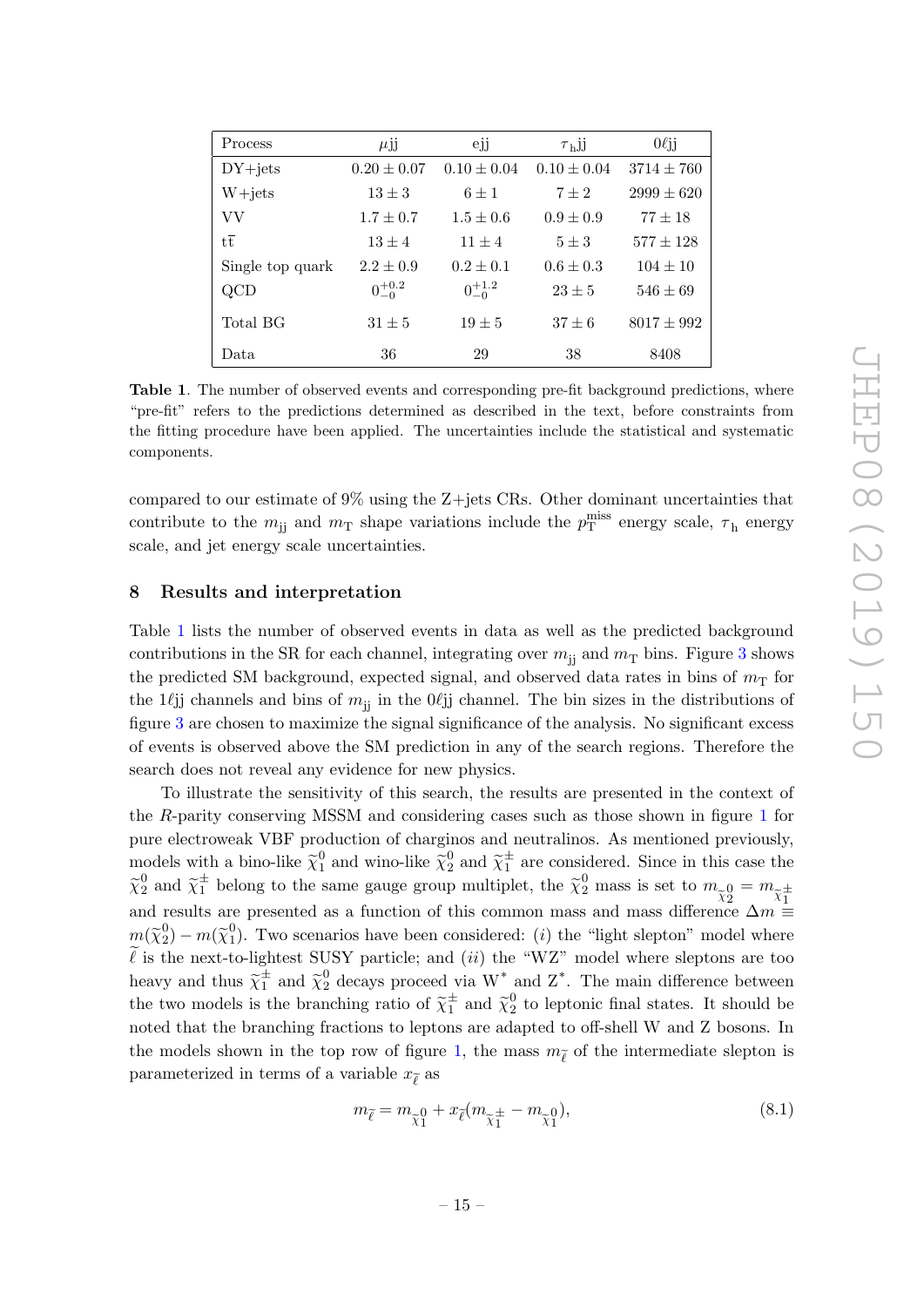

<span id="page-16-0"></span>**Figure 3**. The observed  $m_T$  and  $m_{jj}$  distributions in the ejj (upper left),  $\mu$ jj (upper right),  $\tau_h$ jj (lower left), and  $0\ell$ jj (lower right) signal regions compared with the post-fit SM background yields from the fit described in the text. The pre-fit background yields and shapes are determined using data-driven methods for the major backgrounds, and based on simulation for the smaller backgrounds. Expected signal distributions are overlaid. The last bin in the  $m<sub>T</sub>$  distributions of the 1 $\ell$ jj channels include all events with  $m_T > 210$  GeV. The last bin of the  $m_{ij}$  distributions of the 0 $\ell$ jj channel include all events with  $m_{\rm ii} > 3800$  GeV.

where  $0 < x_{\widetilde{\ell}} < 1$ . Results are presented for  $x_{\widetilde{\ell}} = 0.5$  in the " $\widetilde{\ell}$ -democratic" model where three sleptons  $(m_{\tilde{\ell}} = m_{\tilde{e}} = m_{\tilde{\mu}} = m_{\tilde{\tau}})$  are light [\[15\]](#page-21-5). The results are interpreted by assuming branching fractions  $\mathcal{B}(\tilde{\chi}_2^0 \to \ell \tilde{\ell} \to \ell \ell \tilde{\chi}_1^0) = 1$  and  $\mathcal{B}(\tilde{\chi}_1^{\pm} \to \nu_{\ell} \ell \tilde{\ell} \to \nu_{\ell} \ell \tilde{\chi}_1^0) = 1$ . To highlight the evolution of the search sensitivity for compressed spectra with mass gap  $\Delta m$ , values between  $\Delta m = 1$  and 50 GeV are studied for both the light slepton and WZ interpretations. The signal selection efficiency for the  $1\mu$ jj (1ejj) channel in the light slepton model, assuming  $\Delta m = 30 \,\text{GeV}$ , is 0.9 (0.7)% for  $m(\tilde{\chi}_1^{\pm}) = 100 \,\text{GeV}$  and 2.5 (1.8)% for  $m(\tilde{\chi}_1^{\pm}) = 300 \,\text{GeV}$ . Similarly, the signal selection efficiency for the  $0\ell$ jj channel, assuming  $\Delta m = 1$  GeV, is 2.8% for  $m(\tilde{\chi}_1^{\pm}) = 100$  GeV and 5.3% for  $m(\tilde{\chi}_1^{\pm}) = 300$  GeV.

The calculation of the exclusion limit is obtained by using the  $m_T$  ( $m_{ii}$ ) distribution in the  $1\ell$ jj  $(0\ell$ jj) to construct a combined profile likelihood ratio test statistic [\[64\]](#page-24-5) in bins of  $m_{\text{T}}$  ( $m_{\text{ii}}$ ) and computing a 95% confidence level (CL) upper limit (UL) on the signal cross section using the asymptotic  $CL<sub>s</sub>$  criterion  $[64–66]$  $[64–66]$ . Systematic uncertainties are taken into account as nuisance parameters, which are removed by profiling, assuming gamma function or log-normal priors for normalization parameters, and Gaussian priors for mass spectrum shape uncertainties. The combination of the four search channels requires simultaneous analysis of the data from the individual channels, accounting for all statistical and systematic uncertainties and their correlations. Correlations among backgrounds, both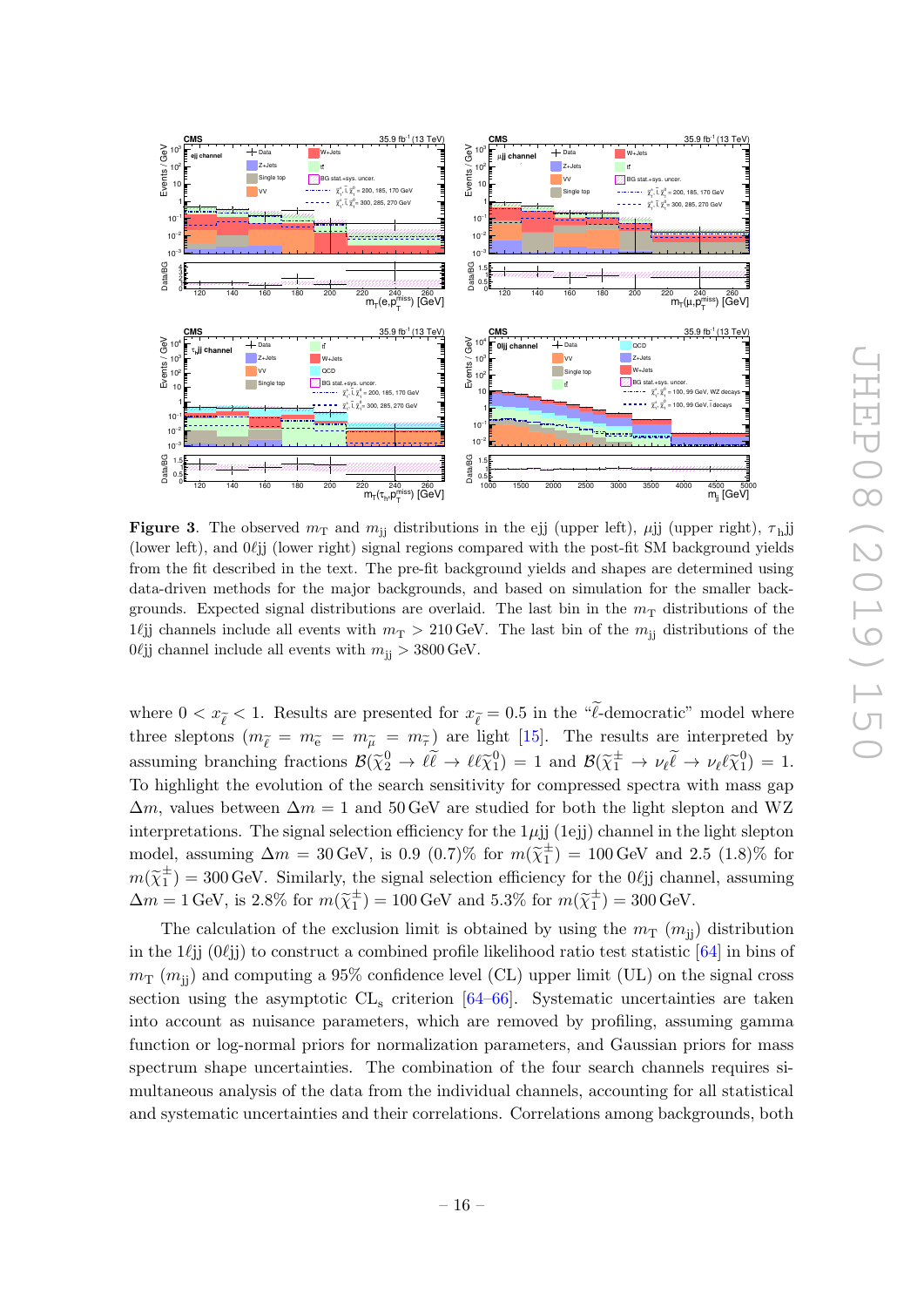

<span id="page-17-0"></span>**Figure 4.** Combined 95% CL UL on the cross section as a function of  $m_{\tilde{\chi}^0_2} = m_{\tilde{\chi}^{\pm}_1}$ . The results correspond to  $\Delta m = 1$  GeV (left) and  $\Delta m = 50$  GeV (right) mass gaps between the chargino and the lightest neutralino in the light slepton model. The top row shows the expected limits, and the bottom row shows the observed limits.

within a channel and across channels, are taken into consideration in the limit calculation. For example, the uncertainty in the integrated luminosity is treated as fully correlated across channels. The uncertainties in the predicted signal yields resulting from the event acceptance variation with different sets of PDFs in a given  $m<sub>T</sub>$  or  $m<sub>ij</sub>$  bin are treated as uncorrelated within a channel and correlated across channels. The uncertainties from the closure tests are treated as uncorrelated within and across the different final states.

Figure [4](#page-17-0) shows the expected and observed limits as well as the theoretical cross section as functions of  $m_{\tilde{\chi}^{\pm}_1}$  for the  $\Delta m = 1$  and 50 GeV assumptions in the light slepton model. For the smallest value of  $\Delta m = 1$  GeV, the 0 $\ell$ jj channel provides the best sensitivity, while the VBF soft-e and soft- $\mu$  channels provide the best sensitivity for the larger mass gap scenario with  $\Delta m = 50$  GeV. The four channels are combined and the results are presented in figure [5.](#page-18-1) Figure [5](#page-18-1) (left) shows the 95% CL UL on the signal cross section, as a function of  $m(\tilde{\chi}_1^{\pm})$  and  $\Delta m$ , assuming  $x_{\tilde{\ell}} = 0.5$  $x_{\tilde{\ell}} = 0.5$ . Figure 5 (right) shows the 95% CL UL on the signal cross section, as a function of  $m(\tilde{\chi}_1^{\pm})$ , for two fixed  $\Delta m$  values of 1 and 30 GeV, and assuming  $x_{\tilde{\ell}} = 0.5$ . The signal acceptance and mass shape are evaluated for each  $\{m(\tilde{\chi}_1^{\pm}), \Delta m\}$  combination and used in the limit calculation procedure described above. For the  $\Delta m = \{1, 10, 30, 50\}$  GeV assumption, the combination of the four channels results in an observed (expected) exclusion on the  $\tilde{\chi}_2^0$  and  $\tilde{\chi}_1^{\pm}$  gaugino masses below {112, 159, 215, 207} ({125, 171, 235, 228}) GeV. For the compressed mass spectrum scenarios with  $1 \leq \Delta m \leq 30$  GeV, the bounds on the  $\tilde{\chi}_2^0$  and  $\tilde{\chi}_1^{\pm}$  gaugino masses are the most stringent to date.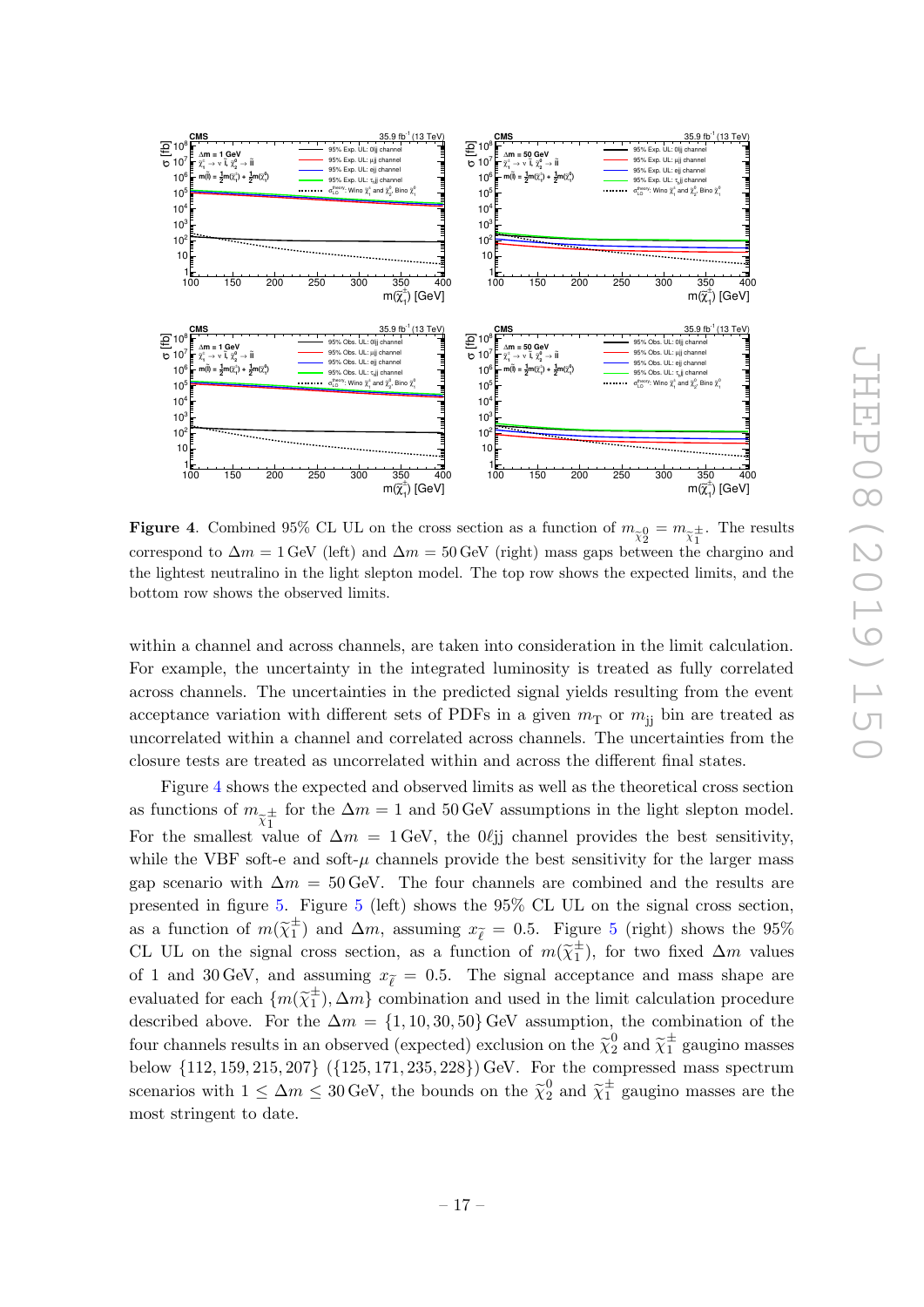

<span id="page-18-1"></span>Figure 5. (Left) Expected and observed 95% confidence level upper limit (UL) on the signal cross section as a function of  $m(\tilde{\chi}_{\perp}^{\pm})$  and  $\Delta m$ , assuming the light slepton model with slepton mass defined as the average of the  $\tilde{\chi}_2^0$  and  $\tilde{\chi}_1^{\pm}$  masses,  $x_{\tilde{\ell}} = 0.5$ . The lower left edge of each bin represents the  $\{m(\tilde{\chi}_{\perp}^{\pm}),\Delta m\}$  combination used to calculate the UL on the signal cross section. For example, the largest and leftmost bin corresponds to the UL on the signal gross section for the secondic with lowest and leftmost bin corresponds to the UL on the signal cross section for the scenario with  $m(\tilde{\chi}_1^{\pm}) = 100 \,\text{GeV}$  and  $\Delta m = 1 \,\text{GeV}$ . (Right) Combined 95% CL UL on the cross section as a function of  $m_{\tilde{\chi}^0_2} = m_{\tilde{\chi}^{\pm}_1}$ , for  $\Delta m = 1$  GeV and  $\Delta m = 30$  GeV mass gaps between the chargino and the controlling controlling the light cluster used in the neutralino, assuming the light slepton model.

It is noted that for the  $1 < \Delta m < 10$  GeV mass gaps considered in this analysis, the exclusions on  $m(\tilde{\chi}_1^{\pm})$  do not depend on the assumption that a light slepton exists (i.e.  $m(\widetilde{\chi}^0_1$  $\frac{1}{1}$   $\leq m_{\tilde{\ell}} \leq m(\tilde{\chi}_1^{\pm})$ . For  $1 < \Delta m < 10$  GeV, the signal acceptance for the WZ model is similar to the signal acceptance for the light slepton model. For example, figure [3](#page-16-0) (lower right) shows the expected  $m_{ij}$  signal distribution when the decays of the charginos and neutralinos proceed via W and Z bosons, resulting in a similar shape and normalization as the expectation for the light slepton scenario. However, for increasing  $\Delta m$  values where the 1 $\ell$ jj channels dominate the sensitivity, the exclusions on  $m(\tilde{\chi}_1^{\pm})$  in the WZ model are less stringent than the ones in the light slepton model. This difference is a result of the lower branching ratio of  $\tilde{\chi}_1^{\pm}$  and  $\tilde{\chi}_2^0$  to leptonic final states in the WZ model.

Figure [6](#page-19-0) (left) shows the 95% CL UL on the signal cross section, as a function of  $m(\tilde{\chi}_1^{\pm})$  and  $\Delta m$ , assuming the WZ model. Figure [6](#page-19-0) (right) shows the 95% CL UL on the signal cross section, as a function of  $m(\tilde{\chi}_1^{\pm})$ , for two fixed  $\Delta m$  values of 1 and 30 GeV, and assuming the WZ model. For the  $\Delta m = \{1, 10, 30, 50\}$  GeV assumption, the combination of the four channels results in an observed (expected) exclusion on the  $\tilde{\chi}_2^0$  and  $\tilde{\chi}_1^{\pm}$  gaugino masses below {112, 146, 175, 162} ({125, 160, 194, 178}) GeV. For the compressed mass spectrum scenarios with  $1 \leq \Delta m < 3$  GeV and  $25 \leq \Delta m < 50$  GeV, the bounds on the  $\tilde{\chi}_2^0$ and  $\tilde{\chi}_1^{\pm}$  gaugino masses in the WZ model are also the most stringent to date, surpassing the bounds from the LEP experiments [\[67](#page-24-7)[–70\]](#page-24-8).

### <span id="page-18-0"></span>9 Summary

A search is presented for noncolored supersymmetric particles produced in the vector boson fusion (VBF) topology using data corresponding to an integrated luminosity of  $35.9 \text{ fb}^{-1}$ collected in 2016 with the CMS detector in proton-proton collisions at  $\sqrt{s} = 13$  TeV. The search utilizes events in four different channels depending on the number and type of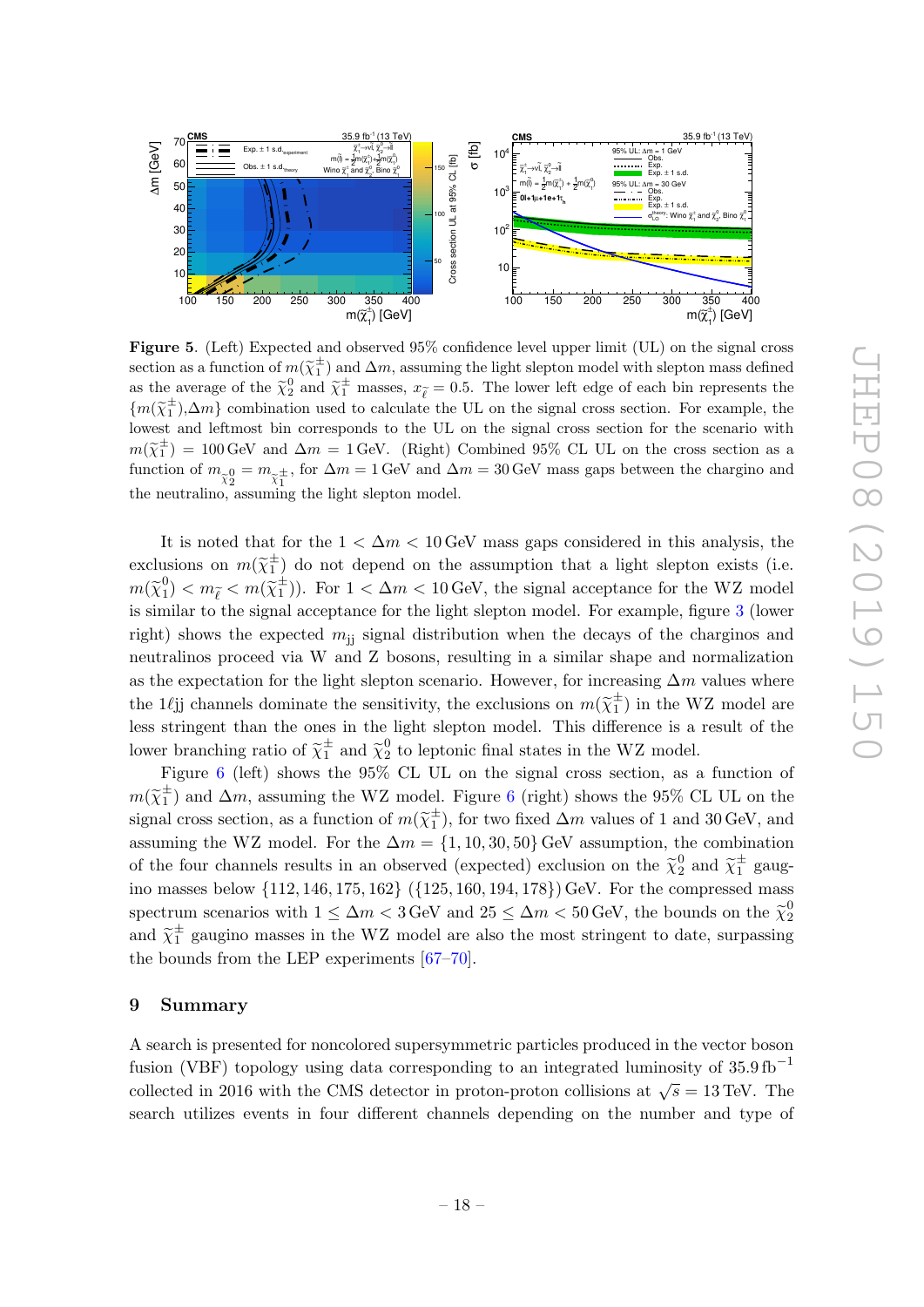

<span id="page-19-0"></span>Figure 6. (Left) Expected and observed 95% confidence level upper limit (UL) on the signal cross section as a function of  $m(\tilde{\chi}_1^{\pm})$  and  $\Delta m$ , assuming the  $\tilde{\chi}_1^{\pm}$  and  $\tilde{\chi}_2^0$  decays proceed via W<sup>∗</sup> and Z<sup>\*</sup>. The lower left edge of each bin represents the  $\{m(\tilde{\chi}^{\pm})$ ,  $\Delta m\}$  combination used to calculate the UL<br>can the signal approximation. For example, the larget and leftmost bin comparently to the UL on the on the signal cross section. For example, the lowest and leftmost bin corresponds to the UL on the signal cross section for the scenario with  $m(\tilde{\chi}_1^{\pm}) = 100 \,\text{GeV}$  and  $\Delta m = 1 \,\text{GeV}$ . (Right) The 95% CL<br>III and he was asstigated function of measure for  $\Delta m = 1 \,\text{GeV}$  and  $\Delta m = 20 \,\text{GeV}$  mass was UL on the cross section as a function of  $m_{\tilde{\chi}^0_2} = m_{\tilde{\chi}^{\pm}_1}$ , for  $\Delta m = 1$  GeV and  $\Delta m = 30$  GeV mass gaps between the chargino and the neutralino, after combining 0 lepton and 1 lepton channels, assuming the  $\tilde{\chi}_1^{\pm}$  and  $\tilde{\chi}_2^0$  decays proceed via W<sup>\*</sup> and Z<sup>\*</sup>.

leptons:  $0 \ell$ jj, ejj,  $\mu$ jj, and  $\tau_h$ jj, where  $\tau_h$  denotes a hadronically decaying  $\tau$  lepton. While ref. [\[71\]](#page-24-9) reported a search using the VBF dijet topology with a zero-lepton final state in proton-proton collision data at  $\sqrt{s} = 8$  TeV, this is the first search for the compressed electroweak supersymmetry (SUSY) sector using the  $0\ell$ j final state. This is also the first search for SUSY in the VBF topology with single soft-lepton final states. The VBF topology requires two well-separated jets that appear in opposite hemispheres, with large invariant mass  $m_{jj}$ . The observed  $m_{jj}$  and transverse mass  $m_T(\ell, p_T^{\text{miss}})$  distributions do not reveal any evidence for new physics. The results are used to exclude a range of  $\tilde{\chi}_1^{\pm}$  and  $\tilde{\chi}_2^0$  gaugino masses. For a compressed mass spectrum scenario, in which  $\Delta m \equiv m(\tilde{\chi}_1^{\pm}) - m(\tilde{\chi}_1^0) = 1$ (30) GeV and in which  $\tilde{\chi}_1^{\pm}$  and  $\tilde{\chi}_2^0$  branching fractions to light sleptons are 100%,  $\tilde{\chi}_1^{\pm}$  and  $\tilde{\chi}_2^0$ <br>messes on to 110 (215) GeV are explieded at 05% GL. Fantly assuming that alutters masses up to 112 (215) GeV are excluded at 95% CL. For the scenario where the sleptons are too heavy and decays of the charginos and neutralinos proceed via  $W^*$  and  $Z^*$  bosons,  $\widetilde{\chi}_1^{\pm}$  and  $\widetilde{\chi}_2^0$  masses up to 112 (175) GeV are excluded at 95% CL for  $\Delta m = 1$  (30) GeV. While many previous studies at the LHC have focused on strongly coupled supersymmetric particles, including searches for charginos and neutralinos produced in gluino or squark decay chains, and a number of studies have presented limits on the Drell-Yan production of charginos and neutralinos, this analysis obtains the most stringent limits to date on the production of charginos and neutralinos decaying to leptons in compressed mass spectrum scenarios defined by the mass separation  $1 \leq \Delta m < 3$  GeV and  $25 \leq \Delta m < 50$  GeV.

## Acknowledgments

We congratulate our colleagues in the CERN accelerator departments for the excellent performance of the LHC and thank the technical and administrative staffs at CERN and at other CMS institutes for their contributions to the success of the CMS effort. In addition, we gratefully acknowledge the computing centers and personnel of the Worldwide LHC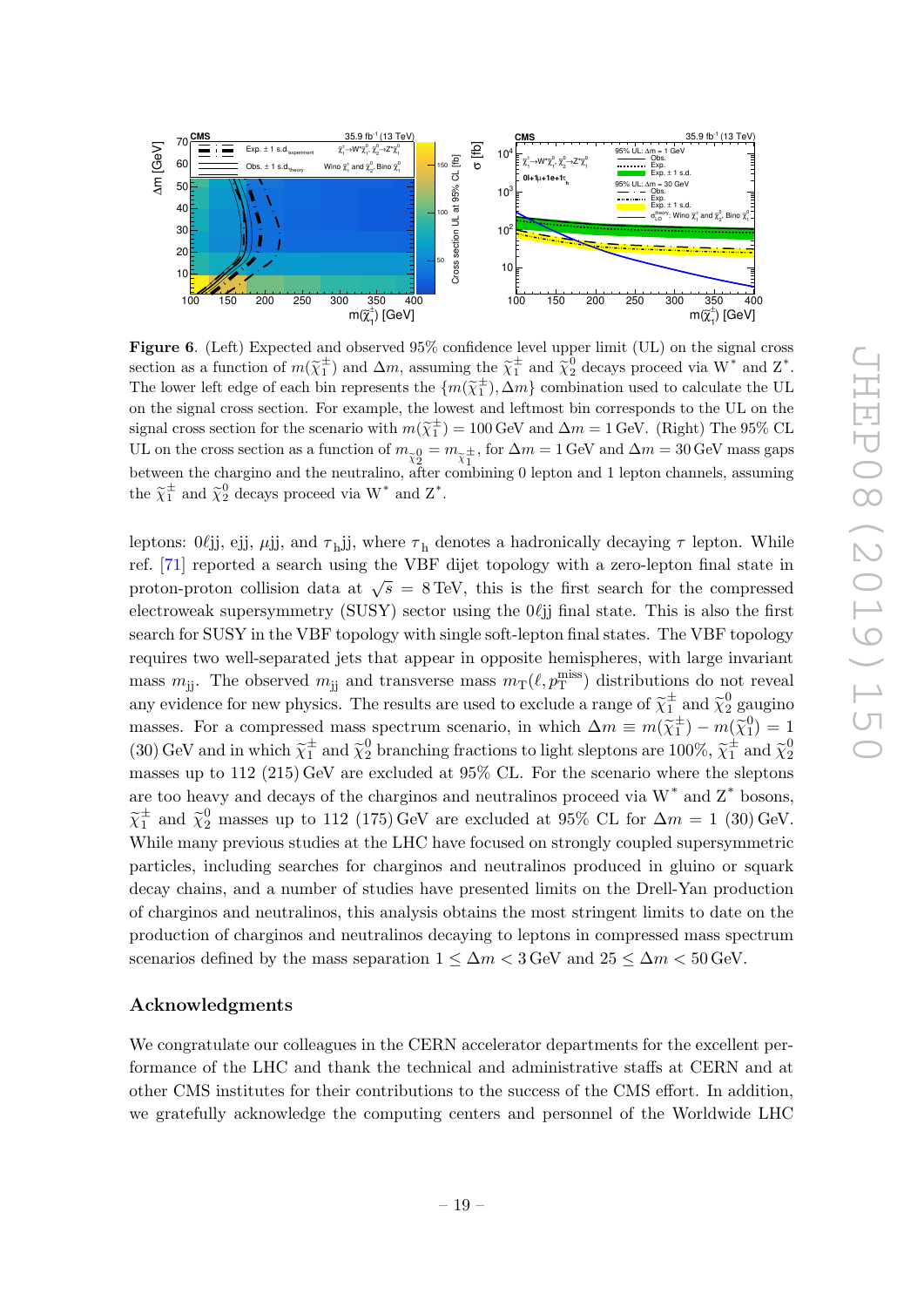Computing Grid for delivering so effectively the computing infrastructure essential to our analyses. Finally, we acknowledge the enduring support for the construction and operation of the LHC and the CMS detector provided by the following funding agencies: BMBWF and FWF (Austria); FNRS and FWO (Belgium); CNPq, CAPES, FAPERJ, FAPERGS, and FAPESP (Brazil); MES (Bulgaria); CERN; CAS, MoST, and NSFC (China); COL-CIENCIAS (Colombia); MSES and CSF (Croatia); RPF (Cyprus); SENESCYT (Ecuador); MoER, ERC IUT, PUT and ERDF (Estonia); Academy of Finland, MEC, and HIP (Finland); CEA and CNRS/IN2P3 (France); BMBF, DFG, and HGF (Germany); GSRT (Greece); NKFIA (Hungary); DAE and DST (India); IPM (Iran); SFI (Ireland); INFN (Italy); MSIP and NRF (Republic of Korea); MES (Latvia); LAS (Lithuania); MOE and UM (Malaysia); BUAP, CINVESTAV, CONACYT, LNS, SEP, and UASLP-FAI (Mexico); MOS (Montenegro); MBIE (New Zealand); PAEC (Pakistan); MSHE and NSC (Poland); FCT (Portugal); JINR (Dubna); MON, RosAtom, RAS, RFBR, and NRC KI (Russia); MESTD (Serbia); SEIDI, CPAN, PCTI, and FEDER (Spain); MOSTR (Sri Lanka); Swiss Funding Agencies (Switzerland); MST (Taipei); ThEPCenter, IPST, STAR, and NSTDA (Thailand); TUBITAK and TAEK (Turkey); NASU and SFFR (Ukraine); STFC (United Kingdom); DOE and NSF (U.S.A.).

Individuals have received support from the Marie-Curie program and the European Research Council and Horizon 2020 Grant, contract Nos. 675440, 752730, and 765710 (European Union); the Leventis Foundation; the A.P. Sloan Foundation; the Alexander von Humboldt Foundation; the Belgian Federal Science Policy Office; the Fonds pour la Formation `a la Recherche dans l'Industrie et dans l'Agriculture (FRIA-Belgium); the Agentschap voor Innovatie door Wetenschap en Technologie (IWT-Belgium); the F.R.S.-FNRS and FWO (Belgium) under the "Excellence of Science — EOS" — be.h project n. 30820817; the Beijing Municipal Science & Technology Commission, No. Z181100004218003; the Ministry of Education, Youth and Sports (MEYS) of the Czech Republic; the Lendület ("Momentum") Program and the J´anos Bolyai Research Scholarship of the Hungarian Academy of Sciences, the New National Excellence Program UNKP, the NKFIA research ´ grants 123842, 123959, 124845, 124850, 125105, 128713, 128786, and 129058 (Hungary); the Council of Science and Industrial Research, India; the HOMING PLUS program of the Foundation for Polish Science, cofinanced from European Union, Regional Development Fund, the Mobility Plus program of the Ministry of Science and Higher Education, the National Science Center (Poland), contracts Harmonia 2014/14/M/ST2/00428, Opus 2014/13/B/ST2/02543, 2014/15/B/ST2/03998, and 2015/19/B/ST2/02861, Sonatabis 2012/07/E/ST2/01406; the National Priorities Research Program by Qatar National Research Fund; the Ministry of Science and Education, grant no. 3.2989.2017 (Russia); the Programa Estatal de Fomento de la Investigación Científica y Técnica de Excelencia María de Maeztu, grant MDM-2015-0509 and the Programa Severo Ochoa del Principado de Asturias; the Thalis and Aristeia programs cofinanced by EU-ESF and the Greek NSRF; the Rachadapisek Sompot Fund for Postdoctoral Fellowship, Chulalongkorn University and the Chulalongkorn Academic into Its 2nd Century Project Advancement Project (Thailand); the Welch Foundation, contract C-1845; and the Weston Havens Foundation (U.S.A.).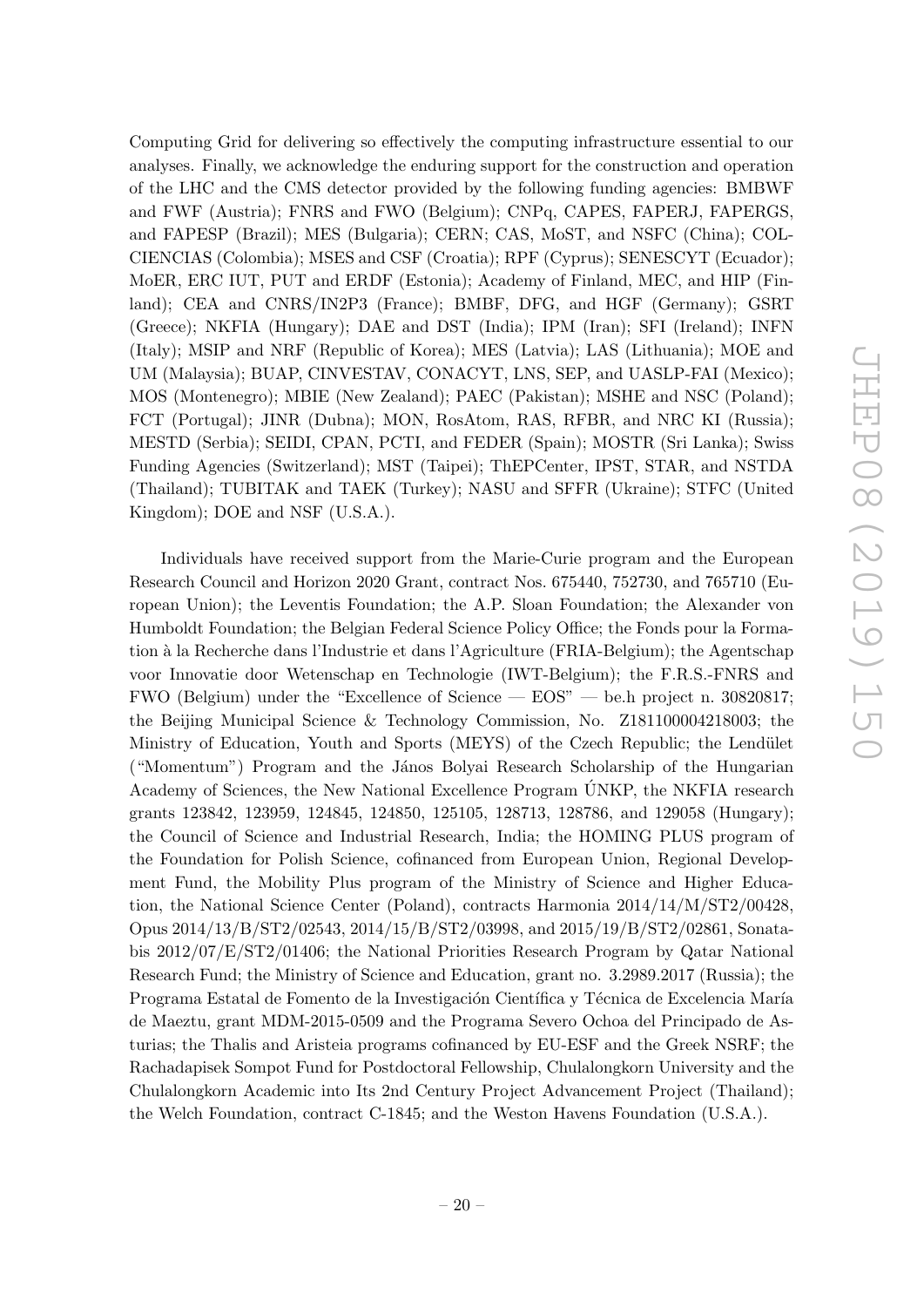Open Access. This article is distributed under the terms of the Creative Commons Attribution License [\(CC-BY 4.0\)](https://creativecommons.org/licenses/by/4.0/), which permits any use, distribution and reproduction in any medium, provided the original author(s) and source are credited.

# References

- <span id="page-21-0"></span>[1] P. Ramond, *Dual theory for free fermions*, *Phys. Rev.* **D 3** [\(1971\) 2415](https://doi.org/10.1103/PhysRevD.3.2415) [IN[SPIRE](https://inspirehep.net/search?p=find+J+%22Phys.Rev.,D3,2415%22)].
- [2] Yu. A. Golfand and E.P. Likhtman, *Extension of the algebra of Poincaré group generators* and violation of p invariance, JETP Lett.  $13$  (1971) 323 [IN[SPIRE](https://inspirehep.net/search?p=find+J+%22JETPLett.,13,323%22)].
- [3] S. Ferrara and B. Zumino, Supergauge invariant Yang-Mills theories, [Nucl. Phys.](https://doi.org/10.1016/0550-3213(74)90559-8) B 79 [\(1974\) 413](https://doi.org/10.1016/0550-3213(74)90559-8) [IN[SPIRE](https://inspirehep.net/search?p=find+J+%22Nucl.Phys.,B79,413%22)].
- [4] J. Wess and B. Zumino, Supergauge transformations in four-dimensions, [Nucl. Phys.](https://doi.org/10.1016/0550-3213(74)90355-1) B 70 [\(1974\) 39](https://doi.org/10.1016/0550-3213(74)90355-1) [IN[SPIRE](https://inspirehep.net/search?p=find+J+%22Nucl.Phys.,B70,39%22)].
- [5] A.H. Chamseddine, R.L. Arnowitt and P. Nath, Locally supersymmetric grand unification, [Phys. Rev. Lett.](https://doi.org/10.1103/PhysRevLett.49.970) 49 (1982) 970 [IN[SPIRE](https://inspirehep.net/search?p=find+J+%22Phys.Rev.Lett.,49,970%22)].
- [6] R. Barbieri, S. Ferrara and C.A. Savoy, Gauge models with spontaneously broken local supersymmetry, [Phys. Lett.](https://doi.org/10.1016/0370-2693(82)90685-2) **119B** (1982) 343 [IN[SPIRE](https://inspirehep.net/search?p=find+J+%22Phys.Lett.,B119,343%22)].
- <span id="page-21-1"></span>[7] L.J. Hall, J.D. Lykken and S. Weinberg, Supergravity as the messenger of supersymmetry breaking, *Phys. Rev.* **D 27** [\(1983\) 2359](https://doi.org/10.1103/PhysRevD.27.2359) [IN[SPIRE](https://inspirehep.net/search?p=find+J+%22Phys.Rev.,D27,2359%22)].
- <span id="page-21-2"></span>[8] CMS collaboration, Search for new phenomena with the  $M_{T2}$  variable in the all-hadronic final state produced in proton-proton collisions at  $\sqrt{s} = 13 \text{ TeV}$ , [Eur. Phys. J.](https://doi.org/10.1140/epjc/s10052-017-5267-x) C 77 (2017) [710](https://doi.org/10.1140/epjc/s10052-017-5267-x) [[arXiv:1705.04650](https://arxiv.org/abs/1705.04650)] [IN[SPIRE](https://inspirehep.net/search?p=find+EPRINT+arXiv:1705.04650)].
- [9] CMS collaboration, Search for supersymmetry in multijet events with missing transverse momentum in proton-proton collisions at 13 TeV, Phys. Rev.  $\bf{D}$  96 [\(2017\) 032003](https://doi.org/10.1103/PhysRevD.96.032003) [[arXiv:1704.07781](https://arxiv.org/abs/1704.07781)] [IN[SPIRE](https://inspirehep.net/search?p=find+EPRINT+arXiv:1704.07781)].
- [10] ATLAS collaboration, Search for squarks and gluinos in events with an isolated lepton, jets and missing transverse momentum at  $\sqrt{s} = 13$  TeV with the ATLAS detector, [Phys. Rev.](https://doi.org/10.1103/PhysRevD.96.112010) D 96 [\(2017\) 112010](https://doi.org/10.1103/PhysRevD.96.112010) [[arXiv:1708.08232](https://arxiv.org/abs/1708.08232)] [IN[SPIRE](https://inspirehep.net/search?p=find+EPRINT+arXiv:1708.08232)].
- [11] ATLAS collaboration, Search for squarks and gluinos in final states with jets and missing transverse momentum using  $36 fb^{-1}$  of  $\sqrt{s} = 13 TeV$  pp collision data with the ATLAS detector, Phys. Rev. D 97 [\(2018\) 112001](https://doi.org/10.1103/PhysRevD.97.112001) [[arXiv:1712.02332](https://arxiv.org/abs/1712.02332)] [IN[SPIRE](https://inspirehep.net/search?p=find+EPRINT+arXiv:1712.02332)].
- [12] J. Alwall, P. Schuster and N. Toro, Simplified models for a first characterization of new physics at the LHC, Phys. Rev. D 79 [\(2009\) 075020](https://doi.org/10.1103/PhysRevD.79.075020) [[arXiv:0810.3921](https://arxiv.org/abs/0810.3921)] [IN[SPIRE](https://inspirehep.net/search?p=find+EPRINT+arXiv:0810.3921)].
- <span id="page-21-3"></span>[13] LHC New Physics Working Group collaboration, Simplified models for LHC new physics searches, J. Phys. G 39 [\(2012\) 105005](https://doi.org/10.1088/0954-3899/39/10/105005)  $\text{arXiv:1105.2838}$  $\text{arXiv:1105.2838}$  $\text{arXiv:1105.2838}$  [IN[SPIRE](https://inspirehep.net/search?p=find+EPRINT+arXiv:1105.2838)].
- <span id="page-21-4"></span>[14] G.R. Farrar and P. Fayet, Phenomenology of the production, decay and detection of new hadronic states associated with supersymmetry, [Phys. Lett.](https://doi.org/10.1016/0370-2693(78)90858-4) **76B** (1978) 575 [IN[SPIRE](https://inspirehep.net/search?p=find+J+%22Phys.Lett.,B76,575%22)].
- <span id="page-21-5"></span>[15] CMS collaboration, Combined search for electroweak production of charginos and neutralinos in proton-proton collisions at  $\sqrt{s} = 13 \text{ TeV}$ , JHEP 03 [\(2018\) 160](https://doi.org/10.1007/JHEP03(2018)160) [[arXiv:1801.03957](https://arxiv.org/abs/1801.03957)] [IN[SPIRE](https://inspirehep.net/search?p=find+EPRINT+arXiv:1801.03957)].
- [16] ATLAS collaboration, Search for electroweak production of supersymmetric particles in final states with two or three leptons at  $\sqrt{s} = 13$  TeV with the ATLAS detector, [Eur. Phys. J.](https://doi.org/10.1140/epjc/s10052-018-6423-7) C 78 [\(2018\) 995](https://doi.org/10.1140/epjc/s10052-018-6423-7) [[arXiv:1803.02762](https://arxiv.org/abs/1803.02762)] [IN[SPIRE](https://inspirehep.net/search?p=find+EPRINT+arXiv:1803.02762)].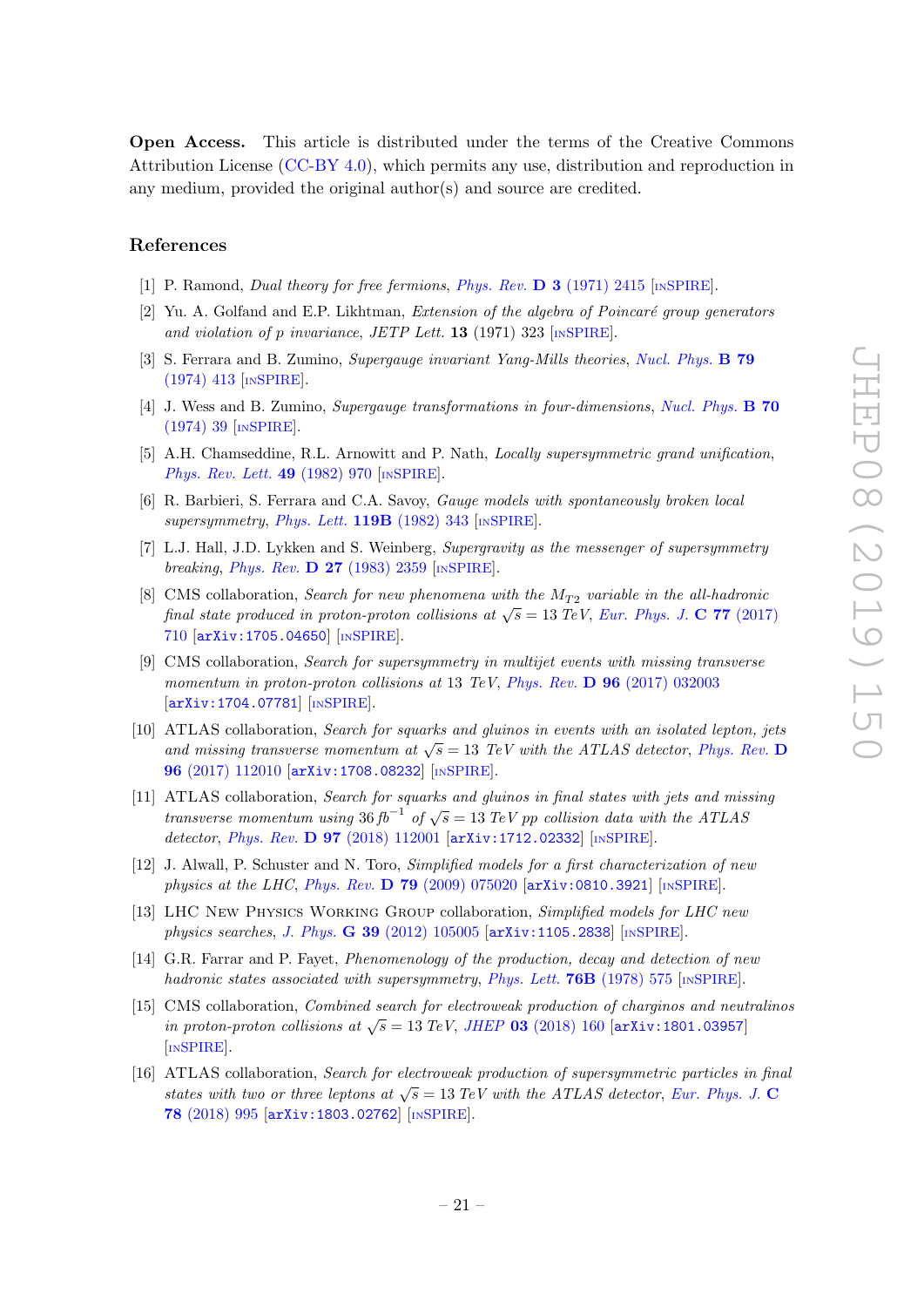- <span id="page-22-0"></span>[17] ATLAS collaboration, Search for chargino-neutralino production using recursive jigsaw reconstruction in final states with two or three charged leptons in proton-proton collisions at  $\sqrt{s} = 13$  TeV with the ATLAS detector, Phys. Rev. **D** 98 [\(2018\) 092012](https://doi.org/10.1103/PhysRevD.98.092012) [[arXiv:1806.02293](https://arxiv.org/abs/1806.02293)] [IN[SPIRE](https://inspirehep.net/search?p=find+EPRINT+arXiv:1806.02293)].
- <span id="page-22-1"></span>[18] ATLAS collaboration, Search for electroweak production of supersymmetric states in scenarios with compressed mass spectra at  $\sqrt{s} = 13 \text{ TeV}$  with the ATLAS detector, [Phys. Rev.](https://doi.org/10.1103/PhysRevD.97.052010) D 97 [\(2018\) 052010](https://doi.org/10.1103/PhysRevD.97.052010) [[arXiv:1712.08119](https://arxiv.org/abs/1712.08119)] [IN[SPIRE](https://inspirehep.net/search?p=find+EPRINT+arXiv:1712.08119)].
- <span id="page-22-2"></span>[19] CMS collaboration, Search for new physics in events with two soft oppositely charged leptons and missing transverse momentum in proton-proton collisions at  $\sqrt{s} = 13$  TeV, [Phys. Lett.](https://doi.org/10.1016/j.physletb.2018.05.062) B 782 [\(2018\) 440](https://doi.org/10.1016/j.physletb.2018.05.062) [[arXiv:1801.01846](https://arxiv.org/abs/1801.01846)] [IN[SPIRE](https://inspirehep.net/search?p=find+EPRINT+arXiv:1801.01846)].
- <span id="page-22-3"></span>[20] B. Dutta et al., Vector boson fusion processes as a probe of supersymmetric electroweak sectors at the LHC, Phys. Rev. D  $87$  [\(2013\) 035029](https://doi.org/10.1103/PhysRevD.87.035029) [[arXiv:1210.0964](https://arxiv.org/abs/1210.0964)] [IN[SPIRE](https://inspirehep.net/search?p=find+EPRINT+arXiv:1210.0964)].
- <span id="page-22-4"></span>[21] G.F. Giudice, T. Han, K. Wang and L.-T. Wang, Nearly degenerate gauginos and dark matter at the LHC, Phys. Rev. D  $81$  [\(2010\) 115011](https://doi.org/10.1103/PhysRevD.81.115011) [[arXiv:1004.4902](https://arxiv.org/abs/1004.4902)] [IN[SPIRE](https://inspirehep.net/search?p=find+EPRINT+arXiv:1004.4902)].
- <span id="page-22-5"></span>[22] A.G. Delannoy et al., *Probing dark matter at the LHC using vector boson fusion processes*, [Phys. Rev. Lett.](https://doi.org/10.1103/PhysRevLett.111.061801) 111 (2013) 061801 [[arXiv:1304.7779](https://arxiv.org/abs/1304.7779)] [IN[SPIRE](https://inspirehep.net/search?p=find+EPRINT+arXiv:1304.7779)].
- <span id="page-22-6"></span>[23] CMS collaboration, Search for supersymmetry in the vector-boson fusion topology in proton-proton collisions at  $\sqrt{s} = 8$  TeV, JHEP 11 [\(2015\) 189](https://doi.org/10.1007/JHEP11(2015)189) [[arXiv:1508.07628](https://arxiv.org/abs/1508.07628)] [IN[SPIRE](https://inspirehep.net/search?p=find+EPRINT+arXiv:1508.07628)].
- <span id="page-22-7"></span>[24] CMS collaboration, The CMS experiment at the CERN LHC, 2008 JINST 3 [S08004](https://doi.org/10.1088/1748-0221/3/08/S08004) [IN[SPIRE](https://inspirehep.net/search?p=find+J+%22JINST,3,S08004%22)].
- <span id="page-22-8"></span>[25] CMS collaboration, Particle-flow reconstruction and global event description with the CMS detector, 2017 JINST 12 [P10003](https://doi.org/10.1088/1748-0221/12/10/P10003) [[arXiv:1706.04965](https://arxiv.org/abs/1706.04965)] [IN[SPIRE](https://inspirehep.net/search?p=find+EPRINT+arXiv:1706.04965)].
- <span id="page-22-9"></span>[26] CMS collaboration, Performance of missing energy reconstruction in 13 TeV pp collision data using the CMS detector, [CMS-PAS-JME-16-004](http://cds.cern.ch/record/2205284) (2016).
- <span id="page-22-10"></span>[27] M. Cacciari, G.P. Salam and G. Soyez, The anti- $k_t$  jet clustering algorithm, JHEP 04 [\(2008\)](https://doi.org/10.1088/1126-6708/2008/04/063) [063](https://doi.org/10.1088/1126-6708/2008/04/063) [[arXiv:0802.1189](https://arxiv.org/abs/0802.1189)] [IN[SPIRE](https://inspirehep.net/search?p=find+EPRINT+arXiv:0802.1189)].
- <span id="page-22-11"></span>[28] M. Cacciari, G.P. Salam and G. Soyez, FastJet user manual, [Eur. Phys. J.](https://doi.org/10.1140/epjc/s10052-012-1896-2) C 72 (2012) 1896  $\left[$ [arXiv:1111.6097](https://arxiv.org/abs/1111.6097) $\right]$  $\left[$ IN[SPIRE](https://inspirehep.net/search?p=find+EPRINT+arXiv:1111.6097) $\right]$ .
- <span id="page-22-12"></span>[29] M. Cacciari and G.P. Salam, Pileup subtraction using jet areas, [Phys. Lett.](https://doi.org/10.1016/j.physletb.2007.09.077) B 659 (2008) 119 [[arXiv:0707.1378](https://arxiv.org/abs/0707.1378)] [IN[SPIRE](https://inspirehep.net/search?p=find+EPRINT+arXiv:0707.1378)].
- <span id="page-22-13"></span>[30] CMS collaboration, *Jet energy scale and resolution in the CMS experiment in pp collisions* at 8 TeV, 2017 JINST 12 [P02014](https://doi.org/10.1088/1748-0221/12/02/P02014) [[arXiv:1607.03663](https://arxiv.org/abs/1607.03663)] [IN[SPIRE](https://inspirehep.net/search?p=find+EPRINT+arXiv:1607.03663)].
- <span id="page-22-14"></span>[31] CMS collaboration, Pileup jet identification, [CMS-PAS-JME-13-005](http://cds.cern.ch/record/1581583) (2013).
- <span id="page-22-15"></span>[32] CMS collaboration, *Identification of heavy-flavour jets with the CMS detector in pp*  $collisions$  at 13 TeV,  $2018$  JINST 13 [P05011](https://doi.org/10.1088/1748-0221/13/05/P05011) [[arXiv:1712.07158](https://arxiv.org/abs/1712.07158)] [IN[SPIRE](https://inspirehep.net/search?p=find+EPRINT+arXiv:1712.07158)].
- <span id="page-22-16"></span>[33] CMS collaboration, *Performance of the CMS muon detector and muon reconstruction with* proton-proton collisions at  $\sqrt{s} = 13$  TeV, 2018 JINST 13 [P06015](https://doi.org/10.1088/1748-0221/13/06/P06015) [[arXiv:1804.04528](https://arxiv.org/abs/1804.04528)] [IN[SPIRE](https://inspirehep.net/search?p=find+EPRINT+arXiv:1804.04528)].
- <span id="page-22-17"></span>[34] CMS collaboration, Performance of electron reconstruction and selection with the CMS  $\alpha$  detector in proton-proton collisions at  $\sqrt{s} = 8 \text{ TeV}$ , 2015 JINST 10 [P06005](https://doi.org/10.1088/1748-0221/10/06/P06005) [[arXiv:1502.02701](https://arxiv.org/abs/1502.02701)] [IN[SPIRE](https://inspirehep.net/search?p=find+EPRINT+arXiv:1502.02701)].
- <span id="page-22-18"></span>[35] CMS collaboration, Reconstruction and identification of  $\tau$  lepton decays to hadrons and  $\nu_{\tau}$  at CMS, 2016 JINST 11 [P01019](https://doi.org/10.1088/1748-0221/11/01/P01019) [[arXiv:1510.07488](https://arxiv.org/abs/1510.07488)].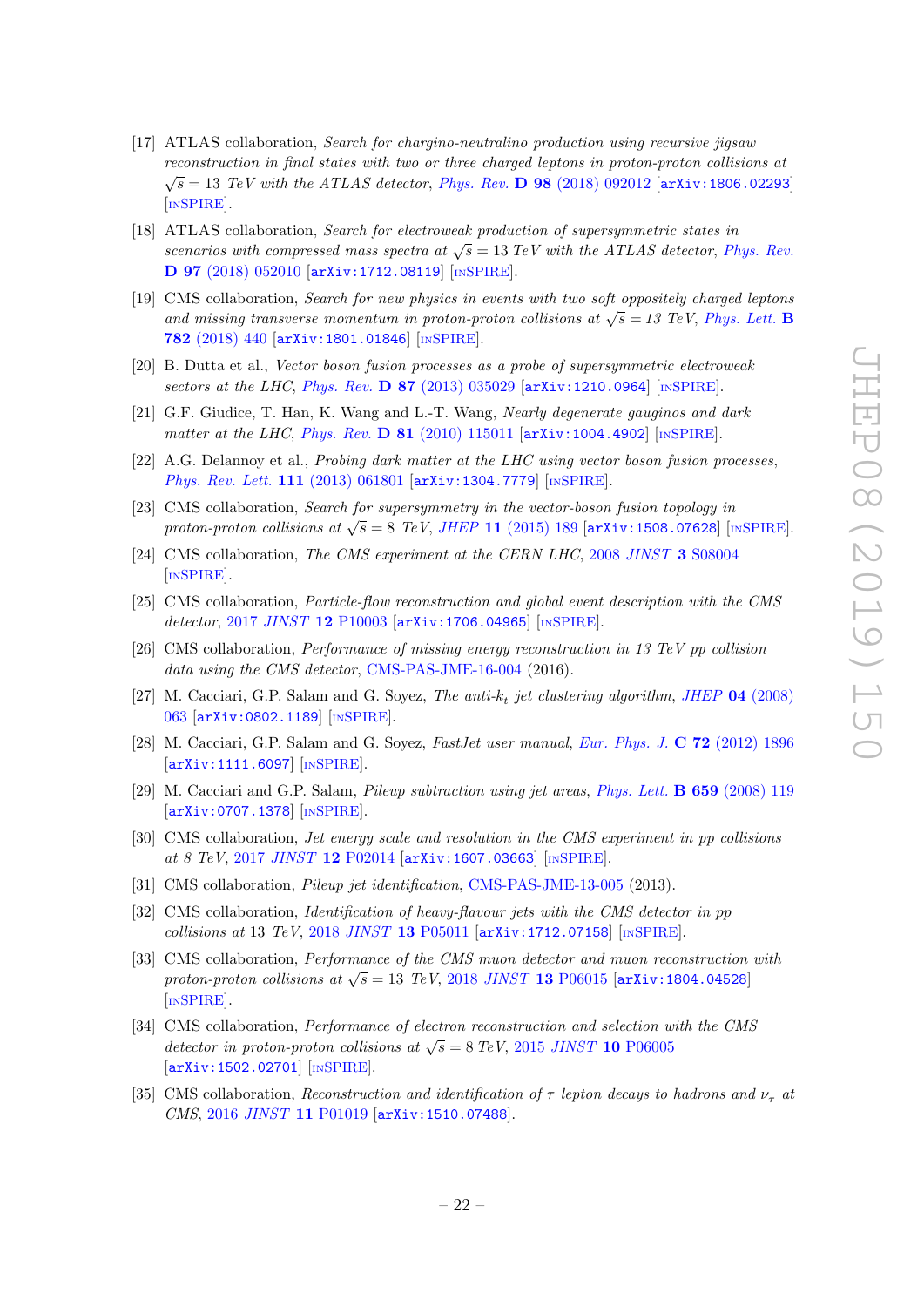- <span id="page-23-0"></span>[36] J. Alwall et al., The automated computation of tree-level and next-to-leading order differential cross sections and their matching to parton shower simulations, JHEP 07 [\(2014\)](https://doi.org/10.1007/JHEP07(2014)079) [079](https://doi.org/10.1007/JHEP07(2014)079) [[arXiv:1405.0301](https://arxiv.org/abs/1405.0301)] [IN[SPIRE](https://inspirehep.net/search?p=find+EPRINT+arXiv:1405.0301)].
- <span id="page-23-1"></span>[37] CMS collaboration, Electroweak production of two jets in association with a Z boson in proton–proton collisions at  $\sqrt{s} = 13 \text{ TeV}$ , [Eur. Phys. J.](https://doi.org/10.1140/epjc/s10052-018-6049-9) C 78 (2018) 589 [[arXiv:1712.09814](https://arxiv.org/abs/1712.09814)] [IN[SPIRE](https://inspirehep.net/search?p=find+EPRINT+arXiv:1712.09814)].
- <span id="page-23-2"></span>[38] R. Frederix, E. Re and P. Torrielli, Single-top t-channel hadroproduction in the four-flavour scheme with POWHEG and aMC@NLO, JHEP  $09$  [\(2012\) 130](https://doi.org/10.1007/JHEP09(2012)130) [[arXiv:1207.5391](https://arxiv.org/abs/1207.5391)] [IN[SPIRE](https://inspirehep.net/search?p=find+EPRINT+arXiv:1207.5391)].
- [39] P. Nason, A new method for combining NLO QCD with shower Monte Carlo algorithms, JHEP 11 [\(2004\) 040](https://doi.org/10.1088/1126-6708/2004/11/040) [[hep-ph/0409146](https://arxiv.org/abs/hep-ph/0409146)] [IN[SPIRE](https://inspirehep.net/search?p=find+EPRINT+hep-ph/0409146)].
- [40] S. Frixione, P. Nason and C. Oleari, Matching NLO QCD computations with Parton Shower simulations: the POWHEG method, JHEP 11  $(2007)$  070  $[$ [arXiv:0709.2092](https://arxiv.org/abs/0709.2092) $]$  [IN[SPIRE](https://inspirehep.net/search?p=find+EPRINT+arXiv:0709.2092)].
- [41] S. Alioli, P. Nason, C. Oleari and E. Re, A general framework for implementing NLO calculations in shower Monte Carlo programs: the POWHEG BOX, JHEP 06 [\(2010\) 043](https://doi.org/10.1007/JHEP06(2010)043) [[arXiv:1002.2581](https://arxiv.org/abs/1002.2581)] [IN[SPIRE](https://inspirehep.net/search?p=find+EPRINT+arXiv:1002.2581)].
- <span id="page-23-3"></span>[42] E. Re, Single-top Wt-channel production matched with parton showers using the POWHEG method, [Eur. Phys. J.](https://doi.org/10.1140/epjc/s10052-011-1547-z) C 71 (2011) 1547 [[arXiv:1009.2450](https://arxiv.org/abs/1009.2450)] [IN[SPIRE](https://inspirehep.net/search?p=find+EPRINT+arXiv:1009.2450)].
- <span id="page-23-4"></span>[43] T. Sjöstrand et al., An introduction to PYTHIA 8.2, [Comput. Phys. Commun.](https://doi.org/10.1016/j.cpc.2015.01.024) 191 (2015) [159](https://doi.org/10.1016/j.cpc.2015.01.024) [[arXiv:1410.3012](https://arxiv.org/abs/1410.3012)] [IN[SPIRE](https://inspirehep.net/search?p=find+EPRINT+arXiv:1410.3012)].
- <span id="page-23-5"></span>[44] CMS collaboration, Event generator tunes obtained from underlying event and multiparton scattering measurements, [Eur. Phys. J.](https://doi.org/10.1140/epjc/s10052-016-3988-x) C  $76$  (2016) 155 [[arXiv:1512.00815](https://arxiv.org/abs/1512.00815)] [IN[SPIRE](https://inspirehep.net/search?p=find+EPRINT+arXiv:1512.00815)].
- <span id="page-23-6"></span>[45] NNPDF collaboration, Parton distributions for the LHC Run II, JHEP 04 [\(2015\) 040](https://doi.org/10.1007/JHEP04(2015)040) [[arXiv:1410.8849](https://arxiv.org/abs/1410.8849)] [IN[SPIRE](https://inspirehep.net/search?p=find+EPRINT+arXiv:1410.8849)].
- <span id="page-23-7"></span>[46] J. Alwall et al., Comparative study of various algorithms for the merging of parton showers and matrix elements in hadronic collisions, [Eur. Phys. J.](https://doi.org/10.1140/epjc/s10052-007-0490-5) C 53 (2008) 473  $\begin{bmatrix} \texttt{arXiv:0706.2569} \end{bmatrix}$  $\begin{bmatrix} \texttt{arXiv:0706.2569} \end{bmatrix}$  $\begin{bmatrix} \texttt{arXiv:0706.2569} \end{bmatrix}$  [IN[SPIRE](https://inspirehep.net/search?p=find+EPRINT+arXiv:0706.2569)].
- <span id="page-23-8"></span>[47] S. Alioli, P. Nason, C. Oleari and E. Re, NLO single-top production matched with shower in POWHEG: s- and t-channel contributions, JHEP 09 [\(2009\) 111](https://doi.org/10.1088/1126-6708/2009/09/111) [Erratum ibid. 1002 (2010) 011] [[arXiv:0907.4076](https://arxiv.org/abs/0907.4076)] [IN[SPIRE](https://inspirehep.net/search?p=find+EPRINT+arXiv:0907.4076)].
- <span id="page-23-9"></span>[48] M. Czakon and A. Mitov,  $Top++: a program for the calculation of the top-pair cross-section$ at hadron colliders, [Comput. Phys. Commun.](https://doi.org/10.1016/j.cpc.2014.06.021) 185 (2014) 2930 [[arXiv:1112.5675](https://arxiv.org/abs/1112.5675)] [IN[SPIRE](https://inspirehep.net/search?p=find+EPRINT+arXiv:1112.5675)].
- <span id="page-23-10"></span>[49] GEANT4 collaboration,  $GEANT4 - a simulation toolkit$ , [Nucl. Instrum. Meth.](https://doi.org/10.1016/S0168-9002(03)01368-8) A 506 [\(2003\) 250](https://doi.org/10.1016/S0168-9002(03)01368-8) [IN[SPIRE](https://inspirehep.net/search?p=find+J+%22Nucl.Instrum.Meth.,A506,250%22)].
- <span id="page-23-11"></span>[50] CMS collaboration, The fast simulation of the CMS detector at LHC, [J. Phys. Conf. Ser.](https://doi.org/10.1088/1742-6596/331/3/032049) 331 [\(2011\) 032049](https://doi.org/10.1088/1742-6596/331/3/032049) [IN[SPIRE](https://inspirehep.net/search?p=find+J+%22J.Phys.Conf.Ser.,331,032049%22)].
- <span id="page-23-12"></span>[51] B. Dutta et al., Probing compressed bottom squarks with boosted jets and shape analysis, Phys. Rev. D 92 [\(2015\) 095009](https://doi.org/10.1103/PhysRevD.92.095009) [[arXiv:1507.01001](https://arxiv.org/abs/1507.01001)] [IN[SPIRE](https://inspirehep.net/search?p=find+EPRINT+arXiv:1507.01001)].
- [52] B. Dutta et al., *Probing compressed top squark scenarios at the LHC at* 14 TeV, *[Phys. Rev.](https://doi.org/10.1103/PhysRevD.90.095022)* D 90 [\(2014\) 095022](https://doi.org/10.1103/PhysRevD.90.095022) [[arXiv:1312.1348](https://arxiv.org/abs/1312.1348)] [IN[SPIRE](https://inspirehep.net/search?p=find+EPRINT+arXiv:1312.1348)].
- [53] B. Dutta et al., *Probing compressed sleptons at the LHC using vector boson fusion processes*, Phys. Rev. D 91 [\(2015\) 055025](https://doi.org/10.1103/PhysRevD.91.055025) [[arXiv:1411.6043](https://arxiv.org/abs/1411.6043)] [IN[SPIRE](https://inspirehep.net/search?p=find+EPRINT+arXiv:1411.6043)].
- [54] A. Flórez et al., Searching for new heavy neutral gauge bosons using vector boson fusion processes at the LHC, [Phys. Lett.](https://doi.org/10.1016/j.physletb.2017.01.062) **B** 767 (2017) 126  $\left[$ [arXiv:1609.09765](https://arxiv.org/abs/1609.09765) $\right]$   $\left[$ IN[SPIRE](https://inspirehep.net/search?p=find+EPRINT+arXiv:1609.09765) $\right]$ .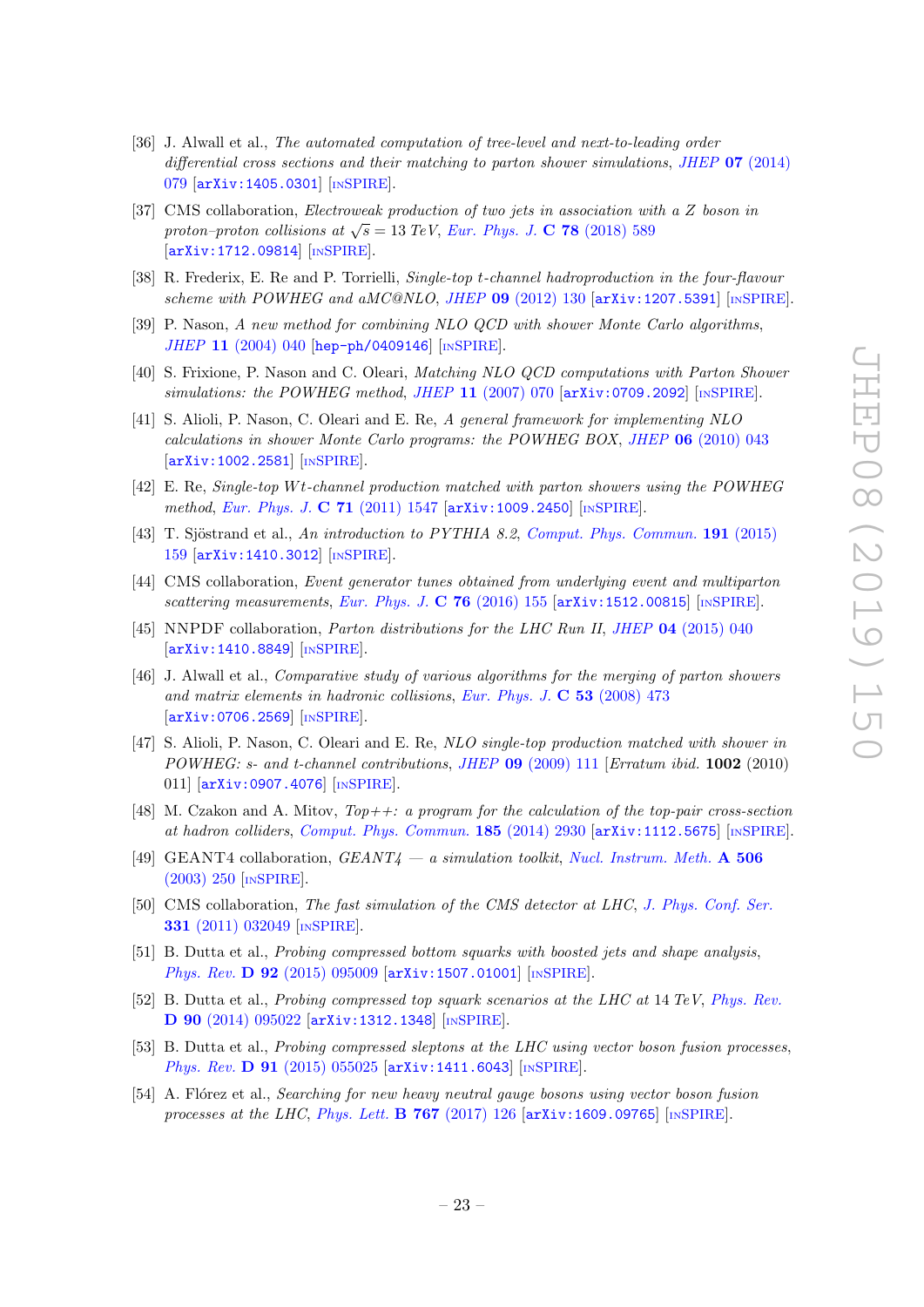- [55] A. Flórez et al., Expanding the reach of heavy neutrino searches at the LHC, [Phys. Lett.](https://doi.org/10.1016/j.physletb.2018.01.009) **B** 778 [\(2018\) 94](https://doi.org/10.1016/j.physletb.2018.01.009) [[arXiv:1708.03007](https://arxiv.org/abs/1708.03007)] [IN[SPIRE](https://inspirehep.net/search?p=find+EPRINT+arXiv:1708.03007)].
- [56] A. Flórez et al., Probing heavy spin-2 bosons with  $\gamma\gamma$  final states from vector boson fusion processes at the LHC, Phys. Rev. D 99 [\(2019\) 035034](https://doi.org/10.1103/PhysRevD.99.035034)  $arXiv:1812.06824$  [IN[SPIRE](https://inspirehep.net/search?p=find+EPRINT+arXiv:1812.06824)].
- [57] ATLAS collaboration, Search for invisible Higgs boson decays in vector boson fusion at  $\sqrt{s} = 13$  TeV with the ATLAS detector, [Phys. Lett.](https://doi.org/10.1016/j.physletb.2019.04.024) **B** 793 (2019) 499 [[arXiv:1809.06682](https://arxiv.org/abs/1809.06682)] [IN[SPIRE](https://inspirehep.net/search?p=find+EPRINT+arXiv:1809.06682)].
- <span id="page-24-0"></span>[58] CMS collaboration, *Search for invisible decays of a Higgs boson produced through vector* boson fusion in proton-proton collisions at  $\sqrt{s} = 13$  TeV, [Phys. Lett.](https://doi.org/10.1016/j.physletb.2019.04.025) **B 793** (2019) 520 [[arXiv:1809.05937](https://arxiv.org/abs/1809.05937)] [IN[SPIRE](https://inspirehep.net/search?p=find+EPRINT+arXiv:1809.05937)].
- <span id="page-24-1"></span>[59] CMS collaboration, CMS Luminosity Measurements for the 2016 Data Taking Period, [CMS-PAS-LUM-17-001](http://cds.cern.ch/record/2257069) (2017).
- <span id="page-24-2"></span>[60] J. Butterworth et al., PDF4LHC recommendations for LHC Run II, [J. Phys.](https://doi.org/10.1088/0954-3899/43/2/023001) G 43 (2016) [023001](https://doi.org/10.1088/0954-3899/43/2/023001) [[arXiv:1510.03865](https://arxiv.org/abs/1510.03865)] [IN[SPIRE](https://inspirehep.net/search?p=find+EPRINT+arXiv:1510.03865)].
- <span id="page-24-3"></span>[61] P.M. Nadolsky et al., Implications of CTEQ global analysis for collider observables, [Phys.](https://doi.org/10.1103/PhysRevD.78.013004) Rev. D 78 [\(2008\) 013004](https://doi.org/10.1103/PhysRevD.78.013004) [[arXiv:0802.0007](https://arxiv.org/abs/0802.0007)] [IN[SPIRE](https://inspirehep.net/search?p=find+EPRINT+arXiv:0802.0007)].
- [62] A.D. Martin, W.J. Stirling, R.S. Thorne and G. Watt, Update of parton distributions at NNLO, [Phys. Lett.](https://doi.org/10.1016/j.physletb.2007.07.040) B 652 (2007) 292 [[arXiv:0706.0459](https://arxiv.org/abs/0706.0459)] [IN[SPIRE](https://inspirehep.net/search?p=find+EPRINT+arXiv:0706.0459)].
- <span id="page-24-4"></span>[63] M. Ubiali, NNPDF1.0 parton set for the LHC, [Nucl. Phys. Proc. Suppl.](https://doi.org/10.1016/j.nuclphysBPS.2008.12.020) 186 (2009) 62 [[arXiv:0809.3716](https://arxiv.org/abs/0809.3716)] [IN[SPIRE](https://inspirehep.net/search?p=find+EPRINT+arXiv:0809.3716)].
- <span id="page-24-5"></span>[64] G. Cowan, K. Cranmer, E. Gross and O. Vitells, Asymptotic formulae for likelihood-based tests of new physics, [Eur. Phys. J.](https://doi.org/10.1140/epjc/s10052-011-1554-0) C  $71$  (2011) 1554 [Erratum ibid. C  $73$  (2013) 2501] [[arXiv:1007.1727](https://arxiv.org/abs/1007.1727)] [IN[SPIRE](https://inspirehep.net/search?p=find+EPRINT+arXiv:1007.1727)].
- [65] T. Junk, Confidence level computation for combining searches with small statistics, [Nucl.](https://doi.org/10.1016/S0168-9002(99)00498-2) [Instrum. Meth.](https://doi.org/10.1016/S0168-9002(99)00498-2) A 434 (1999) 435 [[hep-ex/9902006](https://arxiv.org/abs/hep-ex/9902006)] [IN[SPIRE](https://inspirehep.net/search?p=find+J+%22Nucl.Instrum.Meth.,A434,435%22)].
- <span id="page-24-6"></span>[66] A.L. Read, Presentation of search results: The CL(s) technique, J. Phys. **G 28** [\(2002\) 2693](https://doi.org/10.1088/0954-3899/28/10/313) [IN[SPIRE](https://inspirehep.net/search?p=find+J+%22J.Phys.,G28,2693%22)].
- <span id="page-24-7"></span>[67] ALEPH collaboration, Absolute mass lower limit for the lightest neutralino of the MSSM from  $e^+e^-$  data at  $\sqrt{s}$  up to 209 GeV, [Phys. Lett.](https://doi.org/10.1016/j.physletb.2003.12.066) **B** 583 (2004) 247 [IN[SPIRE](https://inspirehep.net/search?p=find+J+%22Phys.Lett.,B583,247%22)].
- [68] ALEPH collaboration, Search for charginos nearly mass degenerate with the lightest neutralino in  $e^+e^-$  collisions at center-of-mass energies up to 209 GeV, [Phys. Lett.](https://doi.org/10.1016/S0370-2693(02)01584-8) **B 533** [\(2002\) 223](https://doi.org/10.1016/S0370-2693(02)01584-8) [[hep-ex/0203020](https://arxiv.org/abs/hep-ex/0203020)] [IN[SPIRE](https://inspirehep.net/search?p=find+EPRINT+hep-ex/0203020)].
- [69] OPAL collaboration, Search for nearly mass degenerate charginos and neutralinos at LEP, [Eur. Phys. J.](https://doi.org/10.1140/epjc/s2003-01237-x) C 29 (2003) 479 [[hep-ex/0210043](https://arxiv.org/abs/hep-ex/0210043)] [IN[SPIRE](https://inspirehep.net/search?p=find+EPRINT+hep-ex/0210043)].
- <span id="page-24-8"></span>[70] L3 collaboration, Search for charginos with a small mass difference with the lightest  $s_0$  supersymmetric particle at  $\sqrt{s} = 189$  GeV, [Phys. Lett.](https://doi.org/10.1016/S0370-2693(00)00488-3) **B** 482 (2000) 31 [[hep-ex/0002043](https://arxiv.org/abs/hep-ex/0002043)] [IN[SPIRE](https://inspirehep.net/search?p=find+EPRINT+hep-ex/0002043)].
- <span id="page-24-9"></span>[71] CMS collaboration, Search for dark matter and supersymmetry with a compressed mass spectrum in the vector boson fusion topology in proton-proton collisions at  $\sqrt{s} = 8$  TeV, [Phys.](https://doi.org/10.1103/PhysRevLett.118.021802) Rev. Lett. 118 [\(2017\) 021802](https://doi.org/10.1103/PhysRevLett.118.021802) [[arXiv:1605.09305](https://arxiv.org/abs/1605.09305)] [IN[SPIRE](https://inspirehep.net/search?p=find+EPRINT+arXiv:1605.09305)].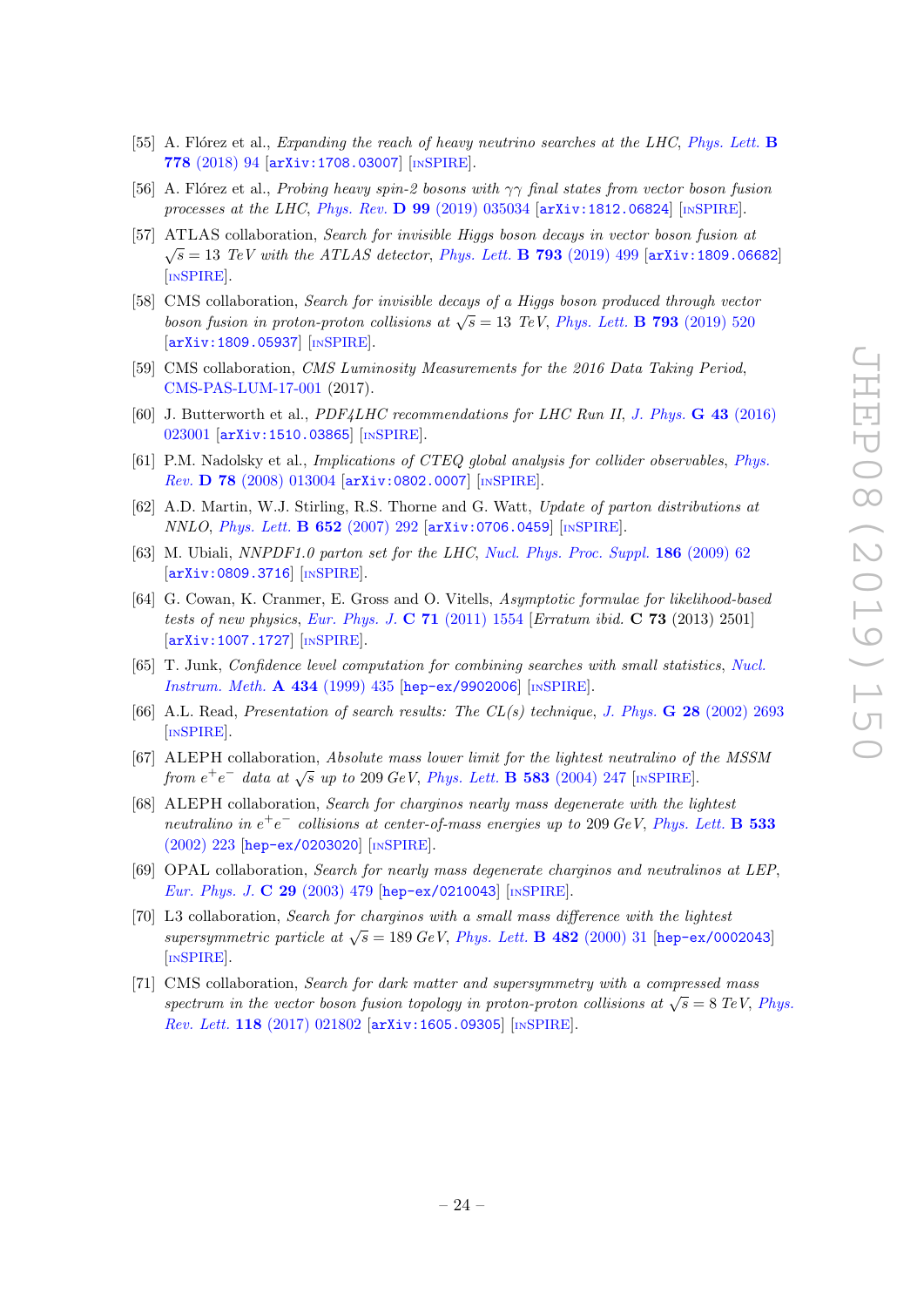# The CMS collaboration

## <span id="page-25-0"></span>Yerevan Physics Institute, Yerevan, Armenia

A.M. Sirunyan, A. Tumasyan

### Institut für Hochenergiephysik, Wien, Austria

W. Adam, F. Ambrogi, E. Asilar, T. Bergauer, J. Brandstetter, M. Dragicevic, J. Erö, A. Escalante Del Valle, M. Flechl, R. Frühwirth<sup>1</sup>, V.M. Ghete, J. Hrubec, M. Jeitler<sup>1</sup>, N. Krammer, I. Krätschmer, D. Liko, T. Madlener, I. Mikulec, N. Rad, H. Rohringer, J. Schieck<sup>1</sup>, R. Schöfbeck, M. Spanring, D. Spitzbart, W. Waltenberger, J. Wittmann, C.-E. Wulz<sup>1</sup>, M. Zarucki

# Institute for Nuclear Problems, Minsk, Belarus

V. Chekhovsky, V. Mossolov, J. Suarez Gonzalez

### Universiteit Antwerpen, Antwerpen, Belgium

E.A. De Wolf, D. Di Croce, X. Janssen, J. Lauwers, A. Lelek, M. Pieters, H. Van Haevermaet, P. Van Mechelen, N. Van Remortel

### Vrije Universiteit Brussel, Brussel, Belgium

F. Blekman, J. D'Hondt, J. De Clercq, K. Deroover, G. Flouris, D. Lontkovskyi, S. Lowette, I. Marchesini, S. Moortgat, L. Moreels, Q. Python, K. Skovpen, S. Tavernier, W. Van Doninck, P. Van Mulders, I. Van Parijs

### Universit´e Libre de Bruxelles, Bruxelles, Belgium

D. Beghin, B. Bilin, H. Brun, B. Clerbaux, G. De Lentdecker, H. Delannoy, B. Dorney, G. Fasanella, L. Favart, A. Grebenyuk, A.K. Kalsi, J. Luetic, N. Postiau, E. Starling, L. Thomas, C. Vander Velde, P. Vanlaer, D. Vannerom, Q. Wang

### Ghent University, Ghent, Belgium

T. Cornelis, D. Dobur, A. Fagot, M. Gul, I. Khvastunov<sup>2</sup>, C. Roskas, D. Trocino, M. Tytgat, W. Verbeke, B. Vermassen, M. Vit, N. Zaganidis

### Université Catholique de Louvain, Louvain-la-Neuve, Belgium

H. Bakhshiansohi, O. Bondu, G. Bruno, C. Caputo, P. David, C. Delaere, M. Delcourt, A. Giammanco, G. Krintiras, V. Lemaitre, A. Magitteri, K. Piotrzkowski, A. Saggio, M. Vidal Marono, P. Vischia, J. Zobec

# Centro Brasileiro de Pesquisas Fisicas, Rio de Janeiro, Brazil

F.L. Alves, G.A. Alves, G. Correia Silva, C. Hensel, A. Moraes, M.E. Pol, P. Rebello Teles

# Universidade do Estado do Rio de Janeiro, Rio de Janeiro, Brazil

E. Belchior Batista Das Chagas, W. Carvalho, J. Chinellato<sup>3</sup>, E. Coelho, E.M. Da Costa, G.G. Da Silveira<sup>4</sup>, D. De Jesus Damiao, C. De Oliveira Martins, S. Fonseca De Souza, L.M. Huertas Guativa, H. Malbouisson, D. Matos Figueiredo, M. Melo De Almeida, C. Mora Herrera, L. Mundim, H. Nogima, W.L. Prado Da Silva, L.J. Sanchez Rosas, A. Santoro, A. Sznajder, M. Thiel, E.J. Tonelli Manganote<sup>3</sup>, F. Torres Da Silva De Araujo, A. Vilela Pereira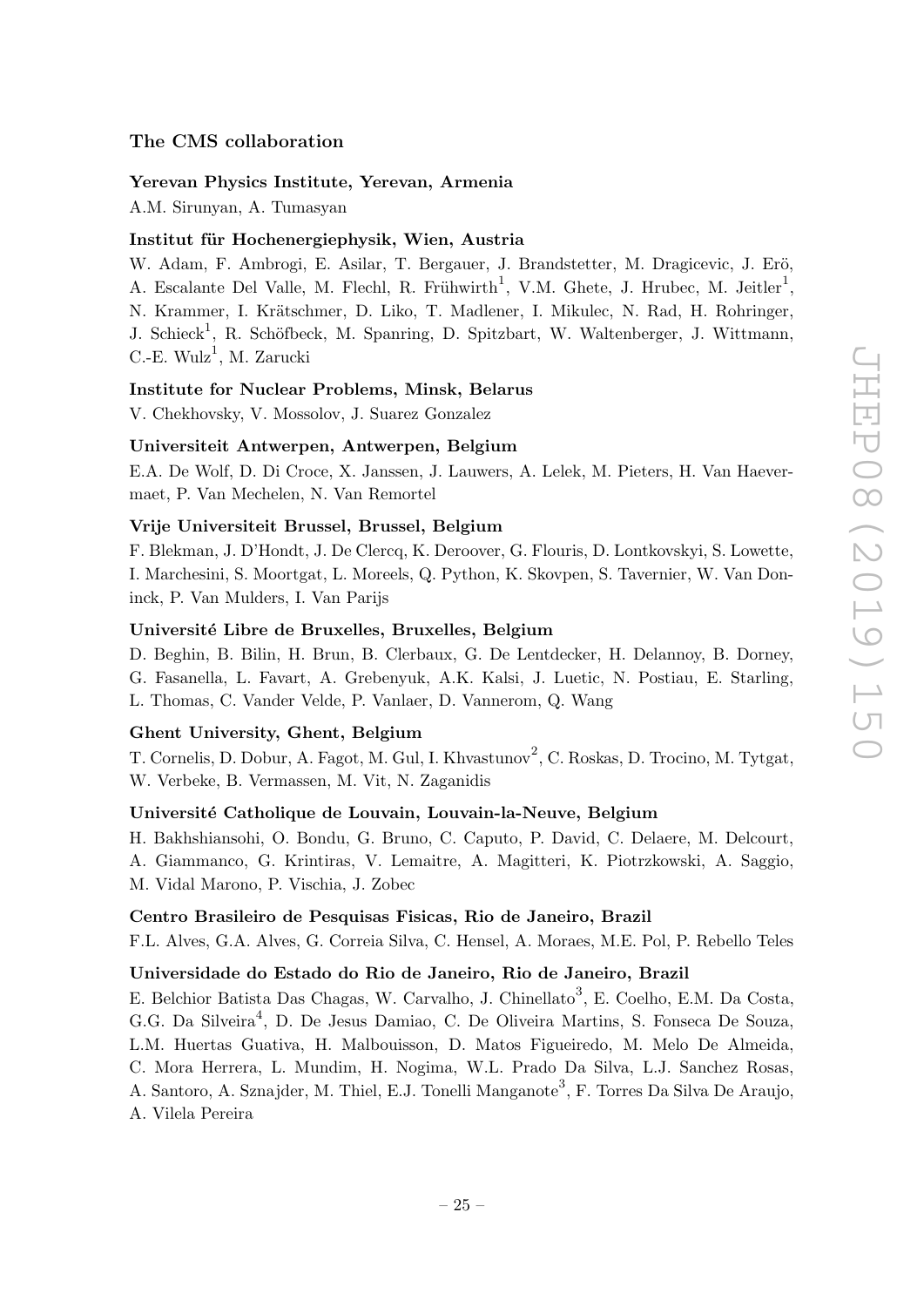# Universidade Estadual Paulista $^a,$  Universidade Federal do ABC $^b,$  São Paulo, Brazil

S. Ahuja<sup>a</sup>, C.A. Bernardes<sup>a</sup>, L. Calligaris<sup>a</sup>, T.R. Fernandez Perez Tomei<sup>a</sup>, E.M. Gregores<sup>b</sup>, P.G. Mercadante $^b$ , S.F. Novaes<sup>a</sup>, SandraS. Padula<sup>a</sup>

# Institute for Nuclear Research and Nuclear Energy, Bulgarian Academy of Sciences, Sofia, Bulgaria

A. Aleksandrov, R. Hadjiiska, P. Iaydjiev, A. Marinov, M. Misheva, M. Rodozov, M. Shopova, G. Sultanov

## University of Sofia, Sofia, Bulgaria

A. Dimitrov, L. Litov, B. Pavlov, P. Petkov

# Beihang University, Beijing, China W.  $\text{Fang}^5$ , X.  $\text{Gao}^5$ , L. Yuan

# Institute of High Energy Physics, Beijing, China

M. Ahmad, J.G. Bian, G.M. Chen, H.S. Chen, M. Chen, Y. Chen, C.H. Jiang, D. Leggat, H. Liao, Z. Liu, S.M. Shaheen<sup>6</sup>, A. Spiezia, J. Tao, E. Yazgan, H. Zhang, S. Zhang<sup>6</sup>, J. Zhao

# State Key Laboratory of Nuclear Physics and Technology, Peking University, Beijing, China

Y. Ban, G. Chen, A. Levin, J. Li, L. Li, Q. Li, Y. Mao, S.J. Qian, D. Wang

# Tsinghua University, Beijing, China

Y. Wang

### Universidad de Los Andes, Bogota, Colombia

C. Avila, A. Cabrera, C.A. Carrillo Montoya, L.F. Chaparro Sierra, C. Florez, C.F. González Hernández, M.A. Segura Delgado

### Universidad de Antioquia, Medellin, Colombia

J.D. Ruiz Alvarez

# University of Split, Faculty of Electrical Engineering, Mechanical Engineering and Naval Architecture, Split, Croatia

N. Godinovic, D. Lelas, I. Puljak, T. Sculac

### University of Split, Faculty of Science, Split, Croatia

Z. Antunovic, M. Kovac

### Institute Rudjer Boskovic, Zagreb, Croatia

V. Brigljevic, D. Ferencek, K. Kadija, B. Mesic, M. Roguljic, A. Starodumov<sup>7</sup>, T. Susa

## University of Cyprus, Nicosia, Cyprus

M.W. Ather, A. Attikis, M. Kolosova, G. Mavromanolakis, J. Mousa, C. Nicolaou, F. Ptochos, P.A. Razis, H. Rykaczewski

# Charles University, Prague, Czech Republic

M. Finger<sup>8</sup>, M. Finger Jr.<sup>8</sup>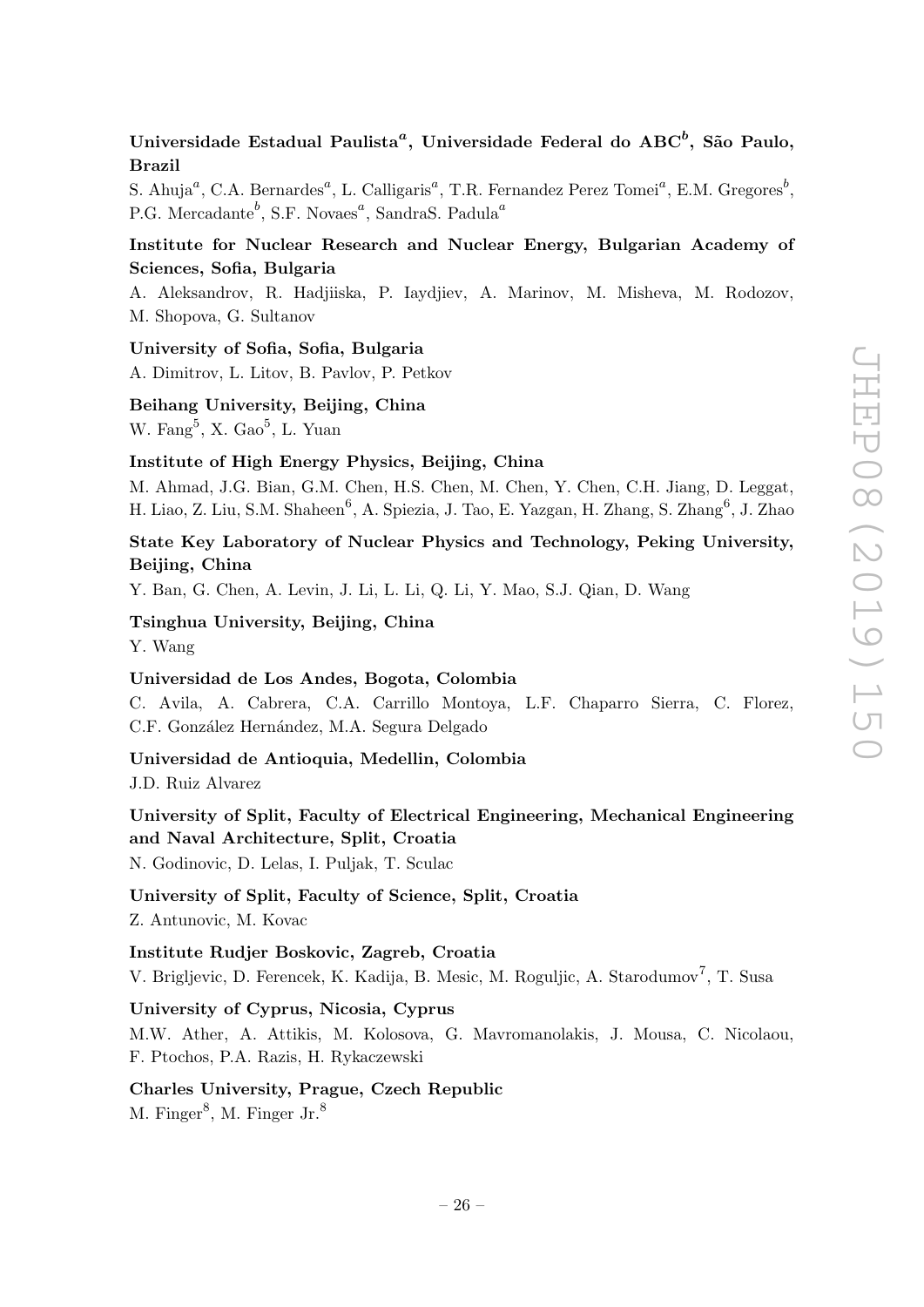## Escuela Politecnica Nacional, Quito, Ecuador

E. Ayala

## Universidad San Francisco de Quito, Quito, Ecuador

E. Carrera Jarrin

# Academy of Scientific Research and Technology of the Arab Republic of Egypt, Egyptian Network of High Energy Physics, Cairo, Egypt

Y. Assran<sup>9,10</sup>, S. Elgammal<sup>10</sup>, S. Khalil<sup>11</sup>

## National Institute of Chemical Physics and Biophysics, Tallinn, Estonia

S. Bhowmik, A. Carvalho Antunes De Oliveira, R.K. Dewanjee, K. Ehataht, M. Kadastik, M. Raidal, C. Veelken

## Department of Physics, University of Helsinki, Helsinki, Finland

P. Eerola, H. Kirschenmann, J. Pekkanen, M. Voutilainen

## Helsinki Institute of Physics, Helsinki, Finland

J. Havukainen, J.K. Heikkilä, T. Järvinen, V. Karimäki, R. Kinnunen, T. Lampén, K. Lassila-Perini, S. Laurila, S. Lehti, T. Lindén, P. Luukka, T. Mäenpää, H. Siikonen, E. Tuominen, J. Tuominiemi

## Lappeenranta University of Technology, Lappeenranta, Finland

T. Tuuva

## IRFU, CEA, Université Paris-Saclay, Gif-sur-Yvette, France

M. Besancon, F. Couderc, M. Dejardin, D. Denegri, J.L. Faure, F. Ferri, S. Ganjour, A. Givernaud, P. Gras, G. Hamel de Monchenault, P. Jarry, C. Leloup, E. Locci, J. Malcles, G. Negro, J. Rander, A. Rosowsky, M.Ö. Sahin, M. Titov

# Laboratoire Leprince-Ringuet, Ecole polytechnique, CNRS/IN2P3, Université Paris-Saclay, Palaiseau, France

A. Abdulsalam12, C. Amendola, I. Antropov, F. Beaudette, P. Busson, C. Charlot, B. Diab, R. Granier de Cassagnac, I. Kucher, A. Lobanov, J. Martin Blanco, C. Martin Perez, M. Nguyen, C. Ochando, G. Ortona, P. Paganini, J. Rembser, R. Salerno, J.B. Sauvan, Y. Sirois, A.G. Stahl Leiton, A. Zabi, A. Zghiche

### Universit´e de Strasbourg, CNRS, IPHC UMR 7178, Strasbourg, France

J.-L. Agram<sup>13</sup>, J. Andrea, D. Bloch, G. Bourgatte, J.-M. Brom, E.C. Chabert, V. Cherepanov, C. Collard, E. Conte<sup>13</sup>, J.-C. Fontaine<sup>13</sup>, D. Gelé, U. Goerlach, M. Jansová, A.-C. Le Bihan, N. Tonon, P. Van Hove

# Centre de Calcul de l'Institut National de Physique Nucleaire et de Physique des Particules, CNRS/IN2P3, Villeurbanne, France

S. Gadrat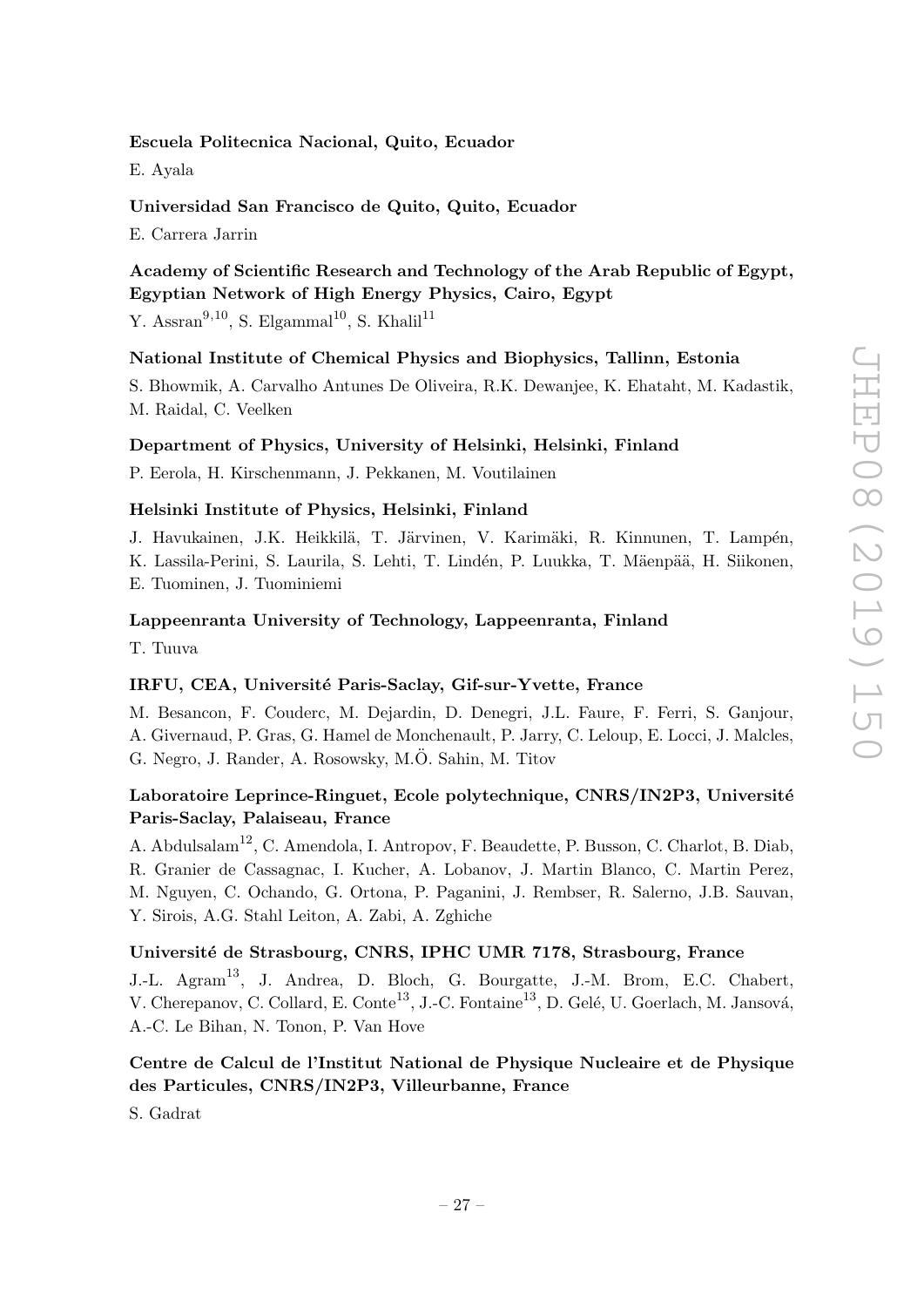# Université de Lyon, Université Claude Bernard Lyon 1, CNRS-IN2P3, Institut de Physique Nucléaire de Lyon, Villeurbanne, France

S. Beauceron, C. Bernet, G. Boudoul, N. Chanon, R. Chierici, D. Contardo, P. Depasse, H. El Mamouni, J. Fay, S. Gascon, M. Gouzevitch, G. Grenier, B. Ille, F. Lagarde, I.B. Laktineh, H. Lattaud, M. Lethuillier, L. Mirabito, S. Perries, A. Popov<sup>14</sup>, V. Sordini, G. Touquet, M. Vander Donckt, S. Viret

# Georgian Technical University, Tbilisi, Georgia

A. Khvedelidze<sup>8</sup>

# Tbilisi State University, Tbilisi, Georgia

Z. Tsamalaidze<sup>8</sup>

## RWTH Aachen University, I. Physikalisches Institut, Aachen, Germany

C. Autermann, L. Feld, M.K. Kiesel, K. Klein, M. Lipinski, M. Preuten, M.P. Rauch, C. Schomakers, J. Schulz, M. Teroerde, B. Wittmer

### RWTH Aachen University, III. Physikalisches Institut A, Aachen, Germany

A. Albert, M. Erdmann, S. Erdweg, T. Esch, R. Fischer, S. Ghosh, T. Hebbeker, C. Heidemann, K. Hoepfner, H. Keller, L. Mastrolorenzo, M. Merschmeyer, A. Meyer, P. Millet, S. Mukherjee, T. Pook, A. Pozdnyakov, M. Radziej, H. Reithler, M. Rieger, A. Schmidt, D. Teyssier, S. Thüer

## RWTH Aachen University, III. Physikalisches Institut B, Aachen, Germany

G. Flügge, O. Hlushchenko, T. Kress, T. Müller, A. Nehrkorn, A. Nowack, C. Pistone, O. Pooth, D. Roy, H. Sert, A. Stahl<sup>15</sup>

## Deutsches Elektronen-Synchrotron, Hamburg, Germany

M. Aldaya Martin, T. Arndt, C. Asawatangtrakuldee, I. Babounikau, K. Beernaert, O. Behnke, U. Behrens, A. Bermúdez Martínez, D. Bertsche, A.A. Bin Anuar, K. Borras<sup>16</sup>, V. Botta, A. Campbell, P. Connor, C. Contreras-Campana, V. Danilov, A. De Wit, M.M. Defranchis, C. Diez Pardos, D. Domínguez Damiani, G. Eckerlin, T. Eichhorn, A. Elwood, E. Eren, E. Gallo<sup>17</sup>, A. Geiser, J.M. Grados Luyando, A. Grohsjean, M. Guthoff, M. Haranko, A. Harb, H. Jung, M. Kasemann, J. Keaveney, C. Kleinwort, J. Knolle, D. Krücker, W. Lange, T. Lenz, J. Leonard, K. Lipka, W. Lohmann<sup>18</sup>, R. Mankel, I.-A. Melzer-Pellmann, A.B. Meyer, M. Meyer, M. Missiroli, G. Mittag, J. Mnich, V. Myronenko, S.K. Pflitsch, D. Pitzl, A. Raspereza, A. Saibel, M. Savitskyi, P. Saxena, P. Schütze, C. Schwanenberger, R. Shevchenko, A. Singh, H. Tholen, O. Turkot, A. Vagnerini, M. Van De Klundert, G.P. Van Onsem, R. Walsh, Y. Wen, K. Wichmann, C. Wissing, O. Zenaiev

## University of Hamburg, Hamburg, Germany

R. Aggleton, S. Bein, L. Benato, A. Benecke, V. Blobel, T. Dreyer, A. Ebrahimi, E. Garutti, D. Gonzalez, P. Gunnellini, J. Haller, A. Hinzmann, A. Karavdina, G. Kasieczka, R. Klanner, R. Kogler, N. Kovalchuk, S. Kurz, V. Kutzner, J. Lange, D. Marconi, J. Multhaup, M. Niedziela, C.E.N. Niemeyer, D. Nowatschin, A. Perieanu, A. Reimers, O. Rieger,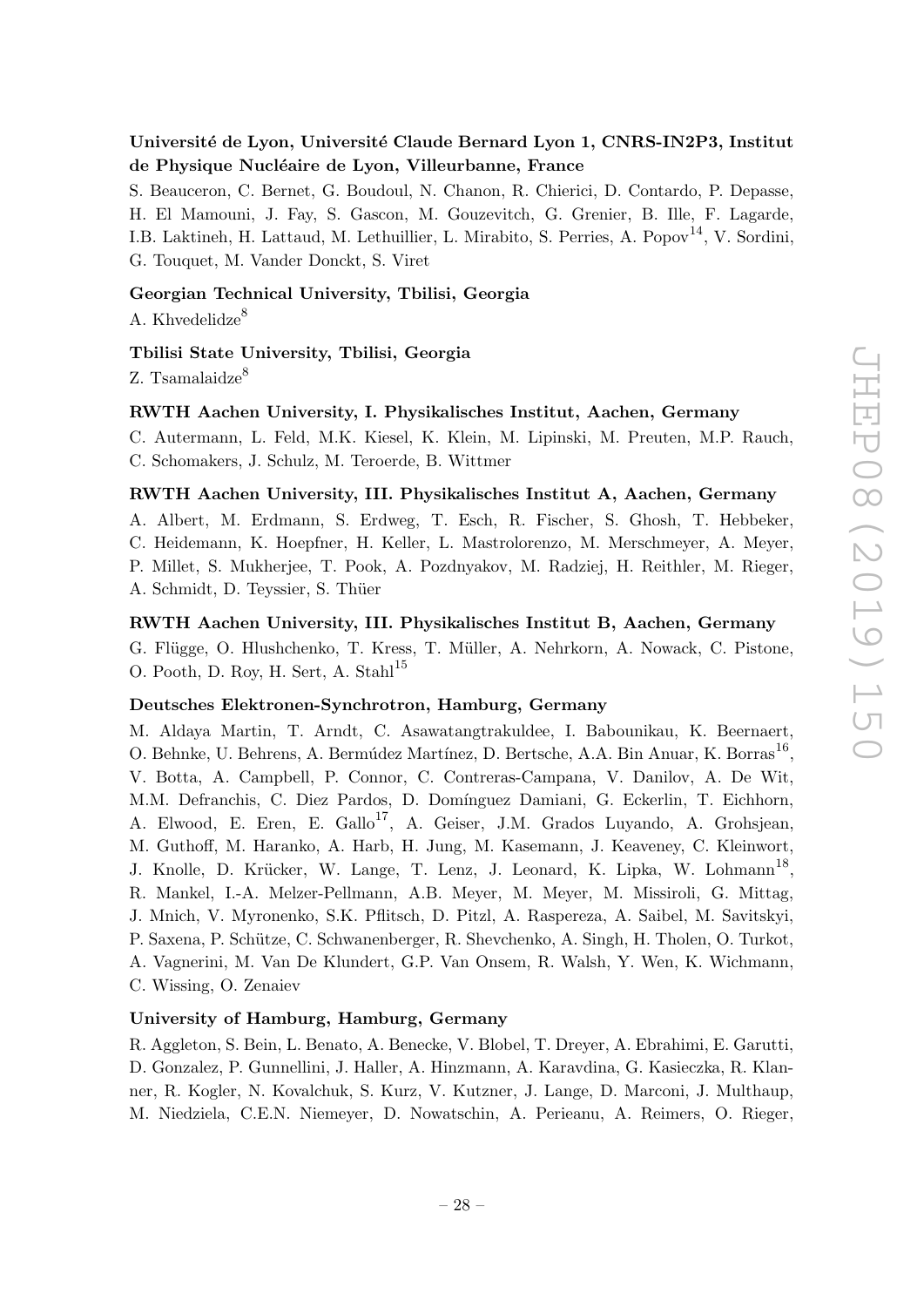C. Scharf, P. Schleper, S. Schumann, J. Schwandt, J. Sonneveld, H. Stadie, G. Steinbrück, F.M. Stober, M. Stöver, B. Vormwald, I. Zoi

## Karlsruher Institut fuer Technologie, Karlsruhe, Germany

M. Akbiyik, C. Barth, M. Baselga, S. Baur, E. Butz, R. Caspart, T. Chwalek, F. Colombo, W. De Boer, A. Dierlamm, K. El Morabit, N. Faltermann, B. Freund, M. Giffels, M.A. Harrendorf, F. Hartmann<sup>15</sup>, S.M. Heindl, U. Husemann, I. Katkov<sup>14</sup>, S. Kudella, S. Mitra, M.U. Mozer, Th. Müller, M. Musich, M. Plagge, G. Quast, K. Rabbertz, M. Schröder, I. Shvetsov, H.J. Simonis, R. Ulrich, S. Wayand, M. Weber, T. Weiler, C. Wöhrmann, R. Wolf

# Institute of Nuclear and Particle Physics (INPP), NCSR Demokritos, Aghia Paraskevi, Greece

G. Anagnostou, G. Daskalakis, T. Geralis, A. Kyriakis, D. Loukas, G. Paspalaki

## National and Kapodistrian University of Athens, Athens, Greece

A. Agapitos, G. Karathanasis, P. Kontaxakis, A. Panagiotou, I. Papavergou, N. Saoulidou, K. Vellidis

# National Technical University of Athens, Athens, Greece

G. Bakas, K. Kousouris, I. Papakrivopoulos, G. Tsipolitis

### University of Ioánnina, Ioánnina, Greece

I. Evangelou, C. Foudas, P. Gianneios, P. Katsoulis, P. Kokkas, S. Mallios, N. Manthos,

I. Papadopoulos, E. Paradas, J. Strologas, F.A. Triantis, D. Tsitsonis

# MTA-ELTE Lendület CMS Particle and Nuclear Physics Group, Eötvös Loránd University, Budapest, Hungary

M. Bartók<sup>19</sup>, M. Csanad, N. Filipovic, P. Major, A. Mehta, M.I. Nagy, G. Pasztor, O. Surányi, G.I. Veres

### Wigner Research Centre for Physics, Budapest, Hungary

G. Bencze, C. Hajdu, D. Horvath<sup>20</sup>, Á. Hunyadi, F. Sikler, T.Á. Vámi, V. Veszpremi, G. Vesztergombi†

# Institute of Nuclear Research ATOMKI, Debrecen, Hungary

N. Beni, S. Czellar, J. Karancsi<sup>19</sup>, A. Makovec, J. Molnar, Z. Szillasi

# Institute of Physics, University of Debrecen, Debrecen, Hungary

P. Raics, Z.L. Trocsanyi, B. Ujvari

# Indian Institute of Science (IISc), Bangalore, India

S. Choudhury, J.R. Komaragiri, P.C. Tiwari

# National Institute of Science Education and Research, HBNI, Bhubaneswar, India

S. Bahinipati<sup>22</sup>, C. Kar, P. Mal, K. Mandal, A. Nayak<sup>23</sup>, S. Roy Chowdhury, D.K. Sahoo<sup>22</sup>, S.K. Swain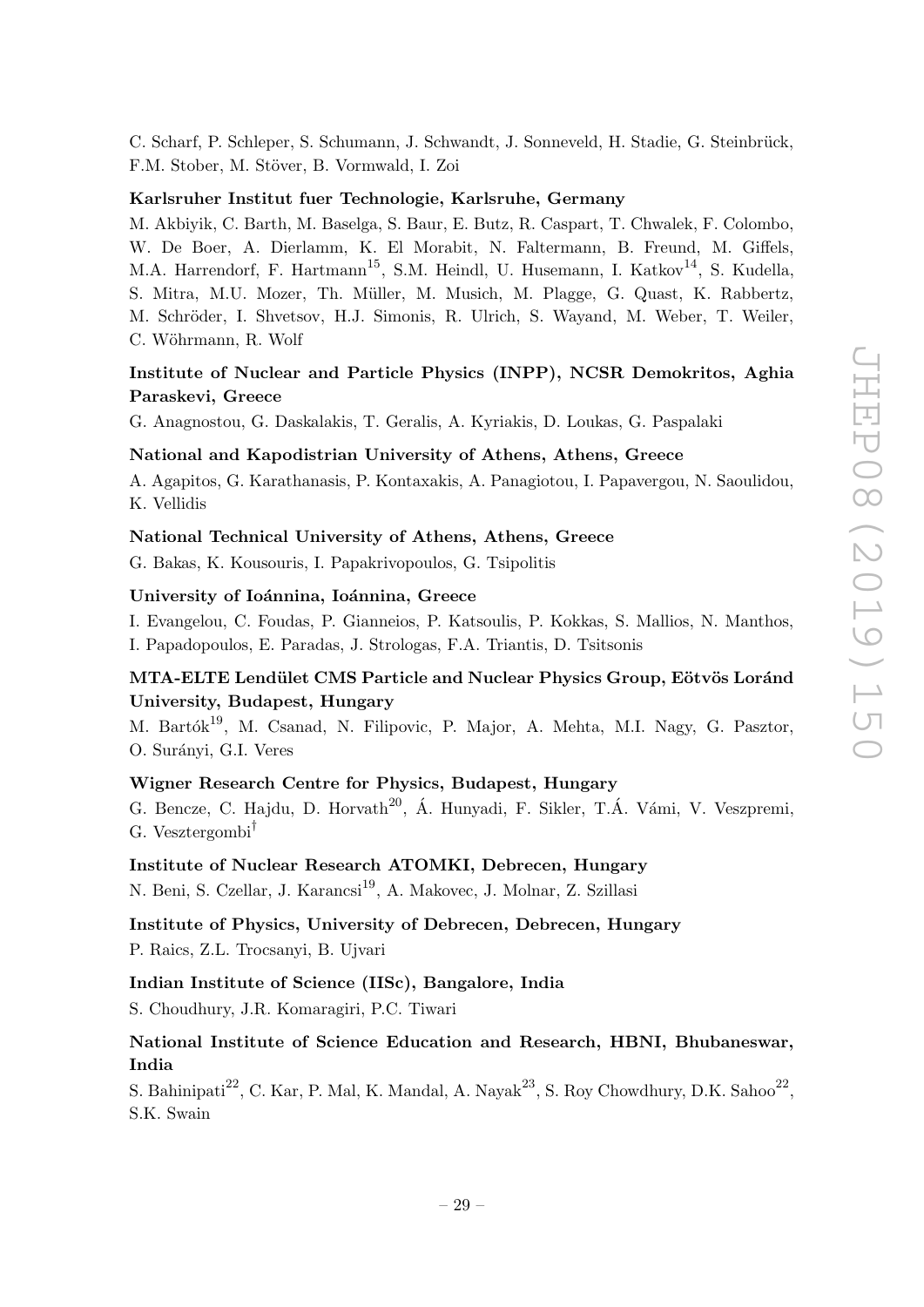## Panjab University, Chandigarh, India

S. Bansal, S.B. Beri, V. Bhatnagar, S. Chauhan, R. Chawla, N. Dhingra, R. Gupta, A. Kaur, M. Kaur, S. Kaur, P. Kumari, M. Lohan, M. Meena, K. Sandeep, S. Sharma, J.B. Singh, A.K. Virdi, G. Walia

### University of Delhi, Delhi, India

A. Bhardwaj, B.C. Choudhary, R.B. Garg, M. Gola, S. Keshri, Ashok Kumar, S. Malhotra, M. Naimuddin, P. Priyanka, K. Ranjan, Aashaq Shah, R. Sharma

## Saha Institute of Nuclear Physics, HBNI, Kolkata, India

R. Bhardwaj<sup>24</sup>, M. Bharti<sup>24</sup>, R. Bhattacharya, S. Bhattacharya, U. Bhawandeep<sup>24</sup>, D. Bhowmik, S. Dey, S. Dutt<sup>24</sup>, S. Dutta, S. Ghosh, M. Maity<sup>25</sup>, K. Mondal, S. Nandan, A. Purohit, P.K. Rout, A. Roy, G. Saha, S. Sarkar, T. Sarkar<sup>25</sup>, M. Sharan, B. Singh<sup>24</sup>, S. Thakur $^{24}$ 

## Indian Institute of Technology Madras, Madras, India

P.K. Behera, A. Muhammad

### Bhabha Atomic Research Centre, Mumbai, India

R. Chudasama, D. Dutta, V. Jha, V. Kumar, D.K. Mishra, P.K. Netrakanti, L.M. Pant, P. Shukla, P. Suggisetti

### Tata Institute of Fundamental Research-A, Mumbai, India

T. Aziz, M.A. Bhat, S. Dugad, G.B. Mohanty, N. Sur, RavindraKumar Verma

## Tata Institute of Fundamental Research-B, Mumbai, India

S. Banerjee, S. Bhattacharya, S. Chatterjee, P. Das, M. Guchait, Sa. Jain, S. Karmakar, S. Kumar, G. Majumder, K. Mazumdar, N. Sahoo

## Indian Institute of Science Education and Research (IISER), Pune, India

S. Chauhan, S. Dube, V. Hegde, A. Kapoor, K. Kothekar, S. Pandey, A. Rane, A. Rastogi, S. Sharma

## Institute for Research in Fundamental Sciences (IPM), Tehran, Iran

S. Chenarani<sup>26</sup>, E. Eskandari Tadavani, S.M. Etesami<sup>26</sup>, M. Khakzad, M. Mohammadi Najafabadi, M. Naseri, F. Rezaei Hosseinabadi, B. Safarzadeh<sup>27</sup>, M. Zeinali

## University College Dublin, Dublin, Ireland

M. Felcini, M. Grunewald

# INFN Sezione di Bari $^a$ , Università di Bari $^b$ , Politecnico di Bari $^c$ , Bari, Italy

M. Abbrescia<sup>a,b</sup>, C. Calabria<sup>a,b</sup>, A. Colaleo<sup>a</sup>, D. Creanza<sup>a,c</sup>, L. Cristella<sup>a,b</sup>, N. De Filippis<sup>a,c</sup>, M. De Palma<sup>a,b</sup>, A. Di Florio<sup>a,b</sup>, F. Errico<sup>a,b</sup>, L. Fiore<sup>a</sup>, A. Gelmi<sup>a,b</sup>, G. Iaselli<sup>a,c</sup>, M. Ince<sup>a,b</sup>, S. Lezki<sup>a,b</sup>, G. Maggi<sup>a,c</sup>, M. Maggi<sup>a</sup>, G. Miniello<sup>a,b</sup>, S. My<sup>a,b</sup>, S. Nuzzo<sup>a,b</sup>, A. Pompili<sup>a,b</sup>, G. Pugliese<sup>a,c</sup>, R. Radogna<sup>a</sup>, A. Ranieri<sup>a</sup>, G. Selvaggi<sup>a,b</sup>, A. Sharma<sup>a</sup>, L. Silvestris<sup>a</sup>, R. Venditti<sup>a</sup>, P. Verwilligen<sup>a</sup>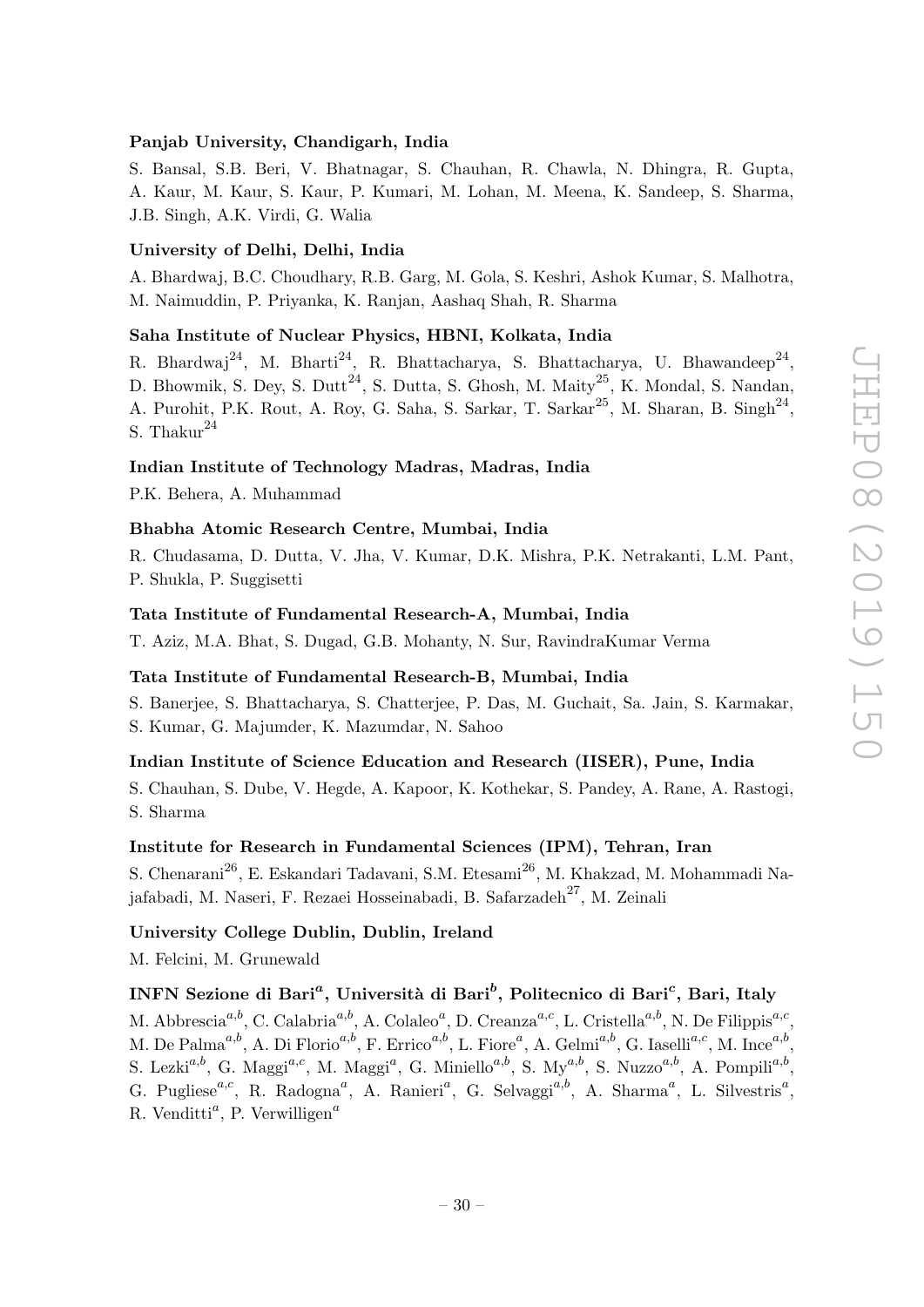# INFN Sezione di Bologna $^a,$  Università di Bologna $^b,$  Bologna, Italy

G. Abbiendi<sup>a</sup>, C. Battilana<sup>a,b</sup>, D. Bonacorsi<sup>a,b</sup>, L. Borgonovi<sup>a,b</sup>, S. Braibant-Giacomelli<sup>a,b</sup>, R. Campanini<sup>a,b</sup>, P. Capiluppi<sup>a,b</sup>, A. Castro<sup>a,b</sup>, F.R. Cavallo<sup>a</sup>, S.S. Chhibra<sup>a,b</sup>, G. Codispoti<sup>a,b</sup>, M. Cuffiani<sup>a,b</sup>, G.M. Dallavalle<sup>a</sup>, F. Fabbri<sup>a</sup>, A. Fanfani<sup>a,b</sup>, E. Fontanesi, P. Giacomelli<sup>a</sup>, C. Grandi<sup>a</sup>, L. Guiducci<sup>a,b</sup>, F. Iemmi<sup>a,b</sup>, S. Lo Meo<sup>a,28</sup>, S. Marcellini<sup>a</sup>, G. Masetti<sup>a</sup>, A. Montanari<sup>a</sup>, F.L. Navarria<sup>a,b</sup>, A. Perrotta<sup>a</sup>, F. Primavera<sup>a,b</sup>, A.M. Rossi<sup>a,b</sup>, T. Rovelli<sup>a,b</sup>, G.P. Siroli<sup>a,b</sup>, N. Tosi<sup>a</sup>

# INFN Sezione di Catania $^a,$  Università di Catania $^b,$  Catania, Italy

S. Albergo<sup>a,b,29</sup>, A. Di Mattia<sup>a</sup>, R. Potenza<sup>a,b</sup>, A. Tricomi<sup>a,b,29</sup>, C. Tuve<sup>a,b</sup>

# INFN Sezione di Firenze $^a,$  Università di Firenze $^b,$  Firenze, Italy

G. Barbagli<sup>a</sup>, K. Chatterjee<sup>a,b</sup>, V. Ciulli<sup>a,b</sup>, C. Civinini<sup>a</sup>, R. D'Alessandro<sup>a,b</sup>, E. Focardi<sup>a,b</sup>, G. Latino, P. Lenzi<sup>a,b</sup>, M. Meschini<sup>a</sup>, S. Paoletti<sup>a</sup>, L. Russo<sup>a, 30</sup>, G. Sguazzoni<sup>a</sup>, D. Strom<sup>a</sup>, L. Viliani $^a$ 

# INFN Laboratori Nazionali di Frascati, Frascati, Italy

L. Benussi, S. Bianco, F. Fabbri, D. Piccolo

# INFN Sezione di Genova $^a,$  Università di Genova $^b,$  Genova, Italy

F. Ferro<sup>a</sup>, R. Mulargia<sup>a,b</sup>, E. Robutti<sup>a</sup>, S. Tosi<sup>a,b</sup>

# INFN Sezione di Milano-Bicocca $^a,$  Università di Milano-Bicocca $^b,$  Milano, Italy

A. Benaglia<sup>a</sup>, A. Beschi<sup>b</sup>, F. Brivio<sup>a,b</sup>, V. Ciriolo<sup>a,b,15</sup>, S. Di Guida<sup>a,b,15</sup>, M.E. Dinardo<sup>a,b</sup>, S. Fiorendi<sup>a,b</sup>, S. Gennai<sup>a</sup>, A. Ghezzi<sup>a,b</sup>, P. Govoni<sup>a,b</sup>, M. Malberti<sup>a,b</sup>, S. Malvezzi<sup>a</sup>, D. Menasce<sup>a</sup>, F. Monti, L. Moroni<sup>a</sup>, M. Paganoni<sup>a,b</sup>, D. Pedrini<sup>a</sup>, S. Ragazzi<sup>a,b</sup>, T. Tabarelli de Fatis $a,b$ , D. Zuolo $a,b$ 

# INFN Sezione di Napoli $^a$ , Università di Napoli 'Federico II' $^b$ , Napoli, Italy, Università della Basilicata $^c$ , Potenza, Italy, Università G. Marconi $^d$ , Roma, Italy

S. Buontempo<sup>a</sup>, N. Cavallo<sup>a,c</sup>, A. De Iorio<sup>a,b</sup>, A. Di Crescenzo<sup>a,b</sup>, F. Fabozzi<sup>a,c</sup>, F. Fienga<sup>a</sup>, G. Galati<sup>a</sup>, A.O.M. Iorio<sup>a,b</sup>, L. Lista<sup>a</sup>, S. Meola<sup>a,d,15</sup>, P. Paolucci<sup>a,15</sup>, C. Sciacca<sup>a,b</sup>, E. Voevodina $a,b$ 

# INFN Sezione di Padova $^a,$  Università di Padova $^b,$  Padova, Italy, Università di  $\operatorname{Trento}^c, \operatorname{Trento}, \operatorname{Italy}$

P. Azzi<sup>a</sup>, N. Bacchetta<sup>a</sup>, D. Bisello<sup>a,b</sup>, A. Boletti<sup>a,b</sup>, A. Bragagnolo, R. Carlin<sup>a,b</sup>, P. Checchia<sup>a</sup>, M. Dall'Osso<sup>a,b</sup>, P. De Castro Manzano<sup>a</sup>, T. Dorigo<sup>a</sup>, U. Dosselli<sup>a</sup>, F. Gasparini<sup>a,b</sup>, U. Gasparini<sup>a,b</sup>, A. Gozzelino<sup>a</sup>, S.Y. Hoh, S. Lacaprara<sup>a</sup>, P. Lujan, M. Margoni<sup>a,b</sup>, A.T. Meneguzzo<sup>a,b</sup>, J. Pazzini<sup>a,b</sup>, M. Presilla<sup>b</sup>, P. Ronchese<sup>a,b</sup>, R. Rossin<sup>a,b</sup>, F. Simonetto<sup>a,b</sup>, A. Tiko, E. Torassa<sup>a</sup>, M. Tosi<sup>a,b</sup>, M. Zanetti<sup>a,b</sup>, P. Zotto<sup>a,b</sup>, G. Zumerle<sup>a,b</sup>

# INFN Sezione di Pavia $^a,$  Università di Pavia $^b,$  Pavia, Italy

A. Braghieri<sup>a</sup>, A. Magnani<sup>a</sup>, P. Montagna<sup>a,b</sup>, S.P. Ratti<sup>a,b</sup>, V. Re<sup>a</sup>, M. Ressegotti<sup>a,b</sup>, C. Riccardi<sup>a,b</sup>, P. Salvini<sup>a</sup>, I. Vai<sup>a,b</sup>, P. Vitulo<sup>a,b</sup>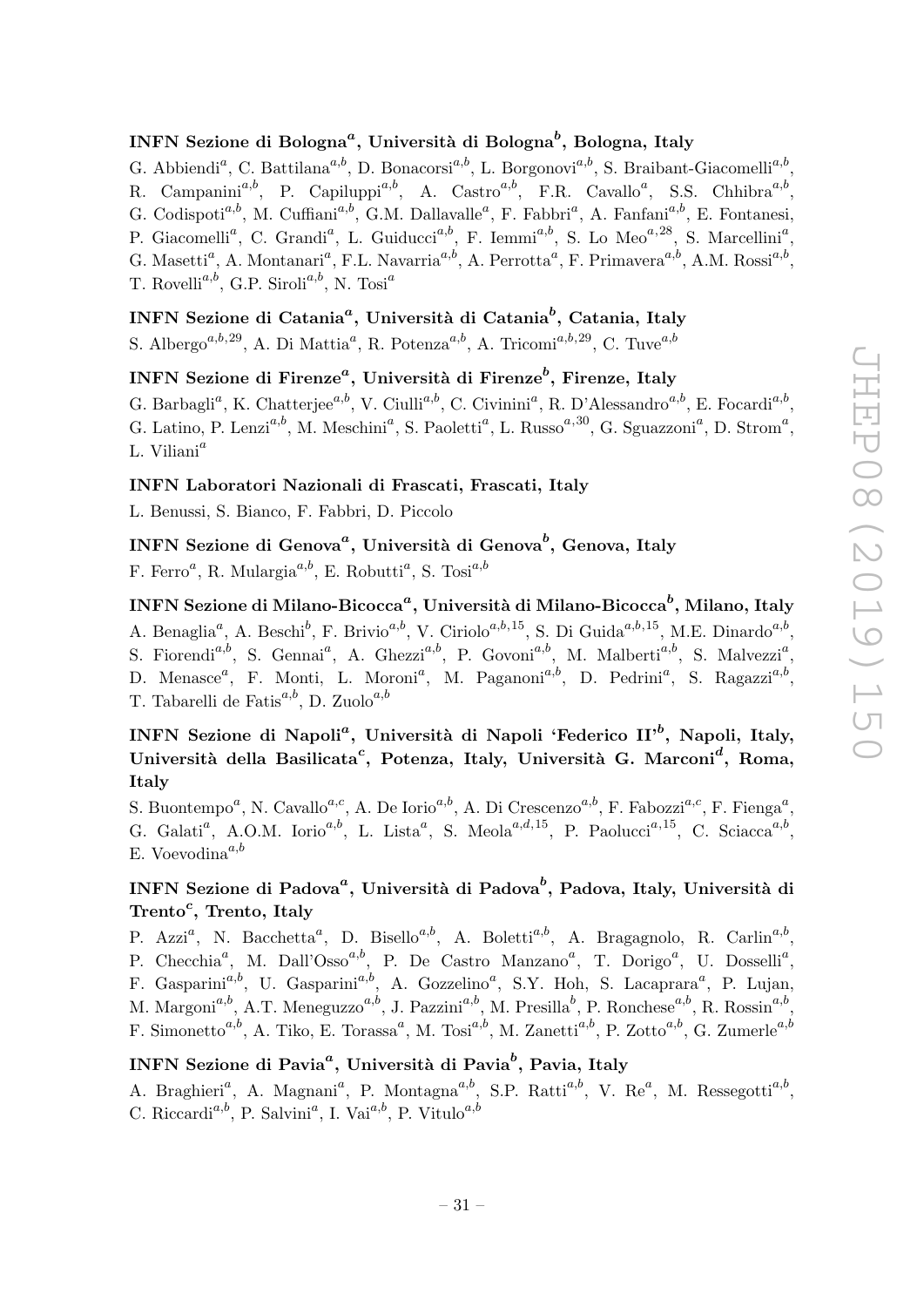# INFN Sezione di Perugia $^a,$  Università di Perugia $^b,$  Perugia, Italy

M. Biasini<sup>a,b</sup>, G.M. Bilei<sup>a</sup>, C. Cecchi<sup>a,b</sup>, D. Ciangottini<sup>a,b</sup>, L. Fanò<sup>a,b</sup>, P. Lariccia<sup>a,b</sup>, R. Leonardi<sup>a,b</sup>, E. Manoni<sup>a</sup>, G. Mantovani<sup>a,b</sup>, V. Mariani<sup>a,b</sup>, M. Menichelli<sup>a</sup>, A. Rossi<sup>a,b</sup>, A. Santocchia<sup>a,b</sup>, D. Spiga<sup>a</sup>

# INFN Sezione di Pisa $^a,$  Università di Pisa $^b,$  Scuola Normale Superiore di Pisa $^c,$ Pisa, Italy

K. Androsov<sup>a</sup>, P. Azzurri<sup>a</sup>, G. Bagliesi<sup>a</sup>, L. Bianchini<sup>a</sup>, T. Boccali<sup>a</sup>, L. Borrello, R. Castaldi<sup>a</sup>, M.A. Ciocci<sup>a,b</sup>, R. Dell'Orso<sup>a</sup>, G. Fedi<sup>a</sup>, F. Fiori<sup>a,c</sup>, L. Giannini<sup>a,c</sup>, A. Giassi<sup>a</sup>, M.T. Grippo<sup>a</sup>, F. Ligabue<sup>a,c</sup>, E. Manca<sup>a,c</sup>, G. Mandorli<sup>a,c</sup>, A. Messineo<sup>a,b</sup>, F. Palla<sup>a</sup>, A. Rizzi<sup>a,b</sup>, G. Rolandi<sup>31</sup>, P. Spagnolo<sup>a</sup>, R. Tenchini<sup>a</sup>, G. Tonelli<sup>a,b</sup>, A. Venturi<sup>a</sup>, P.G. Verdini $^a$ 

# INFN Sezione di Roma $^a,$  Sapienza Università di Roma $^b,$  Rome, Italy

L. Barone<sup>a,b</sup>, F. Cavallari<sup>a</sup>, M. Cipriani<sup>a,b</sup>, D. Del Re<sup>a,b</sup>, E. Di Marco<sup>a,b</sup>, M. Diemoz<sup>a</sup>, S. Gelli<sup>a,b</sup>, E. Longo<sup>a,b</sup>, B. Marzocchi<sup>a,b</sup>, P. Meridiani<sup>a</sup>, G. Organtini<sup>a,b</sup>, F. Pandolfi<sup>a</sup>, R. Paramatti<sup>a,b</sup>, F. Preiato<sup>a,b</sup>, S. Rahatlou<sup>a,b</sup>, C. Rovelli<sup>a</sup>, F. Santanastasio<sup>a,b</sup>

# INFN Sezione di Torino $^a,$  Università di Torino $^b,$  Torino, Italy, Università del Piemonte Orientale $^c$ , Novara, Italy

N. Amapane<sup>a,b</sup>, R. Arcidiacono<sup>a,c</sup>, S. Argiro<sup>a,b</sup>, M. Arneodo<sup>a,c</sup>, N. Bartosik<sup>a</sup>, R. Bellan<sup>a,b</sup>, C. Biino<sup>a</sup>, A. Cappati<sup>a,b</sup>, N. Cartiglia<sup>a</sup>, F. Cenna<sup>a,b</sup>, S. Cometti<sup>a</sup>, M. Costa<sup>a,b</sup>, R. Covarelli<sup>a,b</sup>, N. Demaria<sup>a</sup>, B. Kiani<sup>a,b</sup>, C. Mariotti<sup>a</sup>, S. Maselli<sup>a</sup>, E. Migliore<sup>a,b</sup>, V. Monaco<sup>a,b</sup>, E. Monteil<sup>a,b</sup>, M. Monteno<sup>a</sup>, M.M. Obertino<sup>a,b</sup>, L. Pacher<sup>a,b</sup>, N. Pastrone<sup>a</sup>, M. Pelliccioni<sup>a</sup>, G.L. Pinna Angioni<sup>a,b</sup>, A. Romero<sup>a,b</sup>, M. Ruspa<sup>a,c</sup>, R. Sacchi<sup>a,b</sup>, R. Salvatico<sup>a,b</sup>, K. Shchelina<sup>a,b</sup>, V. Sola<sup>a</sup>, A. Solano<sup>a,b</sup>, D. Soldi<sup>a,b</sup>, A. Staiano<sup>a</sup>

# INFN Sezione di Trieste $^a,$  Università di Trieste $^b,$  Trieste, Italy

S. Belforte<sup>a</sup>, V. Candelise<sup>a,b</sup>, M. Casarsa<sup>a</sup>, F. Cossutti<sup>a</sup>, A. Da Rold<sup>a,b</sup>, G. Della Ricca<sup>a,b</sup>, F. Vazzoler<sup>a,b</sup>, A. Zanetti<sup>a</sup>

# Kyungpook National University, Daegu, Korea

D.H. Kim, G.N. Kim, M.S. Kim, J. Lee, S.W. Lee, C.S. Moon, Y.D. Oh, S.I. Pak, S. Sekmen, D.C. Son, Y.C. Yang

# Chonnam National University, Institute for Universe and Elementary Particles, Kwangju, Korea

H. Kim, D.H. Moon, G. Oh

Hanyang University, Seoul, Korea B. Francois, J.  $\text{Goh}^{32}$ , T.J. Kim

# Korea University, Seoul, Korea

S. Cho, S. Choi, Y. Go, D. Gyun, S. Ha, B. Hong, Y. Jo, K. Lee, K.S. Lee, S. Lee, J. Lim, S.K. Park, Y. Roh

Sejong University, Seoul, Korea H.S. Kim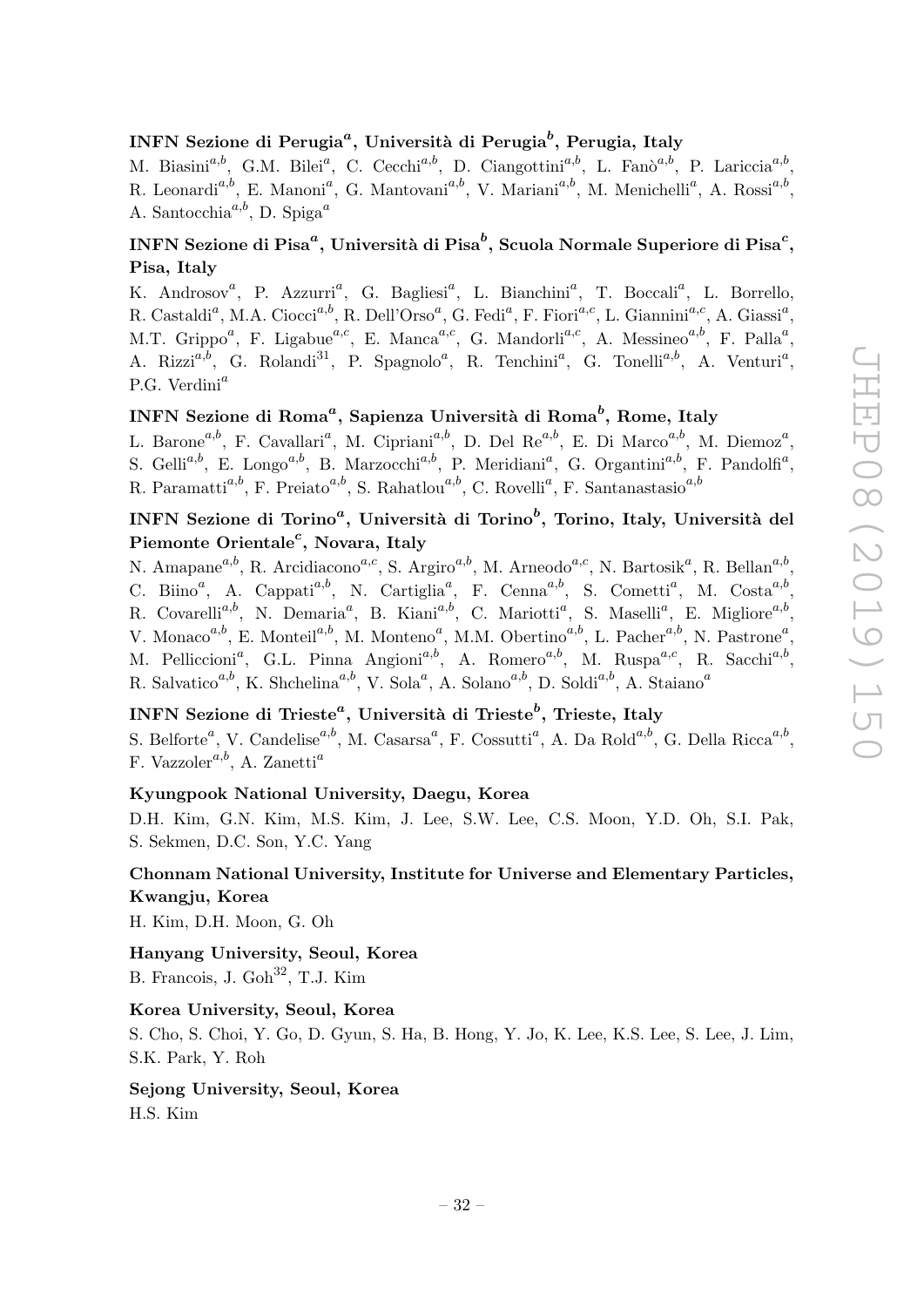### Seoul National University, Seoul, Korea

J. Almond, J. Kim, J.S. Kim, H. Lee, K. Lee, S. Lee, K. Nam, S.B. Oh, B.C. Radburn-Smith, S.h. Seo, U.K. Yang, H.D. Yoo, G.B. Yu

### University of Seoul, Seoul, Korea

D. Jeon, H. Kim, J.H. Kim, J.S.H. Lee, I.C. Park

### Sungkyunkwan University, Suwon, Korea

Y. Choi, C. Hwang, J. Lee, I. Yu

Riga Technical University, Riga, Latvia V. Veckalns<sup>33</sup>

### Vilnius University, Vilnius, Lithuania

V. Dudenas, A. Juodagalvis, J. Vaitkus

# National Centre for Particle Physics, Universiti Malaya, Kuala Lumpur, Malaysia

Z.A. Ibrahim, M.A.B. Md Ali<sup>34</sup>, F. Mohamad Idris<sup>35</sup>, W.A.T. Wan Abdullah, M.N. Yusli, Z. Zolkapli

### Universidad de Sonora (UNISON), Hermosillo, Mexico

J.F. Benitez, A. Castaneda Hernandez, J.A. Murillo Quijada

# Centro de Investigacion y de Estudios Avanzados del IPN, Mexico City, Mexico

H. Castilla-Valdez, E. De La Cruz-Burelo, M.C. Duran-Osuna, I. Heredia-De La Cruz<sup>36</sup>, R. Lopez-Fernandez, J. Mejia Guisao, R.I. Rabadan-Trejo, M. Ramirez-Garcia,

G. Ramirez-Sanchez, R. Reyes-Almanza, A. Sanchez-Hernandez

### Universidad Iberoamericana, Mexico City, Mexico

S. Carrillo Moreno, C. Oropeza Barrera, F. Vazquez Valencia

### Benemerita Universidad Autonoma de Puebla, Puebla, Mexico

J. Eysermans, I. Pedraza, H.A. Salazar Ibarguen, C. Uribe Estrada

### Universidad Autónoma de San Luis Potosí, San Luis Potosí, Mexico

A. Morelos Pineda

### University of Auckland, Auckland, New Zealand

D. Krofcheck

# University of Canterbury, Christchurch, New Zealand

S. Bheesette, P.H. Butler

### National Centre for Physics, Quaid-I-Azam University, Islamabad, Pakistan

A. Ahmad, M. Ahmad, M.I. Asghar, Q. Hassan, H.R. Hoorani, W.A. Khan, M.A. Shah, M. Shoaib, M. Waqas

### National Centre for Nuclear Research, Swierk, Poland

H. Bialkowska, M. Bluj, B. Boimska, T. Frueboes, M. G´orski, M. Kazana, M. Szleper, P. Traczyk, P. Zalewski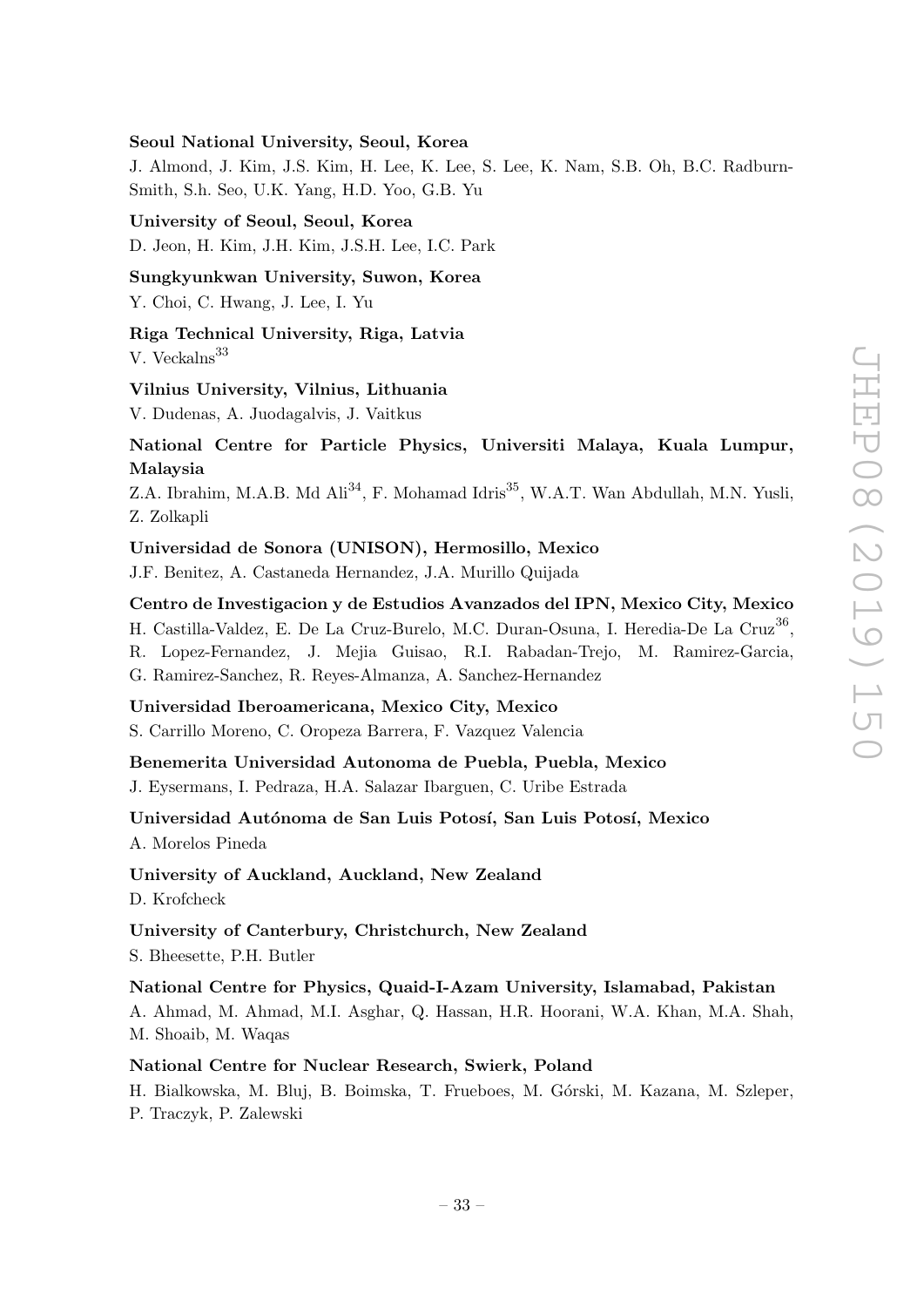# Institute of Experimental Physics, Faculty of Physics, University of Warsaw, Warsaw, Poland

K. Bunkowski, A. Byszuk<sup>37</sup>, K. Doroba, A. Kalinowski, M. Konecki, J. Krolikowski, M. Misiura, M. Olszewski, A. Pyskir, M. Walczak

# Laboratório de Instrumentação e Física Experimental de Partículas, Lisboa, Portugal

M. Araujo, P. Bargassa, C. Beirão Da Cruz E Silva, A. Di Francesco, P. Faccioli, B. Galinhas, M. Gallinaro, J. Hollar, N. Leonardo, J. Seixas, G. Strong, O. Toldaiev, J. Varela

# Joint Institute for Nuclear Research, Dubna, Russia

S. Afanasiev, P. Bunin, M. Gavrilenko, I. Golutvin, I. Gorbunov, A. Kamenev, V. Karjavine, A. Lanev, A. Malakhov, V. Matveev<sup>38,39</sup>, P. Moisenz, V. Palichik, V. Perelygin, S. Shmatov, S. Shulha, N. Skatchkov, V. Smirnov, N. Voytishin, A. Zarubin

# Petersburg Nuclear Physics Institute, Gatchina (St. Petersburg), Russia

V. Golovtsov, Y. Ivanov, V. Kim<sup>40</sup>, E. Kuznetsova<sup>41</sup>, P. Levchenko, V. Murzin, V. Oreshkin, I. Smirnov, D. Sosnov, V. Sulimov, L. Uvarov, S. Vavilov, A. Vorobyev

## Institute for Nuclear Research, Moscow, Russia

Yu. Andreev, A. Dermenev, S. Gninenko, N. Golubev, A. Karneyeu, M. Kirsanov, N. Krasnikov, A. Pashenkov, A. Shabanov, D. Tlisov, A. Toropin

# Institute for Theoretical and Experimental Physics named by A.I. Alikhanov of NRC 'Kurchatov Institute', Moscow, Russia

V. Epshteyn, V. Gavrilov, N. Lychkovskaya, V. Popov, I. Pozdnyakov, G. Safronov, A. Spiridonov, A. Stepennov, V. Stolin, M. Toms, E. Vlasov, A. Zhokin

## Moscow Institute of Physics and Technology, Moscow, Russia

T. Aushev

# National Research Nuclear University 'Moscow Engineering Physics Institute' (MEPhI), Moscow, Russia

R. Chistov<sup>42</sup>, M. Danilov<sup>42</sup>, P. Parygin, E. Tarkovskii

# P.N. Lebedev Physical Institute, Moscow, Russia

V. Andreev, M. Azarkin, I. Dremin<sup>39</sup>, M. Kirakosyan, A. Terkulov

# Skobeltsyn Institute of Nuclear Physics, Lomonosov Moscow State University, Moscow, Russia

A. Belyaev, E. Boos, M. Dubinin<sup>43</sup>, L. Dudko, A. Ershov, A. Gribushin, V. Klyukhin, O. Kodolova, I. Lokhtin, S. Obraztsov, S. Petrushanko, V. Savrin, A. Snigirev

# Novosibirsk State University (NSU), Novosibirsk, Russia

A. Barnyakov<sup>44</sup>, V. Blinov<sup>44</sup>, T. Dimova<sup>44</sup>, L. Kardapoltsev<sup>44</sup>, Y. Skovpen<sup>44</sup>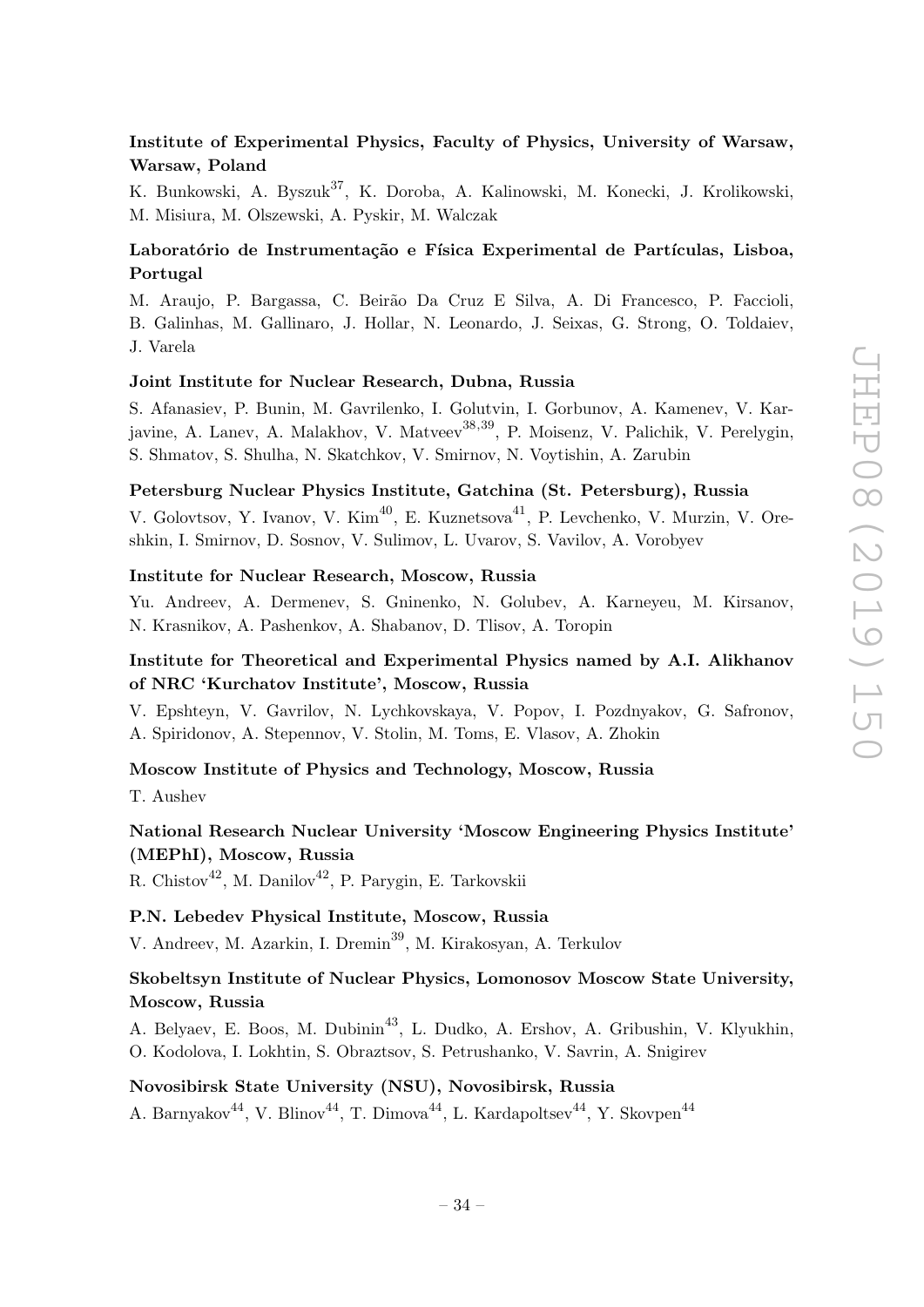# Institute for High Energy Physics of National Research Centre 'Kurchatov Institute', Protvino, Russia

I. Azhgirey, I. Bayshev, S. Bitioukov, V. Kachanov, A. Kalinin, D. Konstantinov, P. Mandrik, V. Petrov, R. Ryutin, S. Slabospitskii, A. Sobol, S. Troshin, N. Tyurin, A. Uzunian, A. Volkov

## National Research Tomsk Polytechnic University, Tomsk, Russia

A. Babaev, S. Baidali, V. Okhotnikov

# University of Belgrade: Faculty of Physics and VINCA Institute of Nuclear Sciences

P. Adzic<sup>45</sup>, P. Cirkovic, D. Devetak, M. Dordevic, P. Milenovic<sup>46</sup>, J. Milosevic

# Centro de Investigaciones Energéticas Medioambientales y Tecnológicas (CIEMAT), Madrid, Spain

J. Alcaraz Maestre, A. Alvarez Fern´andez, I. Bachiller, M. Barrio Luna, J.A. Brochero Ci- ´ fuentes, M. Cerrada, N. Colino, B. De La Cruz, A. Delgado Peris, C. Fernandez Bedoya, J.P. Fernández Ramos, J. Flix, M.C. Fouz, O. Gonzalez Lopez, S. Goy Lopez, J.M. Hernandez, M.I. Josa, D. Moran, A. Pérez-Calero Yzquierdo, J. Puerta Pelayo, I. Redondo, L. Romero, S. Sánchez Navas, M.S. Soares, A. Triossi

# Universidad Autónoma de Madrid, Madrid, Spain

C. Albajar, J.F. de Trocóniz

# Universidad de Oviedo, Oviedo, Spain

J. Cuevas, C. Erice, J. Fernandez Menendez, S. Folgueras, I. Gonzalez Caballero, J.R. González Fernández, E. Palencia Cortezon, V. Rodríguez Bouza, S. Sanchez Cruz, J.M. Vizan Garcia

# Instituto de Física de Cantabria (IFCA), CSIC-Universidad de Cantabria, Santander, Spain

I.J. Cabrillo, A. Calderon, B. Chazin Quero, J. Duarte Campderros, M. Fernandez, P.J. Fernández Manteca, A. García Alonso, J. Garcia-Ferrero, G. Gomez, A. Lopez Virto, J. Marco, C. Martinez Rivero, P. Martinez Ruiz del Arbol, F. Matorras, J. Piedra Gomez, C. Prieels, T. Rodrigo, A. Ruiz-Jimeno, L. Scodellaro, N. Trevisani, I. Vila, R. Vilar Cortabitarte

# University of Ruhuna, Department of Physics, Matara, Sri Lanka

N. Wickramage

## CERN, European Organization for Nuclear Research, Geneva, Switzerland

D. Abbaneo, B. Akgun, E. Auffray, G. Auzinger, P. Baillon, A.H. Ball, D. Barney, J. Bendavid, M. Bianco, A. Bocci, C. Botta, E. Brondolin, T. Camporesi, M. Cepeda, G. Cerminara, E. Chapon, Y. Chen, G. Cucciati, D. d'Enterria, A. Dabrowski, N. Daci, V. Daponte, A. David, A. De Roeck, N. Deelen, M. Dobson, M. Dünser, N. Dupont, A. Elliott-Peisert, F. Fallavollita47, D. Fasanella, G. Franzoni, J. Fulcher, W. Funk, D. Gigi, A. Gilbert, K. Gill, F. Glege, M. Gruchala, M. Guilbaud, D. Gulhan, J. Hegeman, C. Heidegger,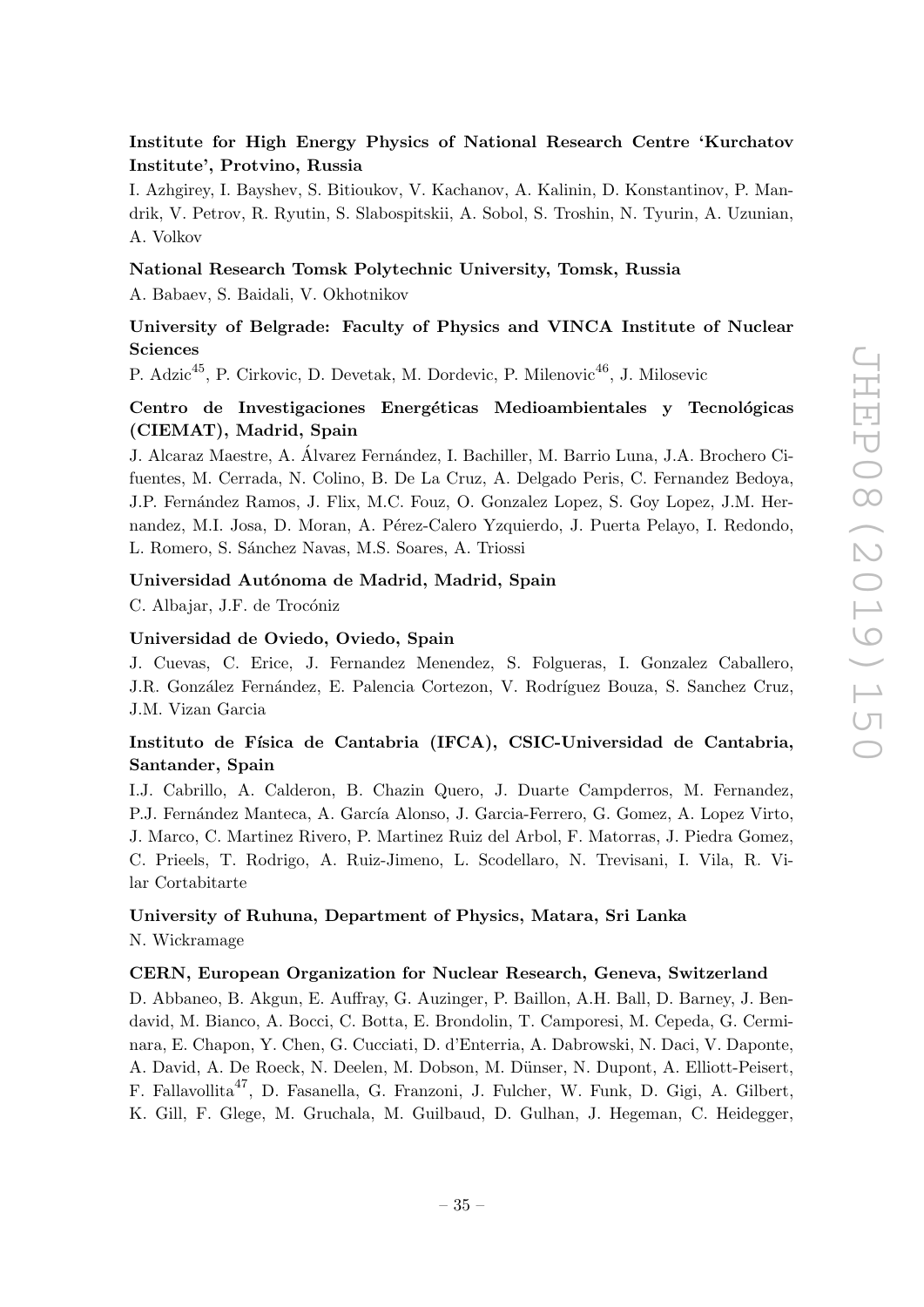Y. Iiyama, V. Innocente, G.M. Innocenti, A. Jafari, P. Janot, O. Karacheban<sup>18</sup>, J. Kieseler, A. Kornmayer, M. Krammer<sup>1</sup>, C. Lange, P. Lecoq, C. Lourenço, L. Malgeri, M. Mannelli, A. Massironi, F. Meijers, J.A. Merlin, S. Mersi, E. Meschi, F. Moortgat, M. Mulders, J. Ngadiuba, S. Nourbakhsh, S. Orfanelli, L. Orsini, F. Pantaleo<sup>15</sup>, L. Pape, E. Perez, M. Peruzzi, A. Petrilli, G. Petrucciani, A. Pfeiffer, M. Pierini, F.M. Pitters, D. Rabady, A. Racz, M. Rovere, H. Sakulin, C. Schäfer, C. Schwick, M. Selvaggi, A. Sharma, P. Silva, P. Sphicas<sup>48</sup>, A. Stakia, J. Steggemann, D. Treille, A. Tsirou, A. Vartak, M. Verzetti, W.D. Zeuner

## Paul Scherrer Institut, Villigen, Switzerland

L. Caminada<sup>49</sup>, K. Deiters, W. Erdmann, R. Horisberger, Q. Ingram, H.C. Kaestli, D. Kotlinski, U. Langenegger, T. Rohe, S.A. Wiederkehr

# ETH Zurich — Institute for Particle Physics and Astrophysics (IPA), Zurich, Switzerland

M. Backhaus, L. Bäni, P. Berger, N. Chernyavskaya, G. Dissertori, M. Dittmar, M. Donegà, C. Dorfer, T.A. Gómez Espinosa, C. Grab, D. Hits, T. Klijnsma, W. Lustermann, R.A. Manzoni, M. Marionneau, M.T. Meinhard, F. Micheli, P. Musella, F. Nessi-Tedaldi, F. Pauss, G. Perrin, L. Perrozzi, S. Pigazzini, M. Reichmann, C. Reissel, D. Ruini, D.A. Sanz Becerra, M. Schönenberger, L. Shchutska, V.R. Tavolaro, K. Theofilatos, M.L. Vesterbacka Olsson, R. Wallny, D.H. Zhu

# Universität Zürich, Zurich, Switzerland

T.K. Aarrestad, C. Amsler<sup>50</sup>, D. Brzhechko, M.F. Canelli, A. De Cosa, R. Del Burgo, S. Donato, C. Galloni, T. Hreus, B. Kilminster, S. Leontsinis, V.M. Mikuni, I. Neutelings, G. Rauco, P. Robmann, D. Salerno, K. Schweiger, C. Seitz, Y. Takahashi, S. Wertz, A. Zucchetta

### National Central University, Chung-Li, Taiwan

T.H. Doan, C.M. Kuo, W. Lin, S.S. Yu

### National Taiwan University (NTU), Taipei, Taiwan

P. Chang, Y. Chao, K.F. Chen, P.H. Chen, W.-S. Hou, Y.F. Liu, R.-S. Lu, E. Paganis, A. Psallidas, A. Steen

# Chulalongkorn University, Faculty of Science, Department of Physics, Bangkok, Thailand

B. Asavapibhop, N. Srimanobhas, N. Suwonjandee

# Cukurova University, Physics Department, Science and Art Faculty, Adana, **Turkey**

A. Bat, F. Boran, S. Cerci<sup>51</sup>, S. Damarseckin, Z.S. Demiroglu, F. Dolek, C. Dozen, I. Dumanoglu, G. Gokbulut, EmineGurpinar Guler<sup>52</sup>, Y. Guler, I. Hos<sup>53</sup>, C. Isik, E.E. Kangal<sup>54</sup>, O. Kara, U. Kiminsu, M. Oglakci, G. Onengut, K. Ozdemir<sup>55</sup>, S. Ozturk<sup>56</sup>, A. Polatoz, D. Sunar Cerci<sup>51</sup>, B. Tali<sup>51</sup>, U.G. Tok, S. Turkcapar, I.S. Zorbakir, C. Zorbilmez

# Middle East Technical University, Physics Department, Ankara, Turkey B. Isildak<sup>57</sup>, G. Karapinar<sup>58</sup>, M. Yalvac, M. Zeyrek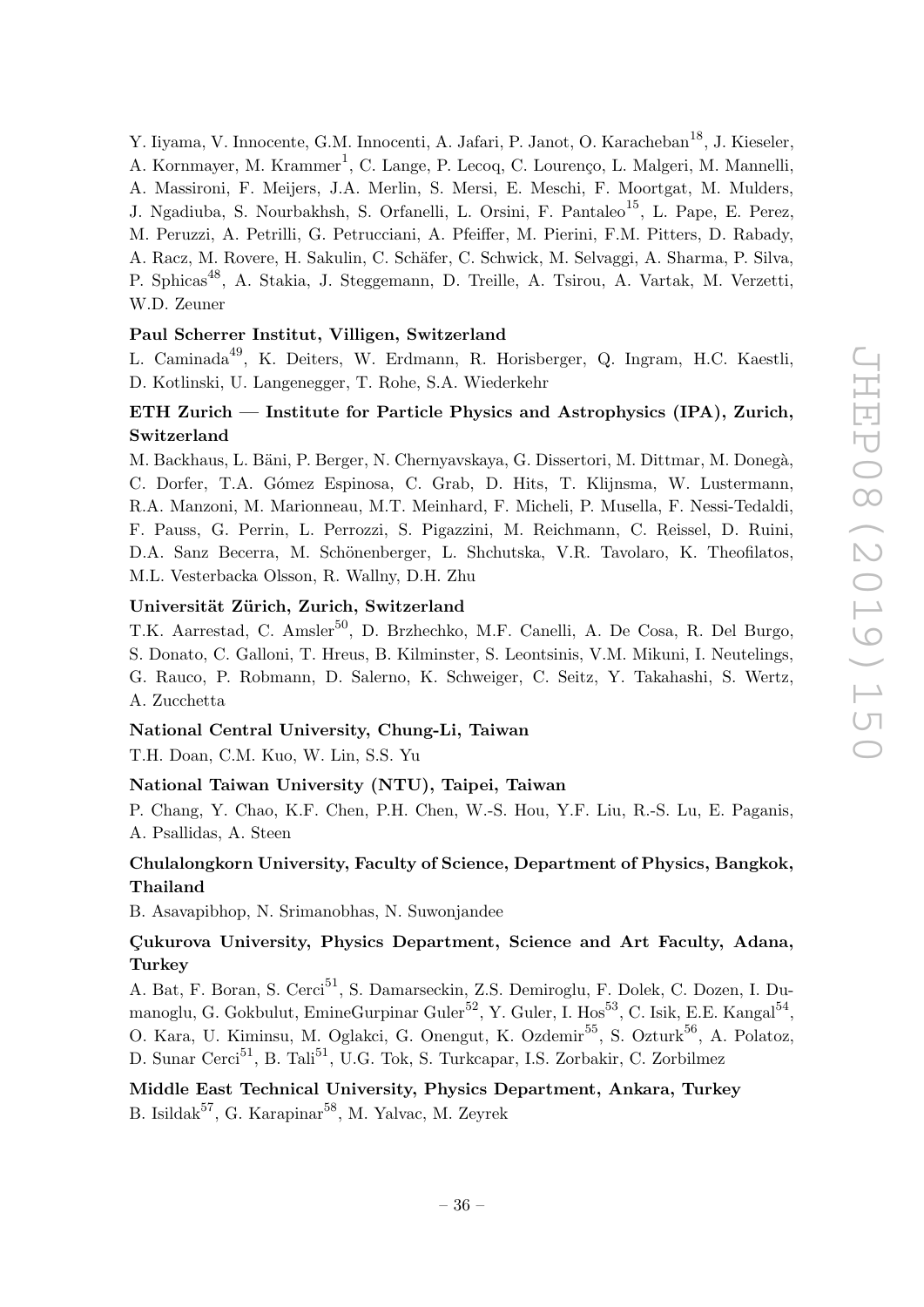## Bogazici University, Istanbul, Turkey

I.O. Atakisi, E. Gülmez, M. Kaya<sup>59</sup>, O. Kaya<sup>60</sup>, Ö. Özçelik, S. Ozkorucuklu<sup>61</sup>, S. Tekten, E.A. Yetkin<sup>62</sup>

### Istanbul Technical University, Istanbul, Turkey

M.N. Agaras, A. Cakir, K. Cankocak, Y. Komurcu, S. Sen<sup>63</sup>

# Institute for Scintillation Materials of National Academy of Science of Ukraine, Kharkov, Ukraine

B. Grynyov

# National Scientific Center, Kharkov Institute of Physics and Technology, Kharkov, Ukraine

L. Levchuk

### University of Bristol, Bristol, United Kingdom

F. Ball, J.J. Brooke, D. Burns, E. Clement, D. Cussans, O. Davignon, H. Flacher, J. Goldstein, G.P. Heath, H.F. Heath, L. Kreczko, D.M. Newbold<sup>64</sup>, S. Paramesvaran. B. Penning, T. Sakuma, D. Smith, V.J. Smith, J. Taylor, A. Titterton

### Rutherford Appleton Laboratory, Didcot, United Kingdom

K.W. Bell, A. Belyaev<sup>65</sup>, C. Brew, R.M. Brown, D. Cieri, D.J.A. Cockerill, J.A. Coughlan, K. Harder, S. Harper, J. Linacre, K. Manolopoulos, E. Olaiya, D. Petyt, T. Reis, T. Schuh, C.H. Shepherd-Themistocleous, A. Thea, I.R. Tomalin, T. Williams, W.J. Womersley

### Imperial College, London, United Kingdom

R. Bainbridge, P. Bloch, J. Borg, S. Breeze, O. Buchmuller, A. Bundock, D. Colling, P. Dauncey, G. Davies, M. Della Negra, R. Di Maria, P. Everaerts, G. Hall, G. Iles, T. James, M. Komm, C. Laner, L. Lyons, A.-M. Magnan, S. Malik, A. Martelli, J. Nash<sup>66</sup>, A. Nikitenko<sup>7</sup>, V. Palladino, M. Pesaresi, D.M. Raymond, A. Richards, A. Rose, E. Scott, C. Seez, A. Shtipliyski, G. Singh, M. Stoye, T. Strebler, S. Summers, A. Tapper, K. Uchida, T. Virdee<sup>15</sup>, N. Wardle, D. Winterbottom, J. Wright, S.C. Zenz

### Brunel University, Uxbridge, United Kingdom

J.E. Cole, P.R. Hobson, A. Khan, P. Kyberd, C.K. Mackay, A. Morton, I.D. Reid, L. Teodorescu, S. Zahid

### Baylor University, Waco, U.S.A.

K. Call, J. Dittmann, K. Hatakeyama, H. Liu, C. Madrid, B. McMaster, N. Pastika, C. Smith

### Catholic University of America, Washington, DC, U.S.A.

R. Bartek, A. Dominguez

### The University of Alabama, Tuscaloosa, U.S.A.

A. Buccilli, O. Charaf, S.I. Cooper, C. Henderson, P. Rumerio, C. West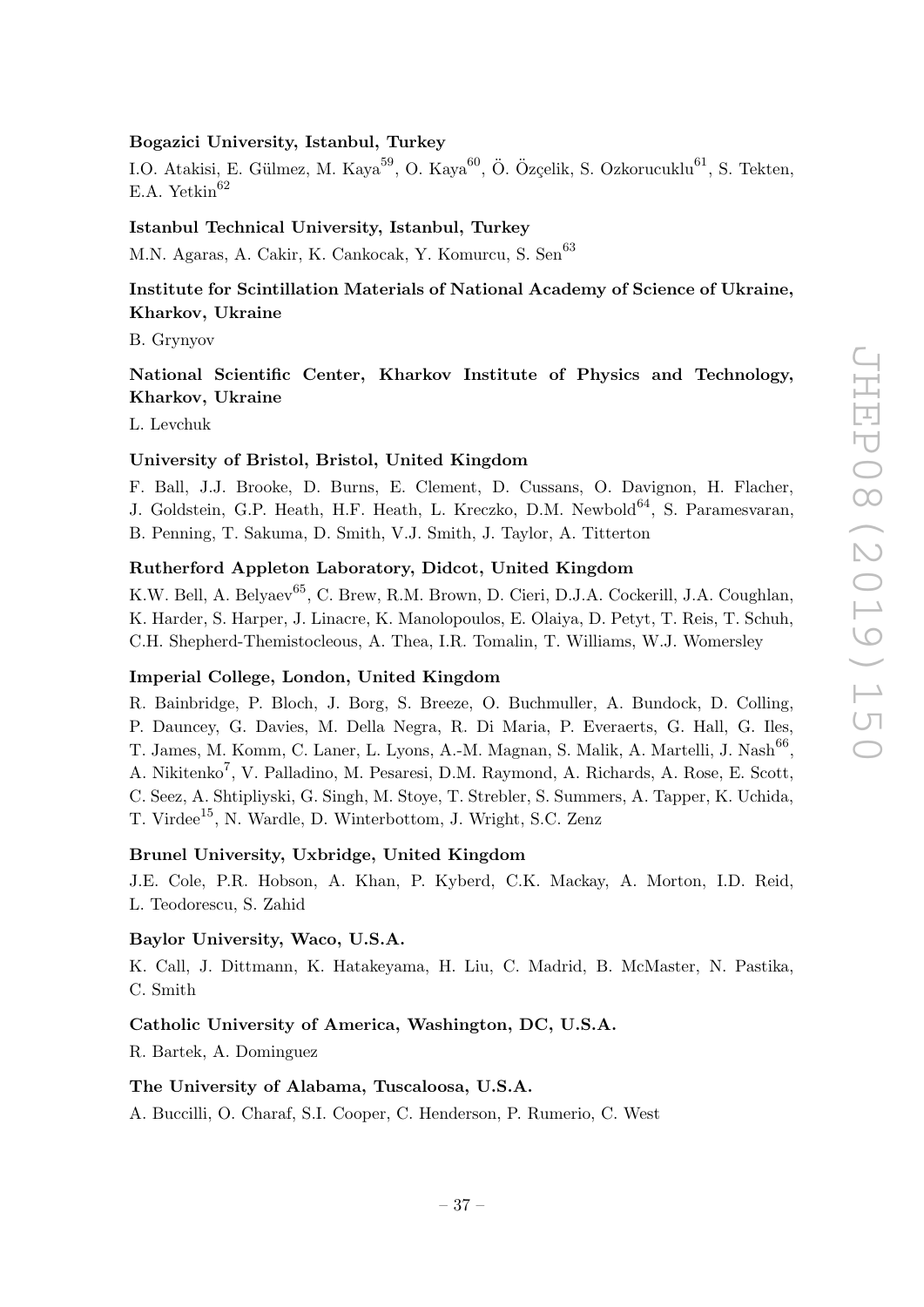## Boston University, Boston, U.S.A.

D. Arcaro, T. Bose, Z. Demiragli, D. Gastler, S. Girgis, D. Pinna, C. Richardson, J. Rohlf, D. Sperka, I. Suarez, L. Sulak, D. Zou

### Brown University, Providence, U.S.A.

G. Benelli, B. Burkle, X. Coubez, D. Cutts, M. Hadley, J. Hakala, U. Heintz, J.M. Hogan<sup>67</sup>, K.H.M. Kwok, E. Laird, G. Landsberg, J. Lee, Z. Mao, M. Narain, S. Sagir<sup>68</sup>, R. Syarif, E. Usai, D. Yu

## University of California, Davis, Davis, U.S.A.

R. Band, C. Brainerd, R. Breedon, D. Burns, M. Calderon De La Barca Sanchez, M. Chertok, J. Conway, R. Conway, P.T. Cox, R. Erbacher, C. Flores, G. Funk, W. Ko, O. Kukral, R. Lander, M. Mulhearn, D. Pellett, J. Pilot, S. Shalhout, M. Shi, D. Stolp, D. Taylor, K. Tos, M. Tripathi, Z. Wang, F. Zhang

### University of California, Los Angeles, U.S.A.

M. Bachtis, C. Bravo, R. Cousins, A. Dasgupta, A. Florent, J. Hauser, M. Ignatenko, N. Mccoll, S. Regnard, D. Saltzberg, C. Schnaible, V. Valuev

# University of California, Riverside, Riverside, U.S.A.

E. Bouvier, K. Burt, R. Clare, J.W. Gary, S.M.A. Ghiasi Shirazi, G. Hanson, G. Karapostoli, E. Kennedy, F. Lacroix, O.R. Long, M. Olmedo Negrete, M.I. Paneva, W. Si, L. Wang, H. Wei, S. Wimpenny, B.R. Yates

### University of California, San Diego, La Jolla, U.S.A.

J.G. Branson, P. Chang, S. Cittolin, M. Derdzinski, R. Gerosa, D. Gilbert, B. Hashemi, A. Holzner, D. Klein, G. Kole, V. Krutelyov, J. Letts, M. Masciovecchio, S. May, D. Olivito, S. Padhi, M. Pieri, V. Sharma, M. Tadel, J. Wood, F. Würthwein, A. Yagil, G. Zevi Della Porta

# University of California, Santa Barbara — Department of Physics, Santa Barbara, U.S.A.

N. Amin, R. Bhandari, C. Campagnari, M. Citron, V. Dutta, M. Franco Sevilla, L. Gouskos, R. Heller, J. Incandela, H. Mei, A. Ovcharova, H. Qu, J. Richman, D. Stuart, S. Wang, J. Yoo

### California Institute of Technology, Pasadena, U.S.A.

D. Anderson, A. Bornheim, J.M. Lawhorn, N. Lu, H.B. Newman, T.Q. Nguyen, J. Pata, M. Spiropulu, J.R. Vlimant, R. Wilkinson, S. Xie, Z. Zhang, R.Y. Zhu

## Carnegie Mellon University, Pittsburgh, U.S.A.

M.B. Andrews, T. Ferguson, T. Mudholkar, M. Paulini, M. Sun, I. Vorobiev, M. Weinberg

# University of Colorado Boulder, Boulder, U.S.A.

J.P. Cumalat, W.T. Ford, F. Jensen, A. Johnson, E. MacDonald, T. Mulholland, R. Patel, A. Perloff, K. Stenson, K.A. Ulmer, S.R. Wagner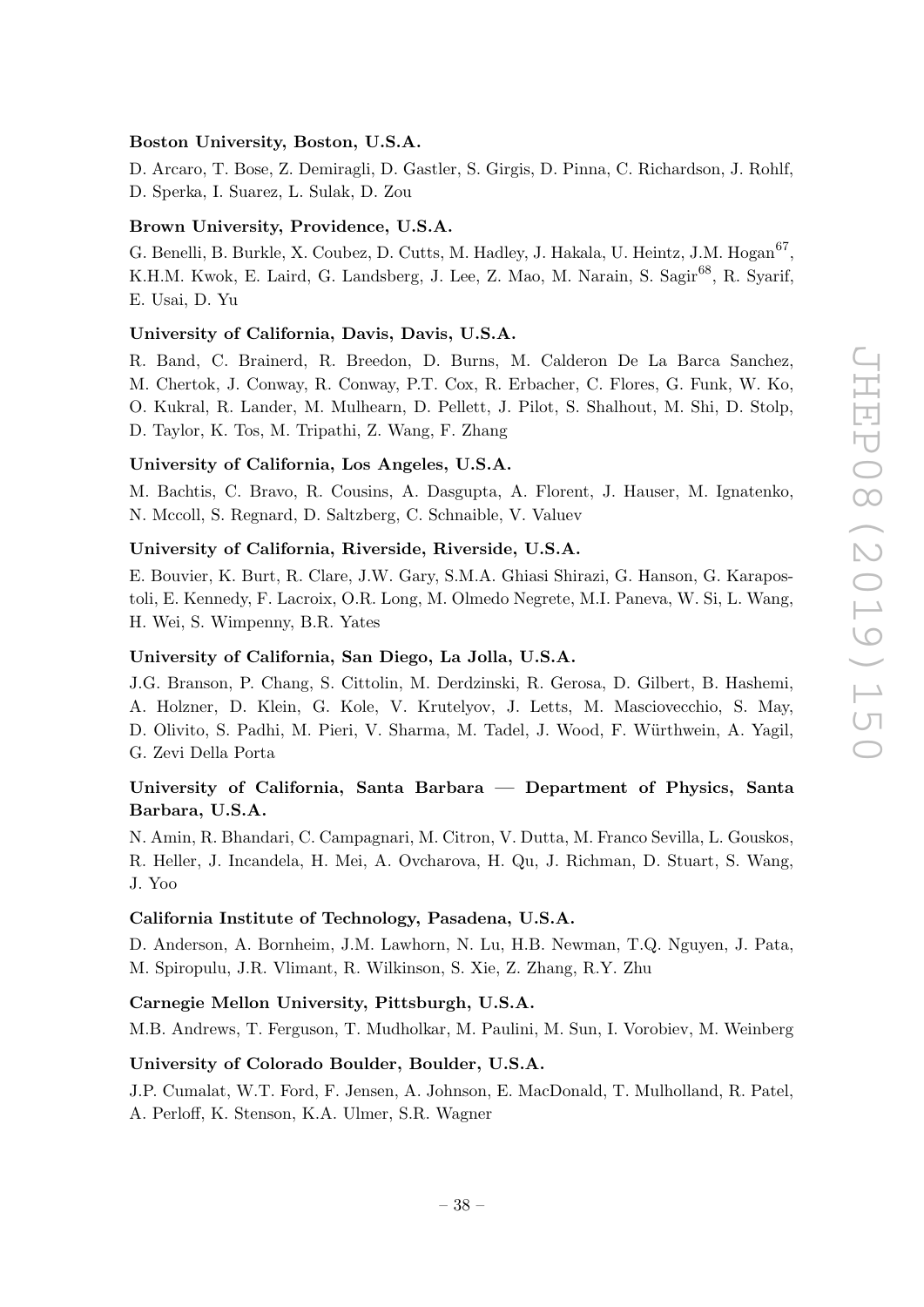# Cornell University, Ithaca, U.S.A.

J. Alexander, J. Chaves, Y. Cheng, J. Chu, A. Datta, K. Mcdermott, N. Mirman, J. Monroy, J.R. Patterson, D. Quach, A. Rinkevicius, A. Ryd, L. Skinnari, L. Soffi, S.M. Tan, Z. Tao, J. Thom, J. Tucker, P. Wittich, M. Zientek

## Fermi National Accelerator Laboratory, Batavia, U.S.A.

S. Abdullin, M. Albrow, M. Alyari, G. Apollinari, A. Apresyan, A. Apyan, S. Banerjee, L.A.T. Bauerdick, A. Beretvas, J. Berryhill, P.C. Bhat, K. Burkett, J.N. Butler, A. Canepa, G.B. Cerati, H.W.K. Cheung, F. Chlebana, M. Cremonesi, J. Duarte, V.D. Elvira, J. Freeman, Z. Gecse, E. Gottschalk, L. Gray, D. Green, S. Grünendahl, O. Gutsche, J. Hanlon, R.M. Harris, S. Hasegawa, J. Hirschauer, Z. Hu, B. Jayatilaka, S. Jindariani, M. Johnson, U. Joshi, B. Klima, M.J. Kortelainen, B. Kreis, S. Lammel, D. Lincoln, R. Lipton, M. Liu, T. Liu, J. Lykken, K. Maeshima, J.M. Marraffino, D. Mason, P. McBride, P. Merkel, S. Mrenna, S. Nahn, V. O'Dell, K. Pedro, C. Pena, O. Prokofyev, G. Rakness, F. Ravera, A. Reinsvold, L. Ristori, A. Savoy-Navarro<sup>69</sup>, B. Schneider, E. Sexton-Kennedy, A. Soha, W.J. Spalding, L. Spiegel, S. Stoynev, J. Strait, N. Strobbe, L. Taylor, S. Tkaczyk, N.V. Tran, L. Uplegger, E.W. Vaandering, C. Vernieri, M. Verzocchi, R. Vidal, M. Wang, H.A. Weber

## University of Florida, Gainesville, U.S.A.

D. Acosta, P. Avery, P. Bortignon, D. Bourilkov, A. Brinkerhoff, L. Cadamuro, A. Carnes, D. Curry, R.D. Field, S.V. Gleyzer, B.M. Joshi, J. Konigsberg, A. Korytov, K.H. Lo, P. Ma, K. Matchev, N. Menendez, G. Mitselmakher, D. Rosenzweig, K. Shi, J. Wang, S. Wang, X. Zuo

## Florida International University, Miami, U.S.A.

Y.R. Joshi, S. Linn

## Florida State University, Tallahassee, U.S.A.

A. Ackert, T. Adams, A. Askew, S. Hagopian, V. Hagopian, K.F. Johnson, R. Khurana, T. Kolberg, G. Martinez, T. Perry, H. Prosper, A. Saha, C. Schiber, R. Yohay

# Florida Institute of Technology, Melbourne, U.S.A.

M.M. Baarmand, V. Bhopatkar, S. Colafranceschi, M. Hohlmann, D. Noonan, M. Rahmani, T. Roy, M. Saunders, F. Yumiceva

# University of Illinois at Chicago (UIC), Chicago, U.S.A.

M.R. Adams, L. Apanasevich, D. Berry, R.R. Betts, R. Cavanaugh, X. Chen, S. Dittmer, O. Evdokimov, C.E. Gerber, D.A. Hangal, D.J. Hofman, K. Jung, J. Kamin, C. Mills, M.B. Tonjes, N. Varelas, H. Wang, X. Wang, Z. Wu, J. Zhang

# The University of Iowa, Iowa City, U.S.A.

M. Alhusseini, B. Bilki<sup>52</sup>, W. Clarida, K. Dilsiz<sup>70</sup>, S. Durgut, R.P. Gandrajula, M. Haytmyradov, V. Khristenko, J.-P. Merlo, A. Mestvirishvili, A. Moeller, J. Nachtman, H. Ogul71, Y. Onel, F. Ozok72, A. Penzo, C. Snyder, E. Tiras, J. Wetzel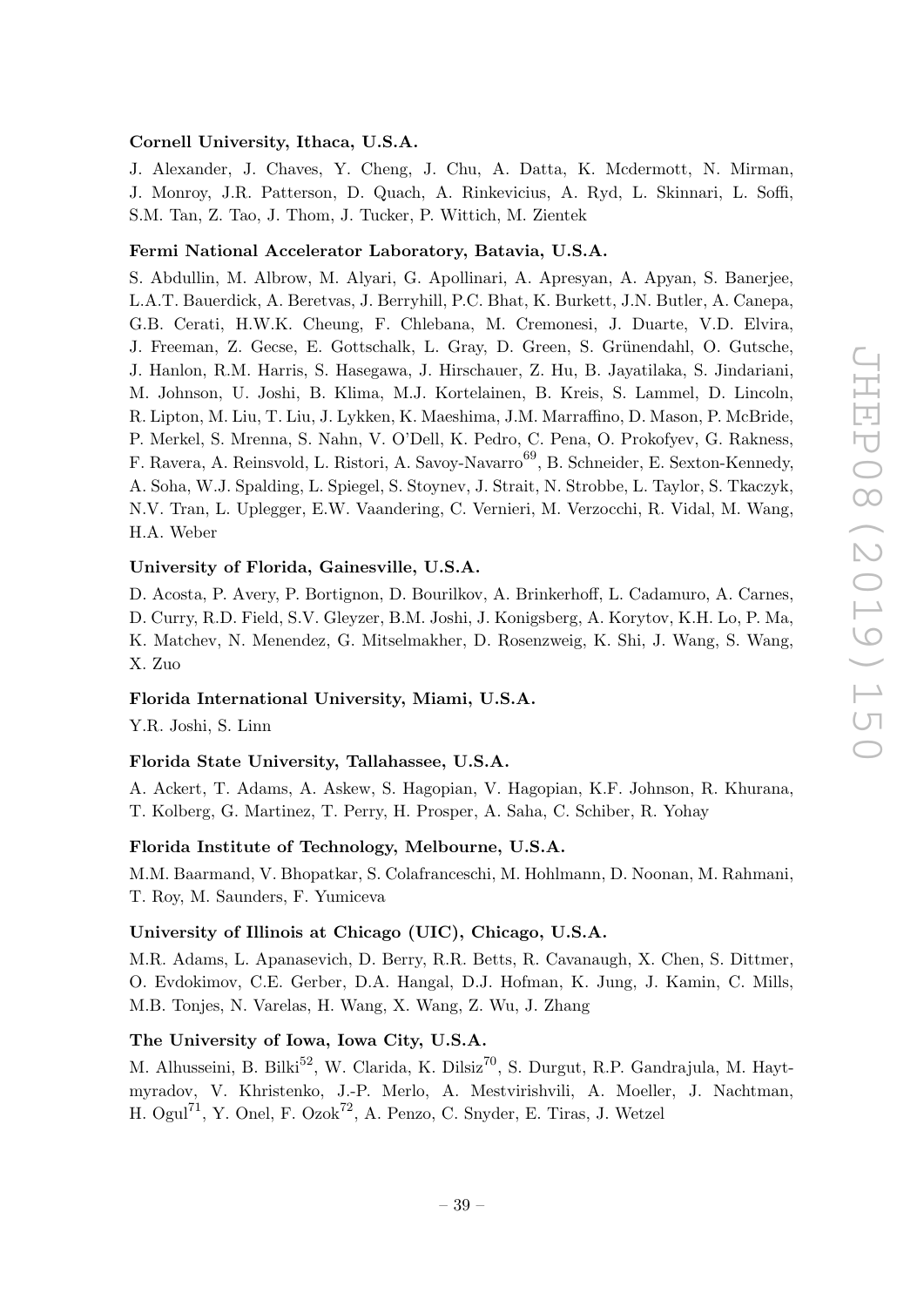### Johns Hopkins University, Baltimore, U.S.A.

B. Blumenfeld, A. Cocoros, N. Eminizer, D. Fehling, L. Feng, A.V. Gritsan, W.T. Hung, P. Maksimovic, J. Roskes, U. Sarica, M. Swartz, M. Xiao

## The University of Kansas, Lawrence, U.S.A.

A. Al-bataineh, P. Baringer, A. Bean, S. Boren, J. Bowen, A. Bylinkin, J. Castle, S. Khalil, A. Kropivnitskaya, D. Majumder, W. Mcbrayer, M. Murray, C. Rogan, S. Sanders, E. Schmitz, J.D. Tapia Takaki, Q. Wang

## Kansas State University, Manhattan, U.S.A.

S. Duric, A. Ivanov, K. Kaadze, D. Kim, Y. Maravin, D.R. Mendis, T. Mitchell, A. Modak, A. Mohammadi

### Lawrence Livermore National Laboratory, Livermore, U.S.A.

F. Rebassoo, D. Wright

## University of Maryland, College Park, U.S.A.

A. Baden, O. Baron, A. Belloni, S.C. Eno, Y. Feng, C. Ferraioli, N.J. Hadley, S. Jabeen, G.Y. Jeng, R.G. Kellogg, J. Kunkle, A.C. Mignerey, S. Nabili, F. Ricci-Tam, M. Seidel, Y.H. Shin, A. Skuja, S.C. Tonwar, K. Wong

### Massachusetts Institute of Technology, Cambridge, U.S.A.

D. Abercrombie, B. Allen, V. Azzolini, A. Baty, R. Bi, S. Brandt, W. Busza, I.A. Cali, M. D'Alfonso, G. Gomez Ceballos, M. Goncharov, P. Harris, D. Hsu, M. Hu, M. Klute, D. Kovalskyi, Y.-J. Lee, P.D. Luckey, B. Maier, A.C. Marini, C. Mcginn, C. Mironov, S. Narayanan, X. Niu, C. Paus, D. Rankin, C. Roland, G. Roland, Z. Shi, G.S.F. Stephans, K. Sumorok, K. Tatar, D. Velicanu, J. Wang, T.W. Wang, B. Wyslouch

# University of Minnesota, Minneapolis, U.S.A.

A.C. Benvenuti† , R.M. Chatterjee, A. Evans, P. Hansen, J. Hiltbrand, Sh. Jain, S. Kalafut, M. Krohn, Y. Kubota, Z. Lesko, J. Mans, R. Rusack, M.A. Wadud

### University of Mississippi, Oxford, U.S.A.

J.G. Acosta, S. Oliveros

### University of Nebraska-Lincoln, Lincoln, U.S.A.

E. Avdeeva, K. Bloom, D.R. Claes, C. Fangmeier, L. Finco, F. Golf, R. Gonzalez Suarez, R. Kamalieddin, I. Kravchenko, J.E. Siado, G.R. Snow, B. Stieger

### State University of New York at Buffalo, Buffalo, U.S.A.

A. Godshalk, C. Harrington, I. Iashvili, A. Kharchilava, C. Mclean, D. Nguyen, A. Parker, S. Rappoccio, B. Roozbahani

## Northeastern University, Boston, U.S.A.

G. Alverson, E. Barberis, C. Freer, Y. Haddad, A. Hortiangtham, G. Madigan, D.M. Morse, T. Orimoto, A. Tishelman-charny, T. Wamorkar, B. Wang, A. Wisecarver, D. Wood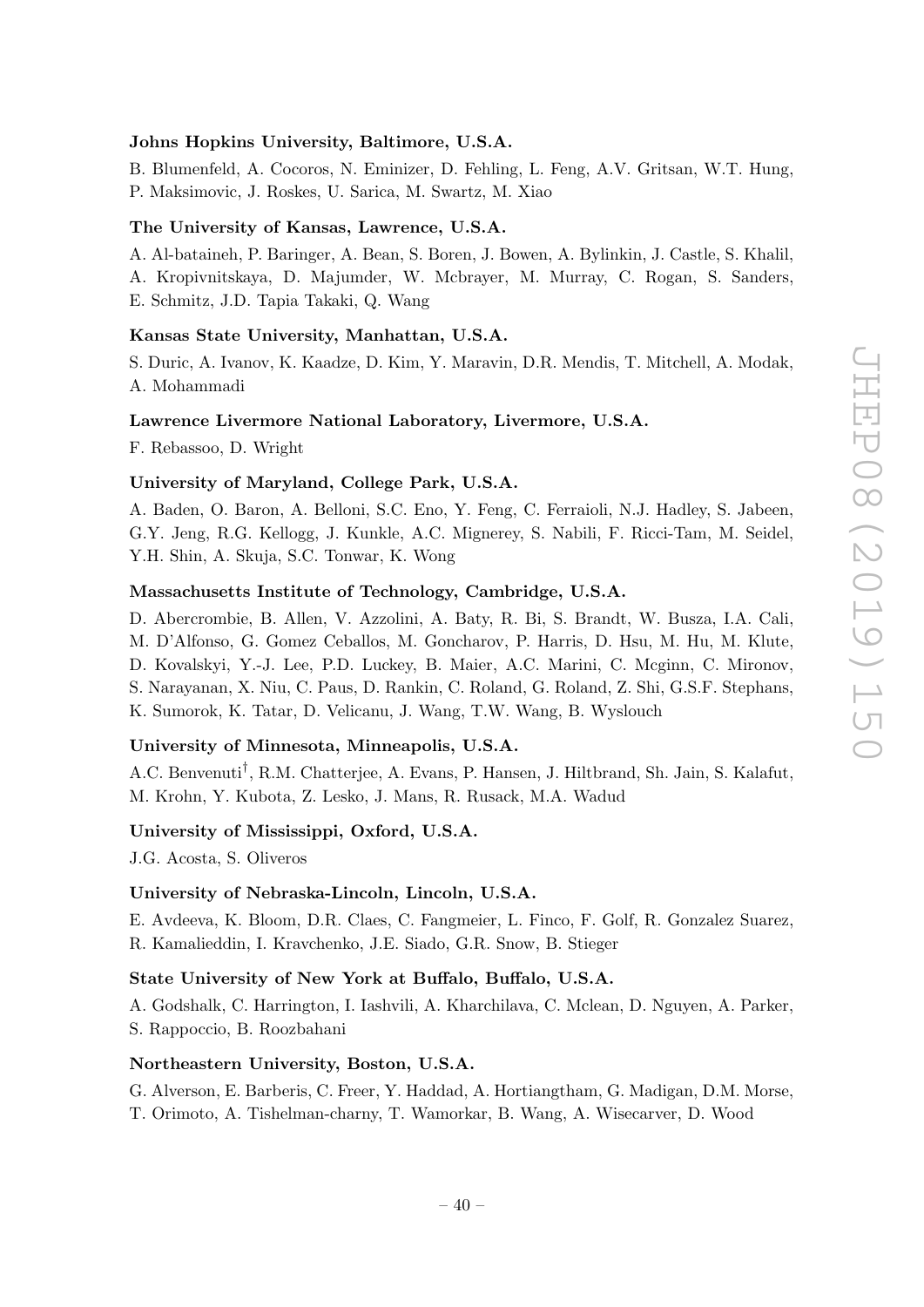## Northwestern University, Evanston, U.S.A.

S. Bhattacharya, J. Bueghly, T. Gunter, K.A. Hahn, N. Odell, M.H. Schmitt, K. Sung, M. Trovato, M. Velasco

### University of Notre Dame, Notre Dame, U.S.A.

R. Bucci, N. Dev, R. Goldouzian, M. Hildreth, K. Hurtado Anampa, C. Jessop, D.J. Karmgard, K. Lannon, W. Li, N. Loukas, N. Marinelli, F. Meng, C. Mueller, Y. Musienko<sup>38</sup>, M. Planer, R. Ruchti, P. Siddireddy, G. Smith, S. Taroni, M. Wayne, A. Wightman, M. Wolf, A. Woodard

## The Ohio State University, Columbus, U.S.A.

J. Alimena, L. Antonelli, B. Bylsma, L.S. Durkin, S. Flowers, B. Francis, C. Hill, W. Ji, A. Lefeld, T.Y. Ling, W. Luo, B.L. Winer

### Princeton University, Princeton, U.S.A.

S. Cooperstein, G. Dezoort, P. Elmer, J. Hardenbrook, N. Haubrich, S. Higginbotham, A. Kalogeropoulos, S. Kwan, D. Lange, M.T. Lucchini, J. Luo, D. Marlow, K. Mei, I. Ojalvo, J. Olsen, C. Palmer, P. Piroué, J. Salfeld-Nebgen, D. Stickland, C. Tully

### University of Puerto Rico, Mayaguez, U.S.A.

S. Malik, S. Norberg

# Purdue University, West Lafayette, U.S.A.

A. Barker, V.E. Barnes, S. Das, L. Gutay, M. Jones, A.W. Jung, A. Khatiwada, B. Mahakud, D.H. Miller, N. Neumeister, C.C. Peng, S. Piperov, H. Qiu, J.F. Schulte, J. Sun, F. Wang, R. Xiao, W. Xie

## Purdue University Northwest, Hammond, U.S.A.

T. Cheng, J. Dolen, N. Parashar

### Rice University, Houston, U.S.A.

Z. Chen, K.M. Ecklund, S. Freed, F.J.M. Geurts, M. Kilpatrick, Arun Kumar, W. Li, B.P. Padley, R. Redjimi, J. Roberts, J. Rorie, W. Shi, Z. Tu, A. Zhang

### University of Rochester, Rochester, U.S.A.

A. Bodek, P. de Barbaro, R. Demina, Y.t. Duh, J.L. Dulemba, C. Fallon, T. Ferbel, M. Galanti, A. Garcia-Bellido, J. Han, O. Hindrichs, A. Khukhunaishvili, E. Ranken, P. Tan, R. Taus

## Rutgers, The State University of New Jersey, Piscataway, U.S.A.

B. Chiarito, J.P. Chou, Y. Gershtein, E. Halkiadakis, A. Hart, M. Heindl, E. Hughes, S. Kaplan, R. Kunnawalkam Elayavalli, S. Kyriacou, I. Laflotte, A. Lath, R. Montalvo, K. Nash, M. Osherson, H. Saka, S. Salur, S. Schnetzer, D. Sheffield, S. Somalwar, R. Stone, S. Thomas, P. Thomassen

### University of Tennessee, Knoxville, U.S.A.

H. Acharya, A.G. Delannoy, J. Heideman, G. Riley, S. Spanier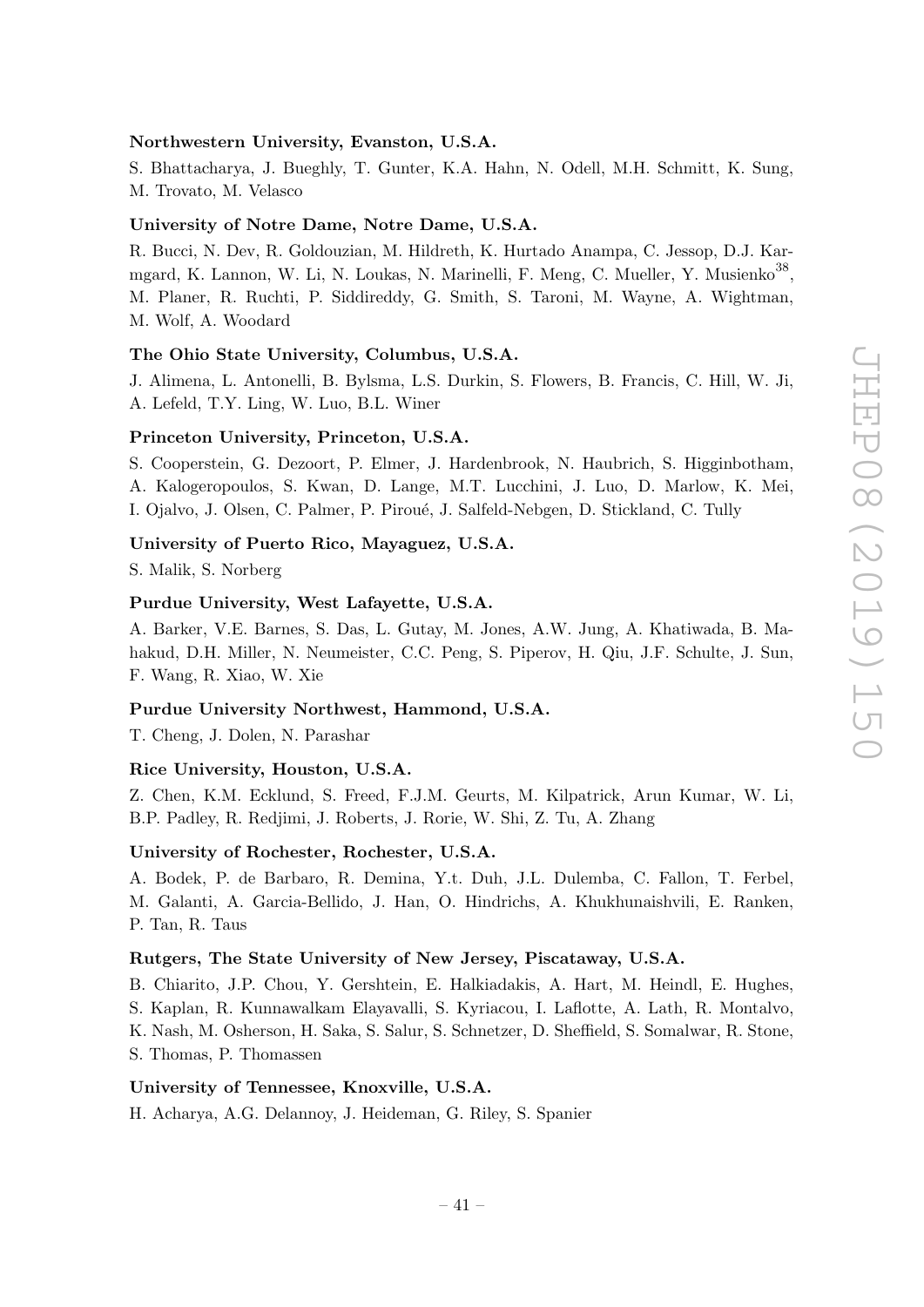# Texas A&M University, College Station, U.S.A.

O. Bouhali73, A. Celik, M. Dalchenko, M. De Mattia, A. Delgado, S. Dildick, R. Eusebi, J. Gilmore, T. Huang, T. Kamon<sup>74</sup>, S. Luo, D. Marley, R. Mueller, D. Overton, L. Perniè, D. Rathjens, A. Safonov

### Texas Tech University, Lubbock, U.S.A.

N. Akchurin, J. Damgov, F. De Guio, P.R. Dudero, S. Kunori, K. Lamichhane, S.W. Lee, T. Mengke, S. Muthumuni, T. Peltola, S. Undleeb, I. Volobouev, Z. Wang, A. Whitbeck

### Vanderbilt University, Nashville, U.S.A.

B. Fabela Enriquez, S. Greene, A. Gurrola, R. Janjam, W. Johns, C. Maguire, A. Melo, H. Ni, K. Padeken, F. Romeo, P. Sheldon, S. Tuo, J. Velkovska, M. Verweij, Q. Xu

### University of Virginia, Charlottesville, U.S.A.

M.W. Arenton, P. Barria, B. Cox, R. Hirosky, M. Joyce, A. Ledovskoy, H. Li, C. Neu, Y. Wang, E. Wolfe, F. Xia

### Wayne State University, Detroit, U.S.A.

R. Harr, P.E. Karchin, N. Poudyal, J. Sturdy, P. Thapa, S. Zaleski

## University of Wisconsin — Madison, Madison, WI, U.S.A.

J. Buchanan, C. Caillol, D. Carlsmith, S. Dasu, I. De Bruyn, L. Dodd, B. Gomber<sup>75</sup>, M. Grothe, M. Herndon, A. Hervé, U. Hussain, P. Klabbers, A. Lanaro, K. Long, R. Loveless, T. Ruggles, A. Savin, V. Sharma, N. Smith, W.H. Smith, N. Woods

†: Deceased

- 1: Also at Vienna University of Technology, Vienna, Austria
- 2: Also at IRFU, CEA, Université Paris-Saclay, Gif-sur-Yvette, France
- 3: Also at Universidade Estadual de Campinas, Campinas, Brazil
- 4: Also at Federal University of Rio Grande do Sul, Porto Alegre, Brazil
- 5: Also at Université Libre de Bruxelles, Bruxelles, Belgium
- 6: Also at University of Chinese Academy of Sciences, Beijing, China
- 7: Also at Institute for Theoretical and Experimental Physics named by A.I. Alikhanov of NRC 'Kurchatov Institute', Moscow, Russia
- 8: Also at Joint Institute for Nuclear Research, Dubna, Russia
- 9: Also at Suez University, Suez, Egypt
- 10: Now at British University in Egypt, Cairo, Egypt
- 11: Also at Zewail City of Science and Technology, Zewail, Egypt
- 12: Also at Department of Physics, King Abdulaziz University, Jeddah, Saudi Arabia
- 13: Also at Université de Haute Alsace, Mulhouse, France
- 14: Also at Skobeltsyn Institute of Nuclear Physics, Lomonosov Moscow State University, Moscow, Russia
- 15: Also at CERN, European Organization for Nuclear Research, Geneva, Switzerland
- 16: Also at RWTH Aachen University, III. Physikalisches Institut A, Aachen, Germany
- 17: Also at University of Hamburg, Hamburg, Germany
- 18: Also at Brandenburg University of Technology, Cottbus, Germany
- 19: Also at Institute of Physics, University of Debrecen, Debrecen, Hungary
- 20: Also at Institute of Nuclear Research ATOMKI, Debrecen, Hungary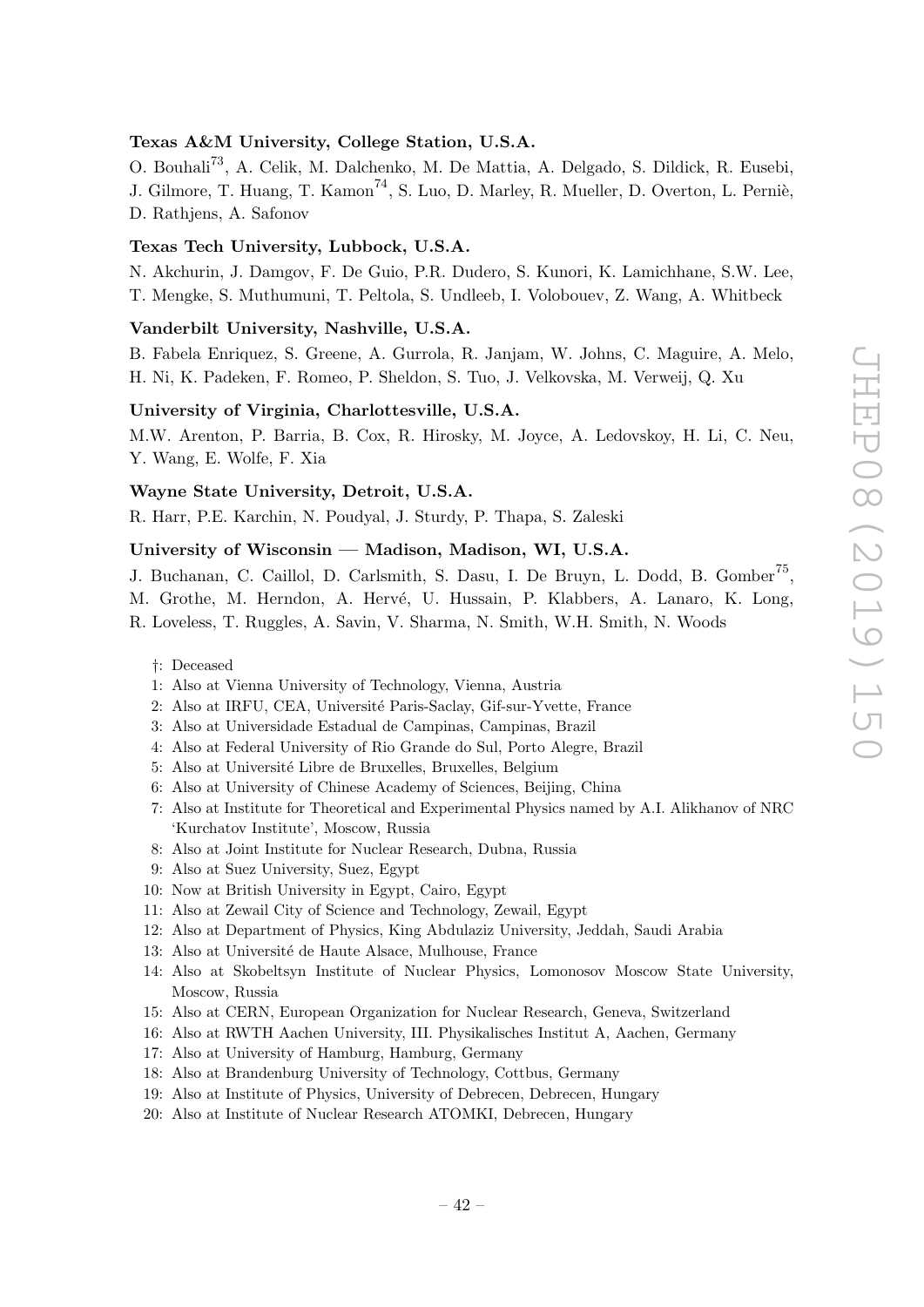- 21: Also at MTA-ELTE Lendület CMS Particle and Nuclear Physics Group, Eötvös Loránd University, Budapest, Hungary
- 22: Also at Indian Institute of Technology Bhubaneswar, Bhubaneswar, India
- 23: Also at Institute of Physics, Bhubaneswar, India
- 24: Also at Shoolini University, Solan, India
- 25: Also at University of Visva-Bharati, Santiniketan, India
- 26: Also at Isfahan University of Technology, Isfahan, Iran
- 27: Also at Plasma Physics Research Center, Science and Research Branch, Islamic Azad University, Tehran, Iran
- 28: Also at Italian National Agency for New Technologies, Energy and Sustainable Economic Development, Bologna, Italy
- 29: Also at Centro Siciliano di Fisica Nucleare e di Struttura della Materia, Catania, Italy
- 30: Also at Universit`a degli Studi di Siena, Siena, Italy
- 31: Also at Scuola Normale e Sezione dell'INFN, Pisa, Italy
- 32: Also at Kyung Hee University, Department of Physics, Seoul, Korea
- 33: Also at Riga Technical University, Riga, Latvia
- 34: Also at International Islamic University of Malaysia, Kuala Lumpur, Malaysia
- 35: Also at Malaysian Nuclear Agency, MOSTI, Kajang, Malaysia
- 36: Also at Consejo Nacional de Ciencia y Tecnología, Mexico City, Mexico
- 37: Also at Warsaw University of Technology, Institute of Electronic Systems, Warsaw, Poland
- 38: Also at Institute for Nuclear Research, Moscow, Russia
- 39: Now at National Research Nuclear University 'Moscow Engineering Physics Institute' (MEPhI), Moscow, Russia
- 40: Also at St. Petersburg State Polytechnical University, St. Petersburg, Russia
- 41: Also at University of Florida, Gainesville, U.S.A.
- 42: Also at P.N. Lebedev Physical Institute, Moscow, Russia
- 43: Also at California Institute of Technology, Pasadena, U.S.A.
- 44: Also at Budker Institute of Nuclear Physics, Novosibirsk, Russia
- 45: Also at Faculty of Physics, University of Belgrade, Belgrade, Serbia
- 46: Also at University of Belgrade, Belgrade, Serbia
- 47: Also at INFN Sezione di Pavia<sup>a</sup>, Università di Pavia<sup>b</sup>, Pavia, Italy
- 48: Also at National and Kapodistrian University of Athens, Athens, Greece
- 49: Also at Universität Zürich, Zurich, Switzerland
- 50: Also at Stefan Meyer Institute for Subatomic Physics (SMI), Vienna, Austria
- 51: Also at Adiyaman University, Adiyaman, Turkey
- 52: Also at Beykent University, Istanbul, Turkey
- 53: Also at Istanbul Aydin University, Istanbul, Turkey
- 54: Also at Mersin University, Mersin, Turkey
- 55: Also at Piri Reis University, Istanbul, Turkey
- 56: Also at Gaziosmanpasa University, Tokat, Turkey
- 57: Also at Ozyegin University, Istanbul, Turkey
- 58: Also at Izmir Institute of Technology, Izmir, Turkey
- 59: Also at Marmara University, Istanbul, Turkey
- 60: Also at Kafkas University, Kars, Turkey
- 61: Also at Istanbul University, Istanbul, Turkey
- 62: Also at Istanbul Bilgi University, Istanbul, Turkey
- 63: Also at Hacettepe University, Ankara, Turkey
- 64: Also at Rutherford Appleton Laboratory, Didcot, United Kingdom